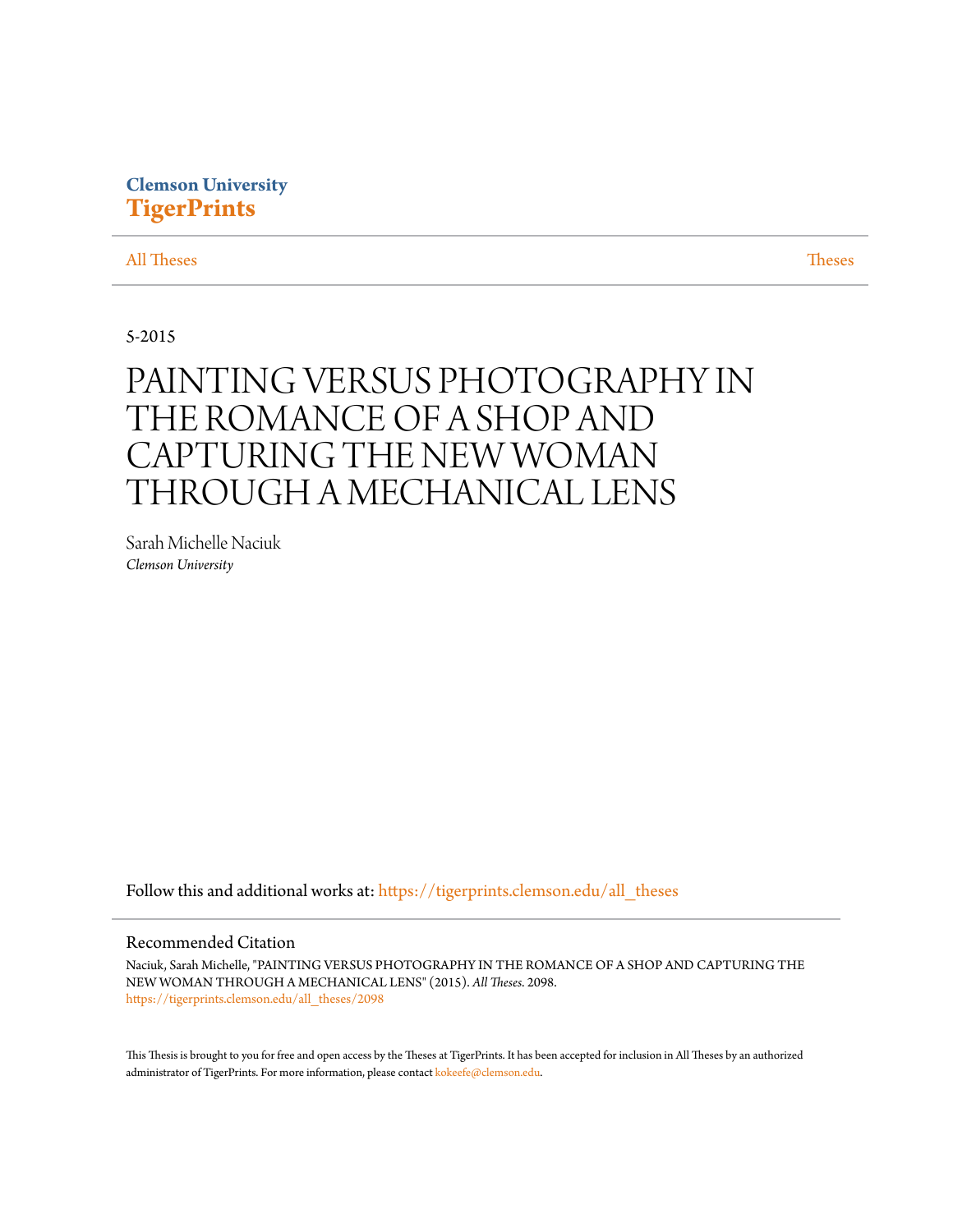## PAINTING VERSUS PHOTOGRAPHY IN *THE ROMANCE OF A SHOP* AND CAPTURING THE NEW WOMAN THROUGH A MECHANICAL LENS

A Thesis Presented to the Graduate School of Clemson University

In Partial Fulfillment of the Requirements for the Degree Master of Arts English

> by Sarah Michelle Naciuk May 2015

Accepted by: Dr. David Coombs, Committee Chair Dr. Erin Goss Dr. Kimberly Manganelli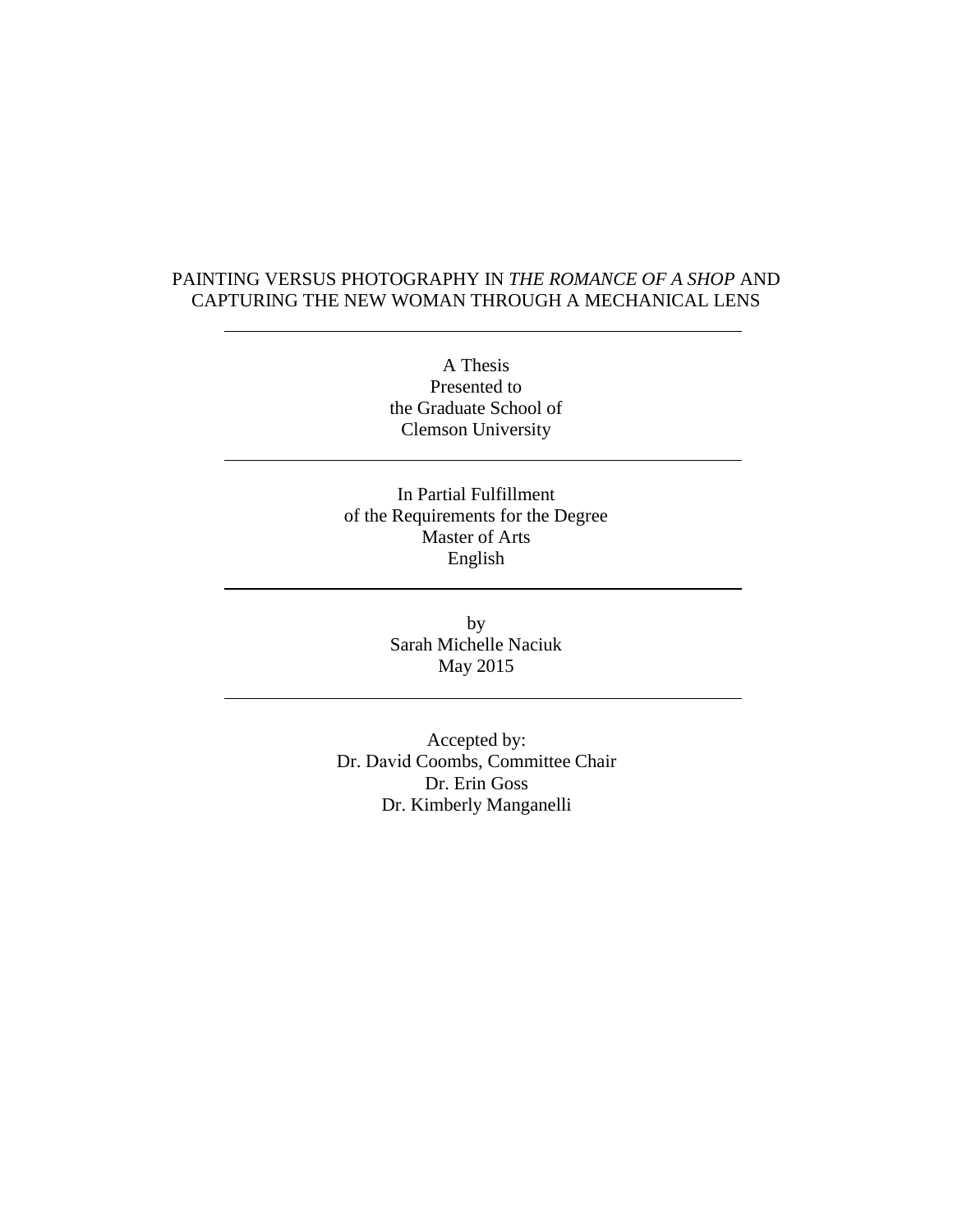#### ABSTRACT

Majority of Amy Levy's scholarship is predominantly focused on her Jewish identity and its relationship to her novel *Ruben Sachs*. Importantly, very little scholarship has been done on her novel *The Romance of a Shop.* Both Elizabeth Evans and Michael Kramp have discussed Levy's desire to create a place for professional women in the urban landscape. However, neither of these scholars have critically analyzed the New Woman and its connection to photography and painting, only briefly glancing at Lady Watergate's Post-mortem photograph. By ignoring this scene and the New Woman's connection to photography, they have missed the opportunity to see how Levy is able to create a voice for the New Woman.

 I argue that in *The Romance of a Shop,* the relationship between photography and the New Woman becomes apparent by analyzing Darrell's painting of Phyllis and Gertrude's photographing of the deceased Lady Watergate and their different representations of female nature. These scenes show that the confrontation between painting and photography is due to the fact there is no specific artist in photography, whereas in painting there is a prevalent masculine artist's agency. Notably, the artist's imagination is constructed by the patriarchal archetypes of the Angel of the House and the Beloved. Crucially, Levy refused to allow her female characters to be these archetypes and eliminates the artist's agency over the female image through mechanical objectivity. When Gertrude photographs Lady Watergate, Gertrude becomes an image maker and ceases to be an archetype. She documents Watergate's realistic decaying state and through this process the ideal classification of the Beloved is destroyed, which

ii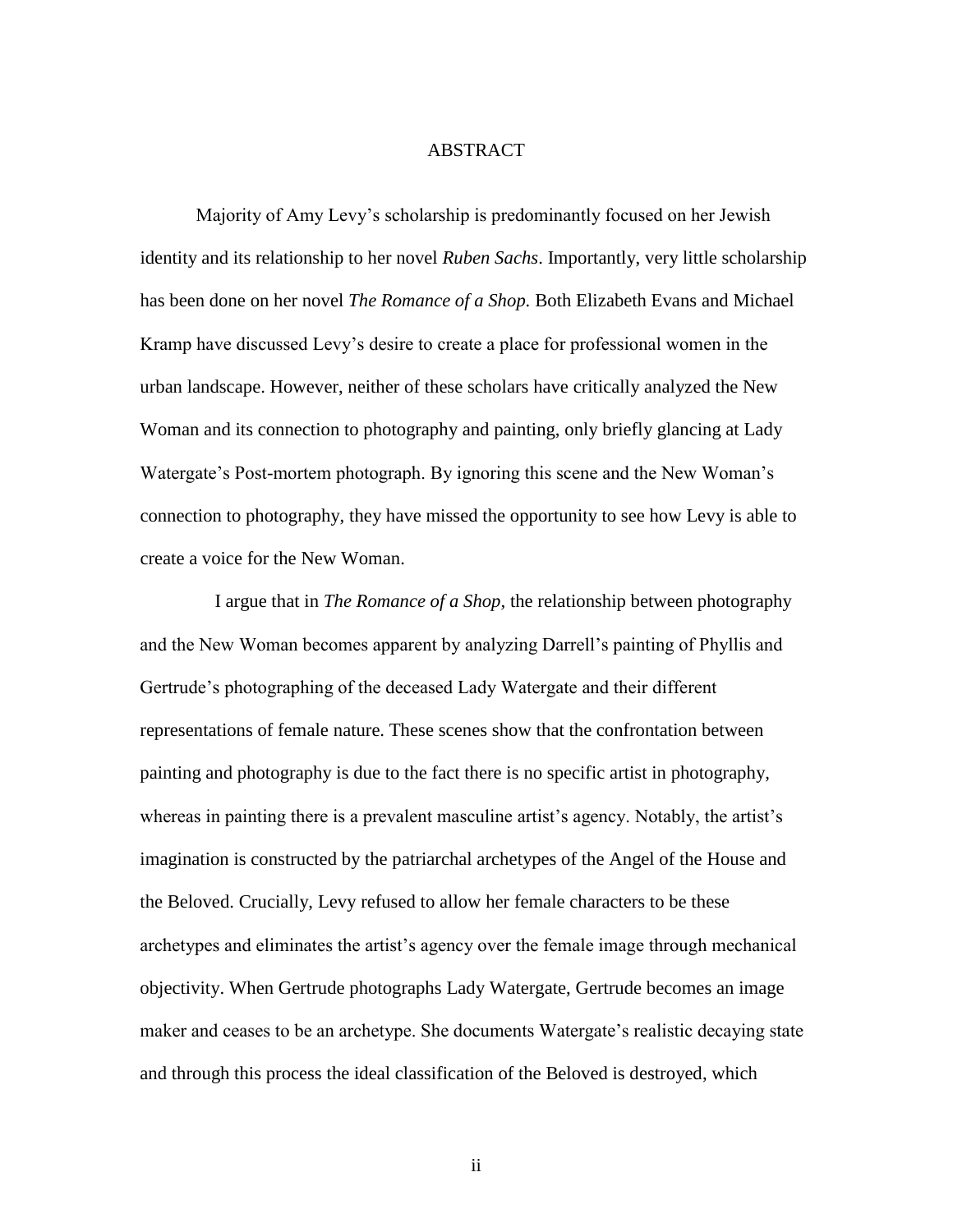permits the spectator to see past the ideal female figure and see their own mortality. Levy eliminates the patriarchal archetypes of the Beloved and the Angel of the House. Ultimately, through Gertrude's position as a photographer, Levy offers a new female position, which allows the New Woman to escape archetypal placement and enter the narrative of the image maker. When the New Woman becomes a photographer, she escapes the patriarchal gaze and ceases to be a distilled archetype.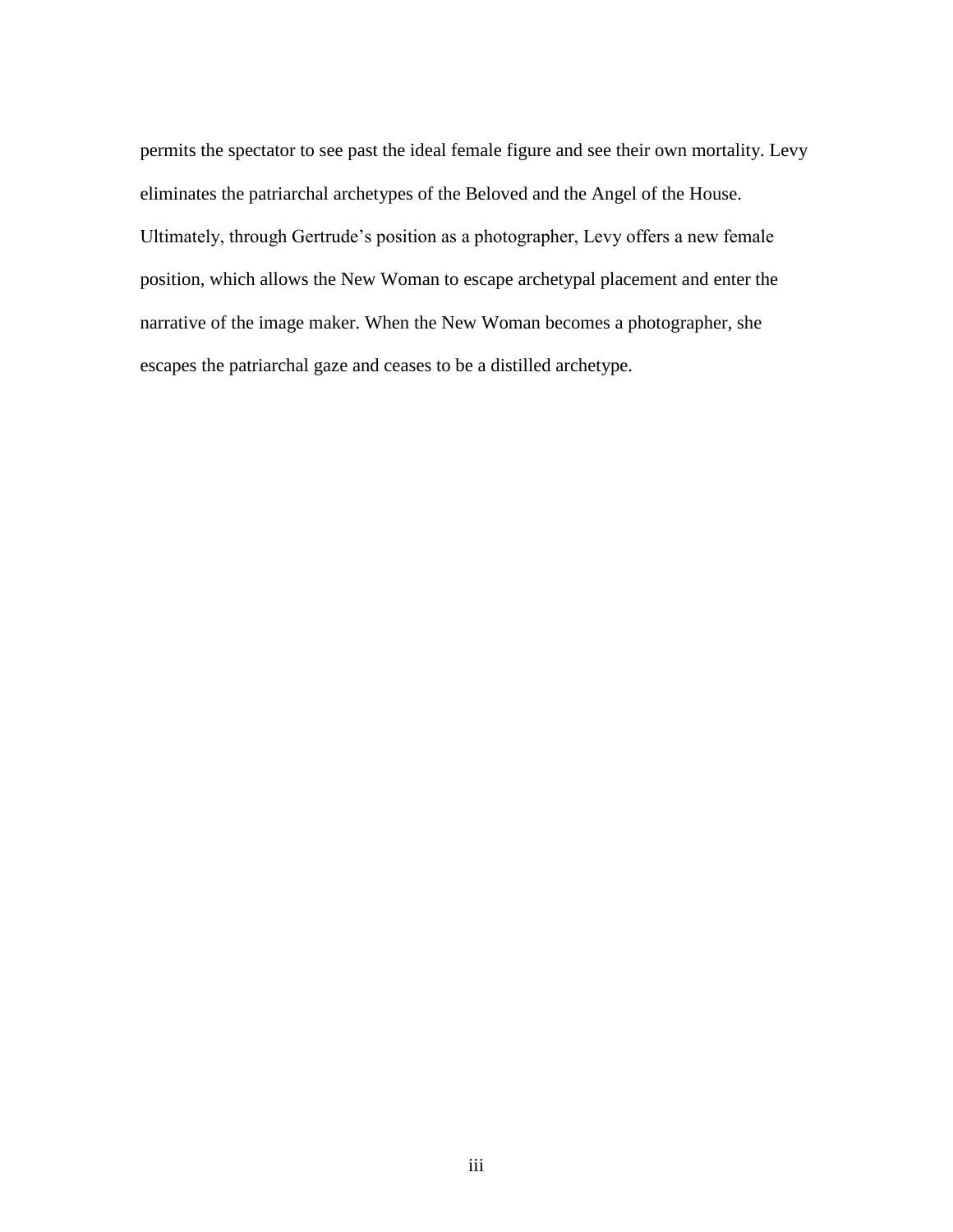# DEDICATION

I would like to dedicate this thesis to my family, Brenda Naciuk, Don Naciuk, and Marisa Naciuk. I would also like to thank my committee members, Dr. David Coombs, Dr. Erin Goss, and Dr. Kimberly Manganelli. Thank you for being there for me and always putting a smile on my face.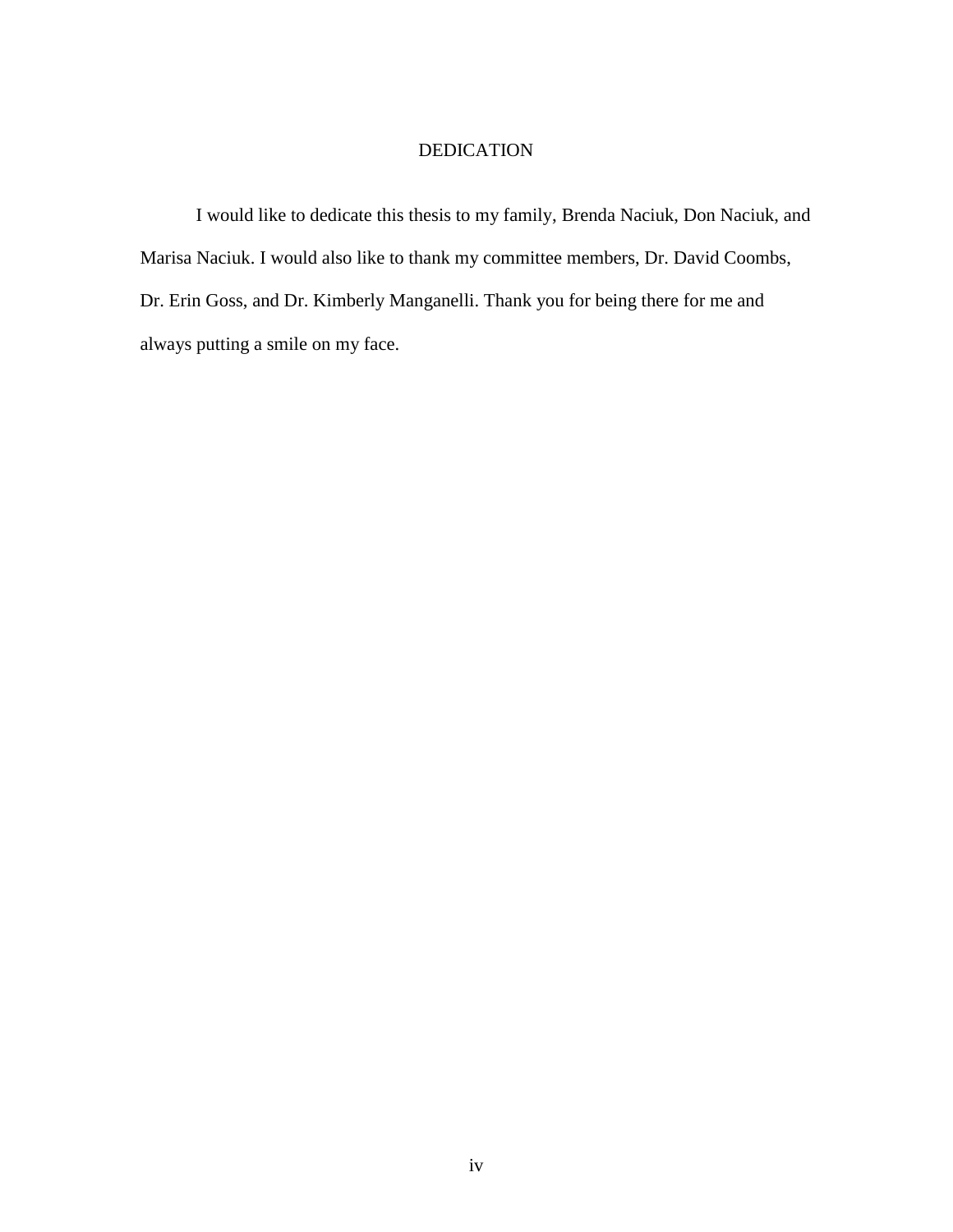# TABLE OF CONTENTS

| Page                                                                                    |
|-----------------------------------------------------------------------------------------|
|                                                                                         |
|                                                                                         |
|                                                                                         |
| <b>CHAPTER</b>                                                                          |
| $\mathbf{I}$                                                                            |
| $\Pi$ .<br>THE EMERGENCE OF THE NEW WOMAN AND ITS CONNECTIONS                           |
| MECHANICAL OBECTIVITY AND THE ARTISTIC FEUD BETWEEN<br>III.                             |
| IV.<br>THE PAINTED AND LIFELESS IMAGES OF THE ANGEL OF THE                              |
| PHOTOGRAPHY AND GERTRUDE'S CONNECTION TO THE NEW<br>V                                   |
| VI. GERTRUDE'S PHOTOGRAPH OF LADY WATERGATE AND THE<br>LIBERATION OF THE FEMALE IMAGE36 |
|                                                                                         |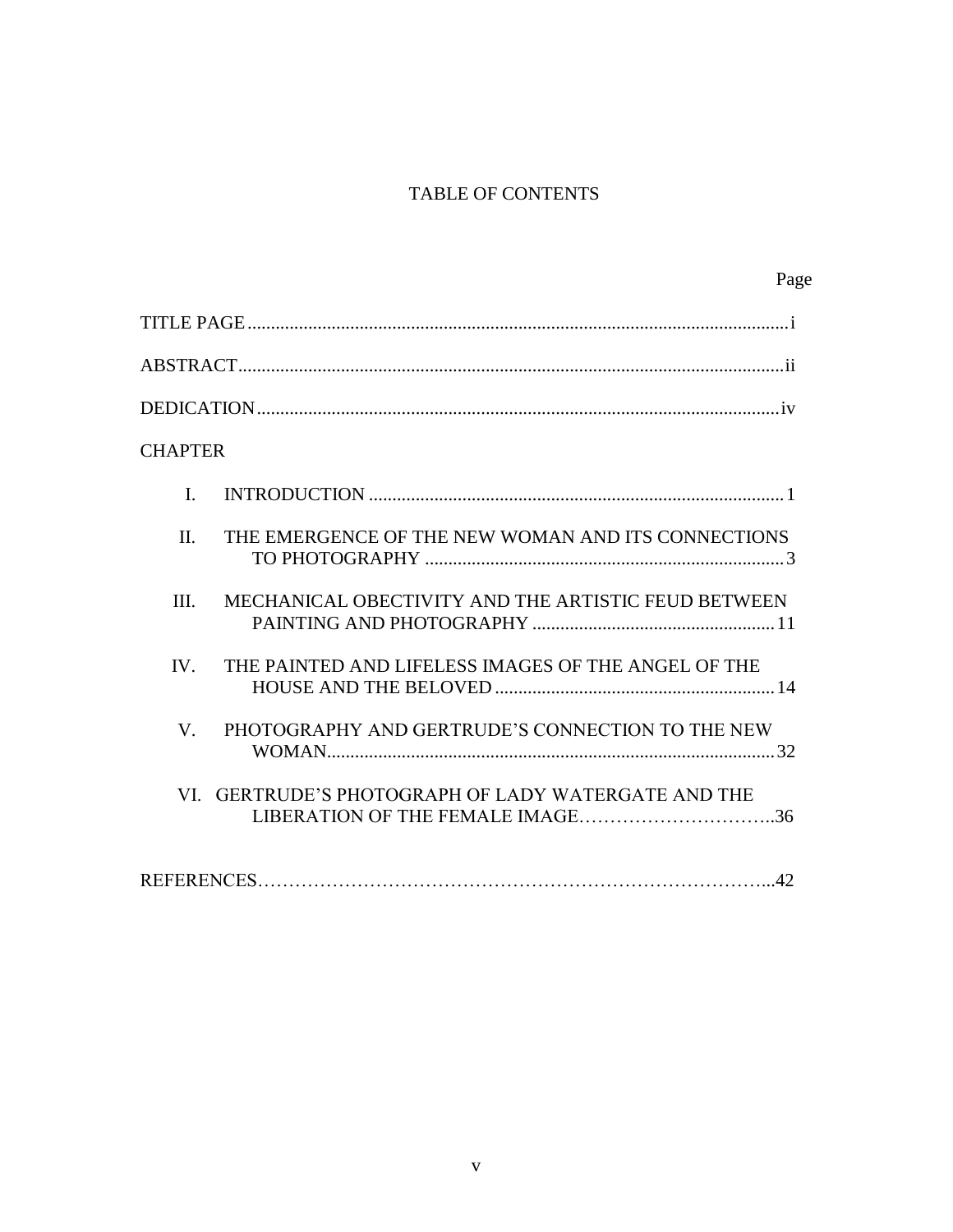#### CHAPTER ONE

#### INTRODUCTION

In Amy Levy's *The Romance of a Shop*, there is a rivalry between painting and photography, and this conflict is because of the scandalous New Woman figure. In the novel, the Lorimer sisters, Phyllis, Gertrude, Frances, and Lucy open a photography studio after their father's death in order to gain financial security. Significantly, the sisters use this new form of mechanical labor in order to enter the public sphere and gain independence. By connecting photography with female independence and the New Woman, Levy breaks the boundaries of the public and private spheres. The relationship between photography and the New Woman becomes apparent with painting's and photography's different representations of femininity. To demonstrate this connection, I will be focusing on two key scenes within the novel: when Darrell paints Phyllis and when Gertrude photographs the deceased Lady Watergate. These scenes show that the confrontation between painting and photography is due to the fact there is no specific artist in photography, whereas in painting there is a prevalent masculine artist's agency, which is connected to the patriarchal system.

 In painting, the female image is defined by the masculine artist's imagination. His imagination and cultural notions are explicitly tied to the patriarchal archetypes of the Angel of the House, the ideal wife and moral guide, and the Beloved, the seductive siren and ideal Renaissance beauty. In the novel, these unrealistic female classifications transform women into ideal aesthetic figures. For this reason, when Darrell paints Phyllis, he imagines and constructs her as the Beloved. However, the patriarchal vision does not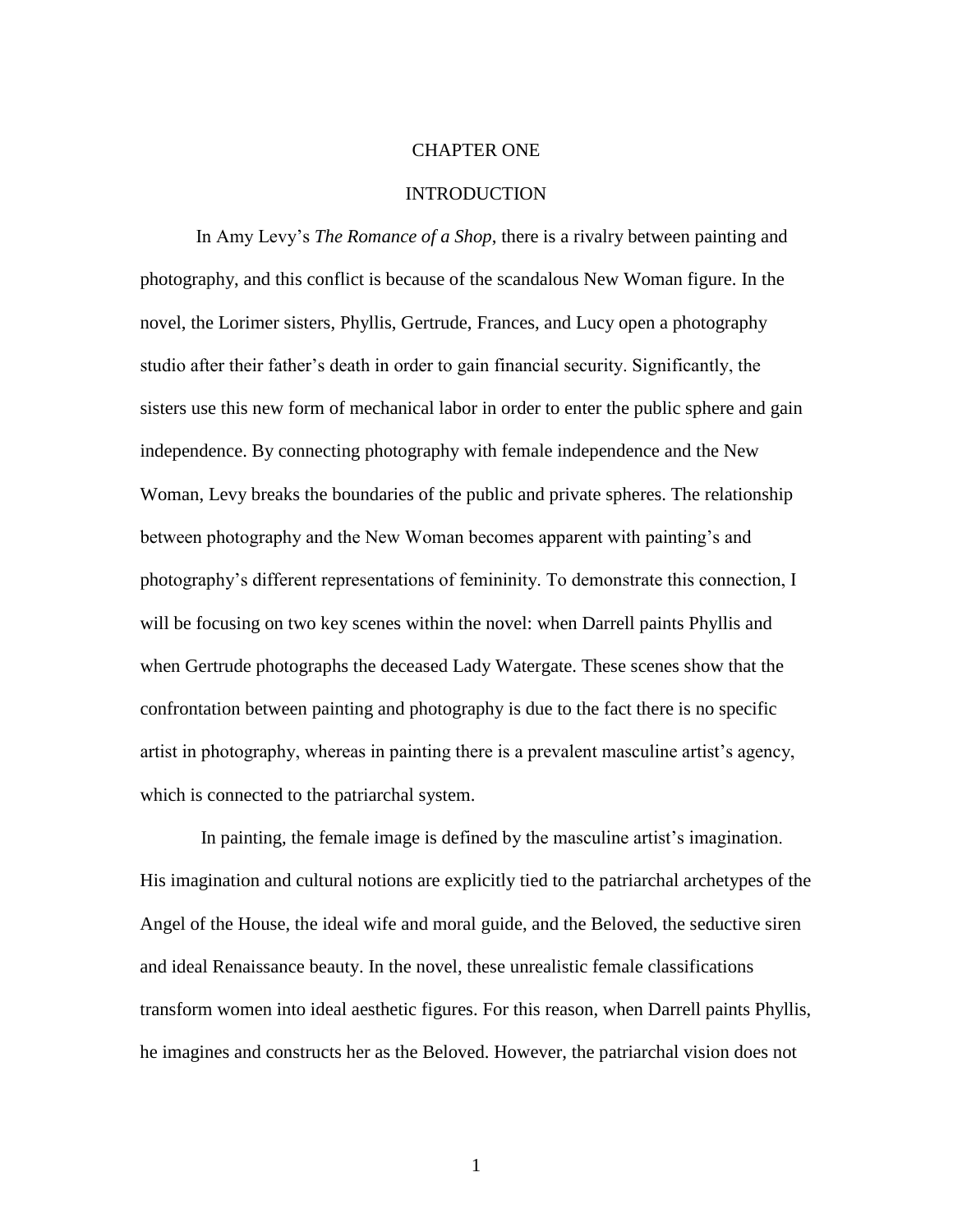exist in photography's Post-mortem genre. Instead, it is replaced by mechanical objectivity: letting nature speak for itself through mechanical reproduction. Ultimately, the camera offers freedom from will, eliminating the artists' agency and their vision of nature. Through mechanical objectivity, Levy is able to eliminate the artist's agency over the female image. When Gertrude photographs Lady Watergate, Gertrude ceases to be an archetype and instead becomes an image maker. Notably, Gertrude does not capture the "ideal" female image, but rather documents Watergate's realistic decaying state. Due to this gesture towards death, the ideal classification of the Beloved is destroyed, which permits the spectator to see past the ideal female figure and recognize their own mortality. Through Gertrude's position as a photographer, Levy offers a new female position linked to photo-realism and mechanical objectivity. Thus, Levy is able to eliminate the patriarchal archetypes of the Beloved and the Angel of the House, allowing the New Woman to escape archetypal placement and enter the narrative of the image maker.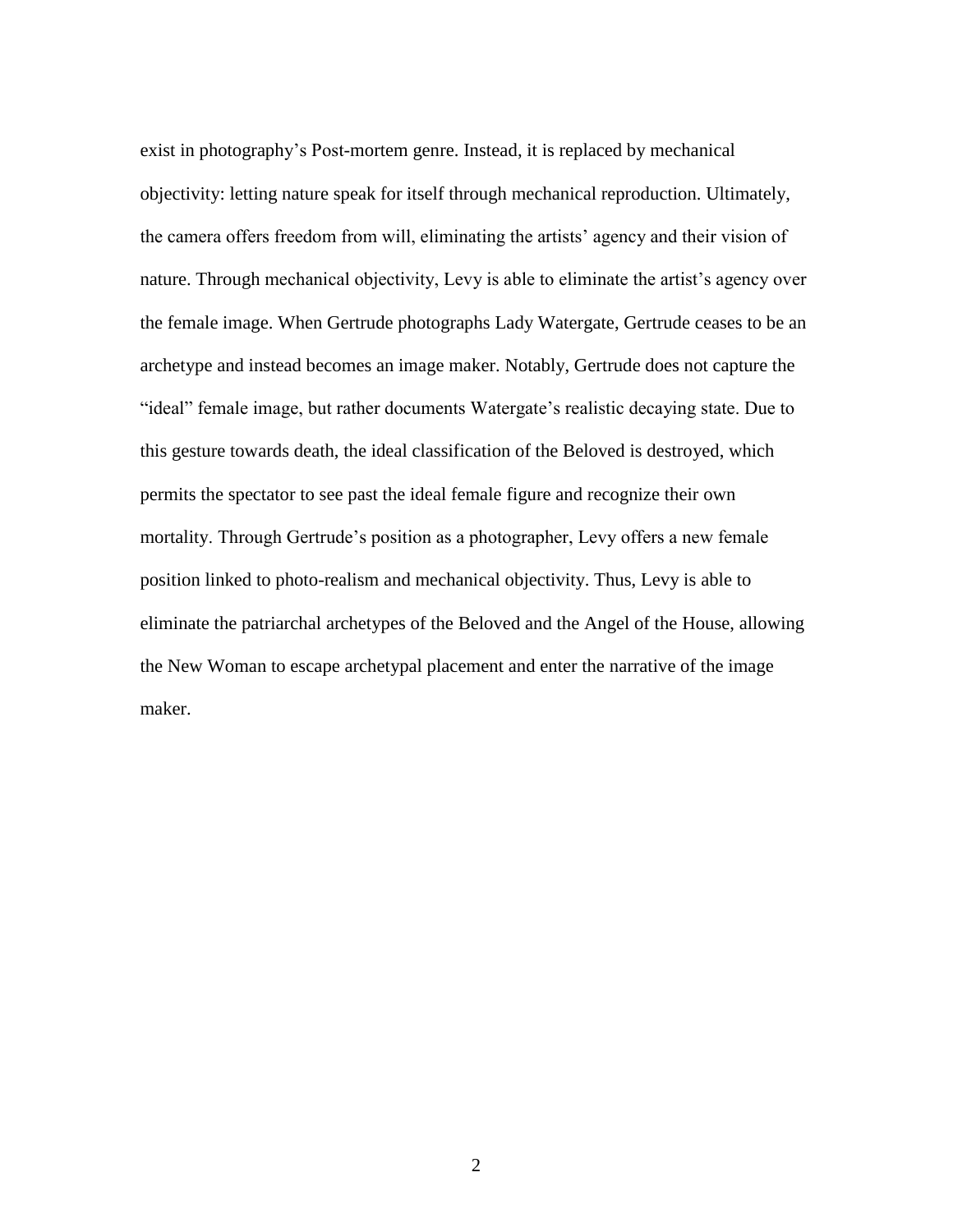#### CHAPTER TWO

# THE EMERGENCE OF THE NEW WOMAN AND ITS CONNECTIONS TO **PHOTOGRAPHY**

In *The Romance of a Shop*, photography not only redefines the traditional vision of art, but it also redefines the female's position in Victorian society, connecting the idea of the New Woman with photography itself and mechanical labor. Traditionally, patriarchal Victorian society asserted that a woman's place was in the private, domestic sphere, whereas the man's place was in the public sphere. Therefore, it was concluded that women should not venture into the public sphere because it would morally corrupt them. Despite this moral danger, when the Lorimers' father, the primary patriarchal figure in the novel, dies the sisters are left in financial ruin and decide to open a photography business, which primarily documents art pieces. Notably, by producing these images, the sisters defy the barrier between the masculine public and feminine private. However, the sisters not only produce images for the marketplace, but also become spectacles themselves as women in business. By entering the public view, they become the ultimate spectacle, the New Woman. In this manner, photography becomes the occupation of the New Woman.

However, the New Woman was primarily a discursive figure, presenting an inconsistent identity. She both enacted a performance of passivity for the patriarchal system and a declaration of independence. According to Sally Ledger and Roger Luckhurst, "the New Woman entered the vocabulary as a popular term in 1894, in a pair of articles by Sarah Grand and 'Ouida' in the North American Review" (75). Through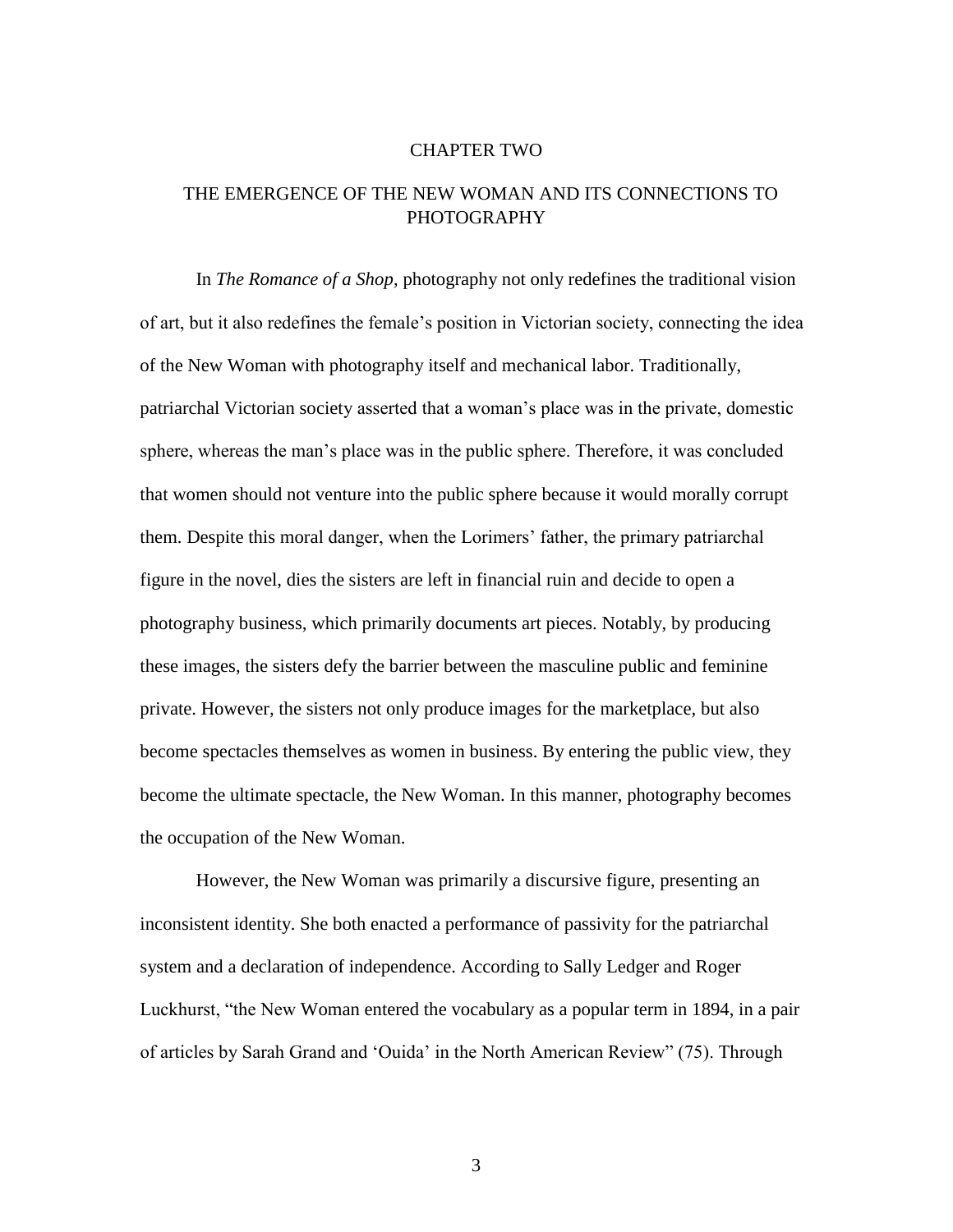regular appearances in periodical articles the New Woman became a familiar phrase. By the 1890s, the question of the New Woman became a cultural phenomenon, appearing as a fictional archetype in novels, short stories, newspapers, magazine articles, and plays. In many cases, the New Woman was either viewed as a savior, a monstrous abnormality, or a sexual deviant. Ledger and Luckhurst observe that the New Woman's opponents "represented her as , variously, a 'mannish,' overeducated bore […], a bad mother […], and lacking in all the attributes usually associated with ideal Victorian Womanhood" (75). The New Woman was presented by her opponents as a monster, an abnormality that would wreck the institutions of marriage and motherhood. They also referred to the New Woman as an "oversexed vamp," a sexual figure that would destroy the domestic sphere through her promiscuity (Ledger and Luckhurst 75). However, this figure was also recognizable by her independence, her education, and her ability to blur the boundaries between conventional male and female behavior (Yalom 268). Notably, Sarah Grand, Mona Caird, and Ella Hepworth, well known feminist writers, used the New Woman to discuss female suffrage, enacting a desire for independence. New Woman supporters dwelled on her independence, asserting the female's intelligence, sensitivity, and sexuality. Most importantly, these advocates lingered on how these sexual women had ambitions beyond motherhood (Ledger and Luckhurst 76). Even the supporters did not agree on the concepts of motherhood and sexual freedom, "whilst Egerton's short stories celebrate it, all of Grand's writings prohibits the same" (Ledger and Luckhurst 76). This passion for independence was often derailed by a performance of passivity and an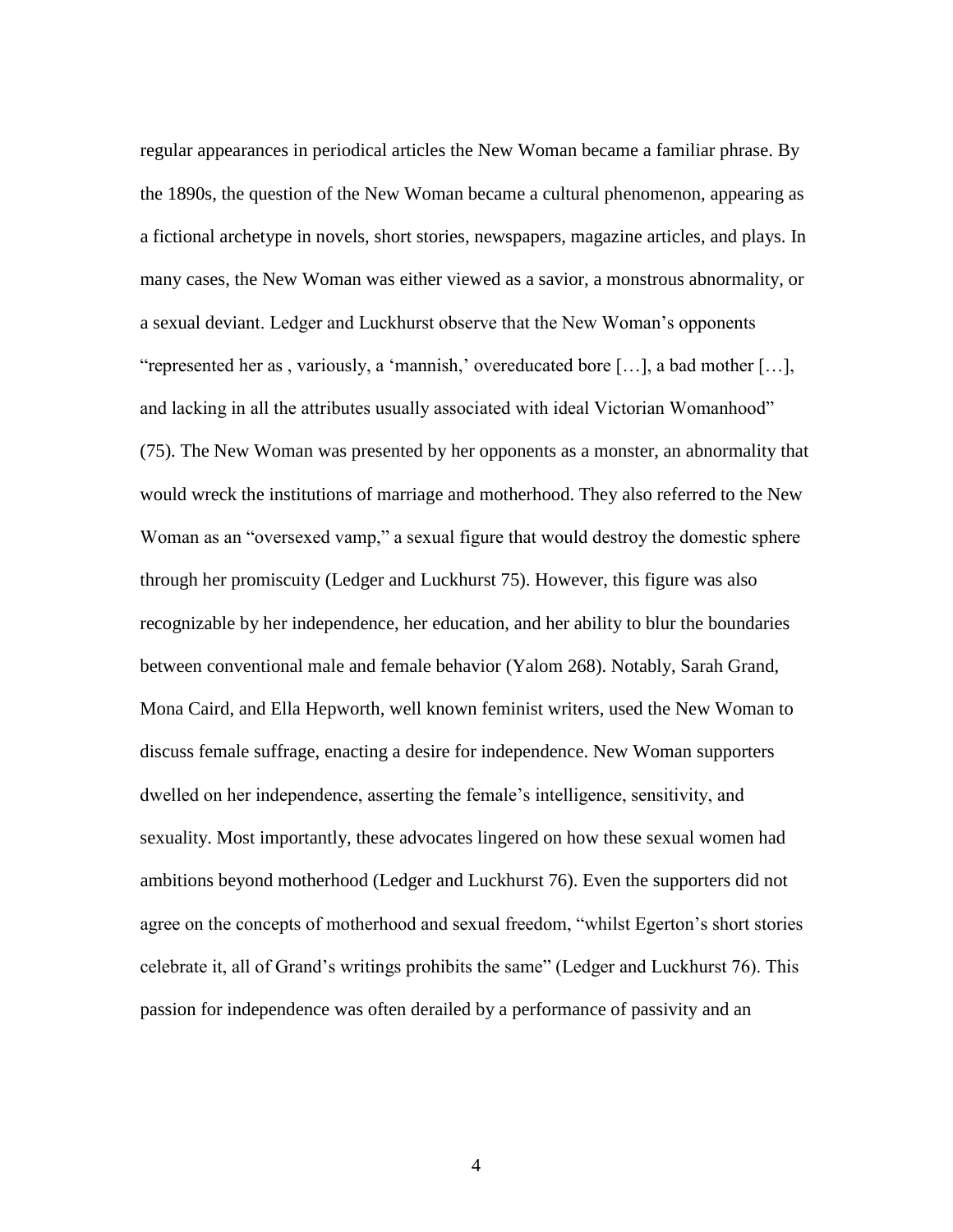inability to agree on the terms of motherhood and sexual freedom, which made the New Woman's identity unclear.

Significantly, Gertrude embraces the figure of the New Woman by opening a photography studio, which creates an independent occupation for herself and her sisters, and liberates the female figure from the patriarchal ideal professions of the teacher and the governess. However, the Lorimer sisters have some reservations about opening a photography studio, which is publicly considered an unwomanly occupation. Initially, after their father's passing the sisters consider such respectable occupations as "teaching" and "governesses." However, Gertrude decides against these positions because collectively they would be at "a great disadvantage without certificates or training" and would be separated (Levy 54). To prevent this inevitable separation, Gertrude proposes a plan to make photographs. She insists to her sisters that they have "light and other things," necessary to create professional pictures. Also, she highlights the fact: "we should all keep together," presenting a female unity (Levy 54). Despite Gertrude's convincing appeal, the sisters are not in unanimous agreement. Fanny finds the idea appalling, proclaiming, "Oh Gertrude, need it come to that- to open a shop?" (Levy 54). Fanny, like her father and other patriarchs of the time, believes that opening a shop is not womanly behavior. The rest of the Lorimer sisters do not heed Fanny's warning and instead proceed with opening the photography studio. By performing this action, the sisters venture into the public sphere and expose themselves to the dangers of the New Woman.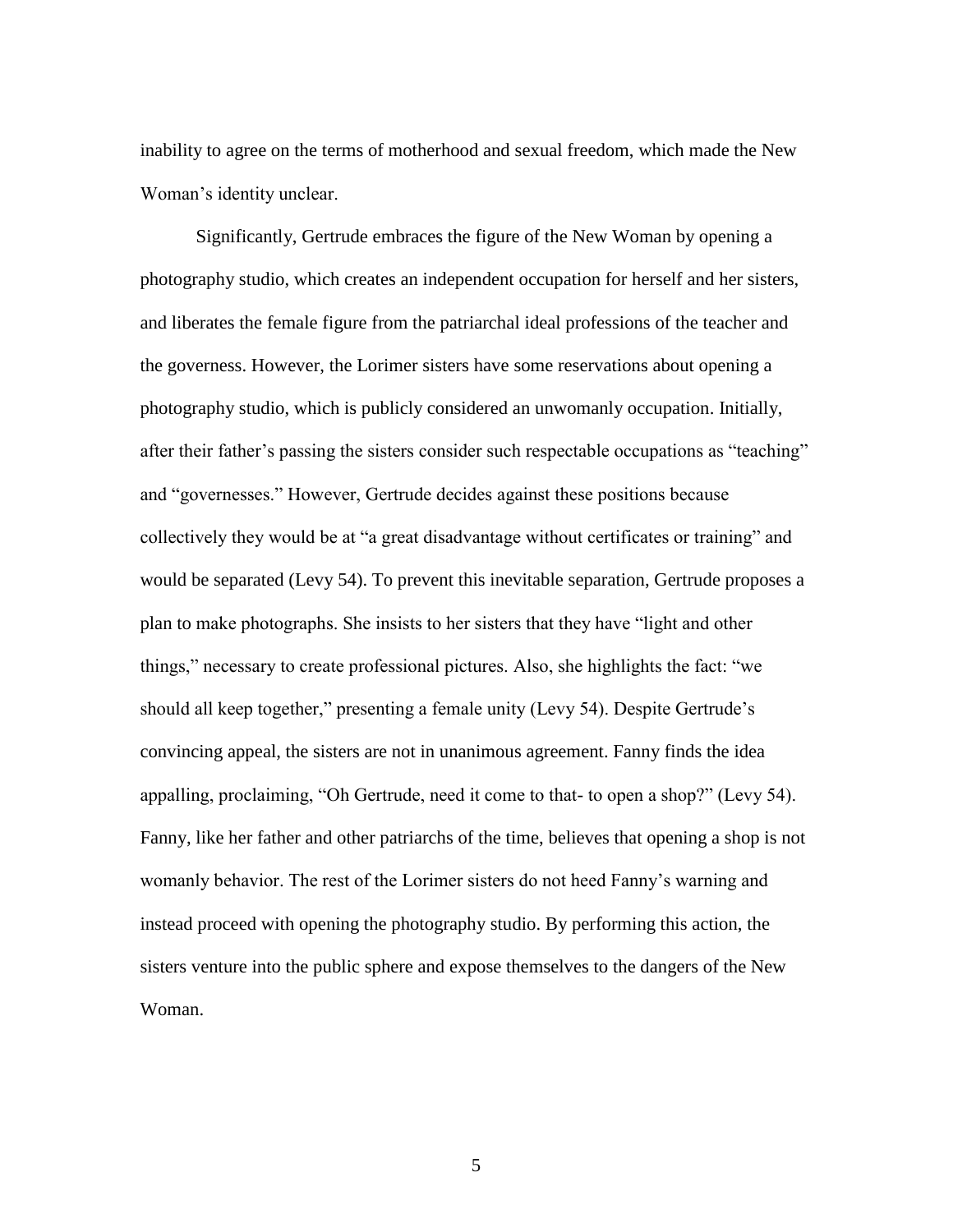It is through the Lorimer sisters' position as women in business that Levy exposes the hardships that New Women such as Type-Writer Girls experienced as they created a space for themselves in London. The Type-Writer Girl was a female who was both a profitable institution for comic papers and a convenience. She had the productivity of a machine, copying a manuscript at the rate of six annas a page (Keep 402). The Type-Writer Girl was considered a new species, a woman who enjoyed working for a living. In *The Romance of a Shop*, Gertrude uses this new wave of thought to persuade Fanny and her sisters to open a photography studio. She claims that opening a business is "progressive," "a creature capable of growth," and stresses that these qualities are what women's occupations are lacking (Levy 55). Gertrude recalls how other "female" occupations are "dull," referencing predominantly private occupations, such as the typical positions of teacher and governess. Gertrude creates a deliberate contrast between these female and male jobs. Surprisingly, these proto-typical positions changed dramatically in the latter half of the century. Near the end of the period, women entered public spaces through mechanical occupations, such as postal clerks, office workers, telegraphers, and type-writers. Significantly, women typists became associated with the collapse of the family structure. Christopher Keep argues, "women typists were felt in many quarters to presage the collapse of the family: lured away by the promises of an exciting life in business, they would abandon the sacred responsibilities of raising the new generation" (402). Society believed that these women would abandon their domestic responsibilities for the exciting life of business. In this process, the woman would "unsex" herself, endangering her femininity and the domestic sphere. By not confining themselves to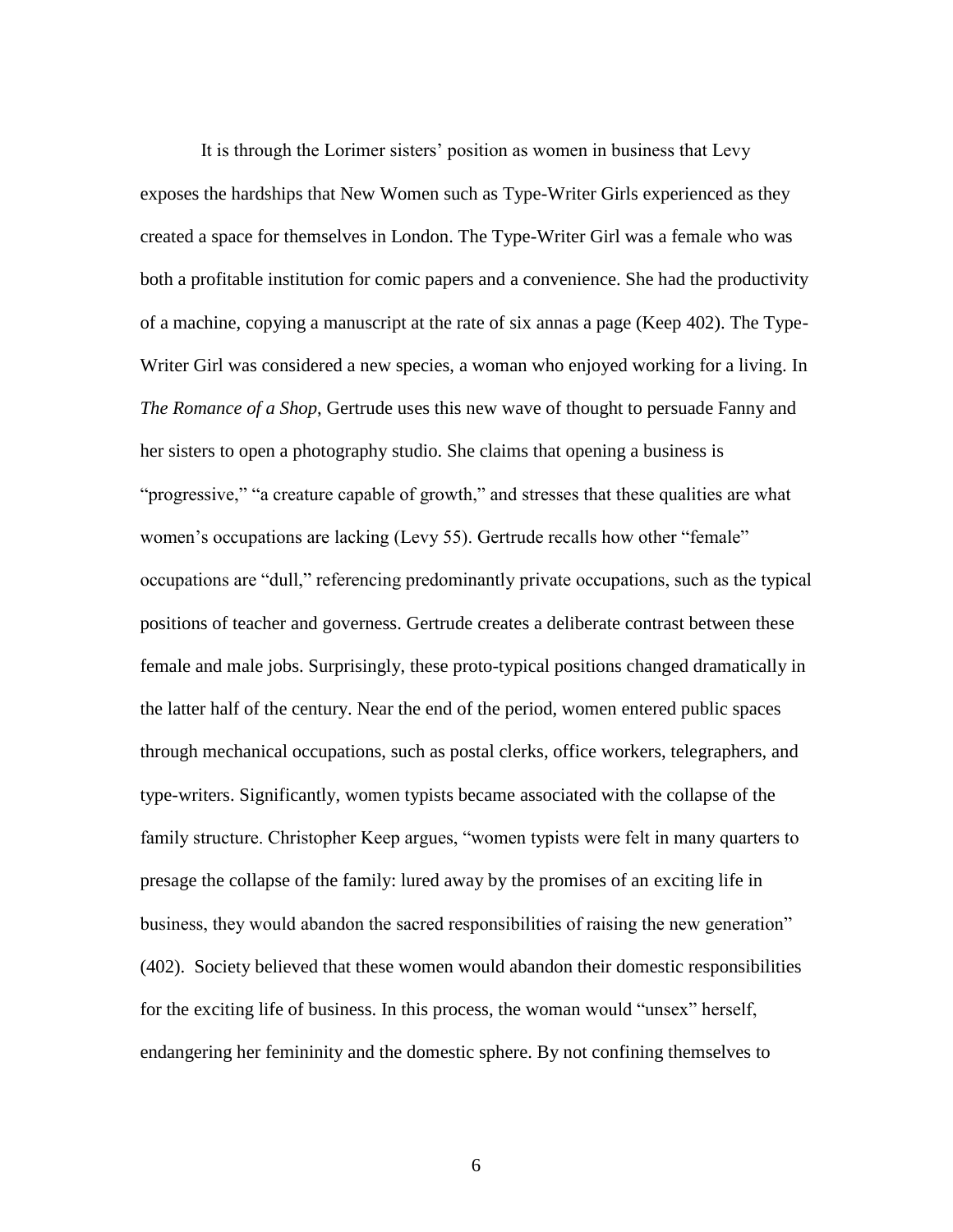female occupations these women deliberately undermined the conventional patriarchal notions of the feminine. Keep observes that "Working among men, machines, and money was felt to diminish a woman's innate sensitivity and moral superiority" (402). When women worked with men or machines it could only have unfortunate consequences and result in a lack of purity. However, the Type-Writer Girl was the face of the New Woman: she respected traditional feminine sensibilities, but also wanted both a career and independence.

The Lorimers, as business women, also desire both a career and independence. However, in the novel the patriarchal system seeks to domesticate the sisters by using advertisements to associate their female identity with their product, the photographs. This is similar to how the patriarchal system sought to domesticate the Type-Writer Girl by associating the machine with feminine traits. Early Victorian advertisements claimed: "The type-writer is especially adapted to feminine fingers. They seem to be made for type-writing. The type-writing involves no hard labor" (Keep 405). Through these advertisements, the Type-Writer Girl became a recognizable figure in magazines, novels, and the streets of London. Similarly, in the novel when a description of the Lorimers' studio is written by an unauthorized person in one of the society papers, they also become public figures and this produces an increase in business. Notably, this advertisement generates false rumors, such as "that all the sisters were extremely beautiful, and that Sidney Darrell was painting them in a group for next year's Academy" (Levy 135). These falsifications present the Lorimers' position as women in business as a spectacle. Similarly, the Type-Writer Girl also became a spectacle through false rumors, acquiring a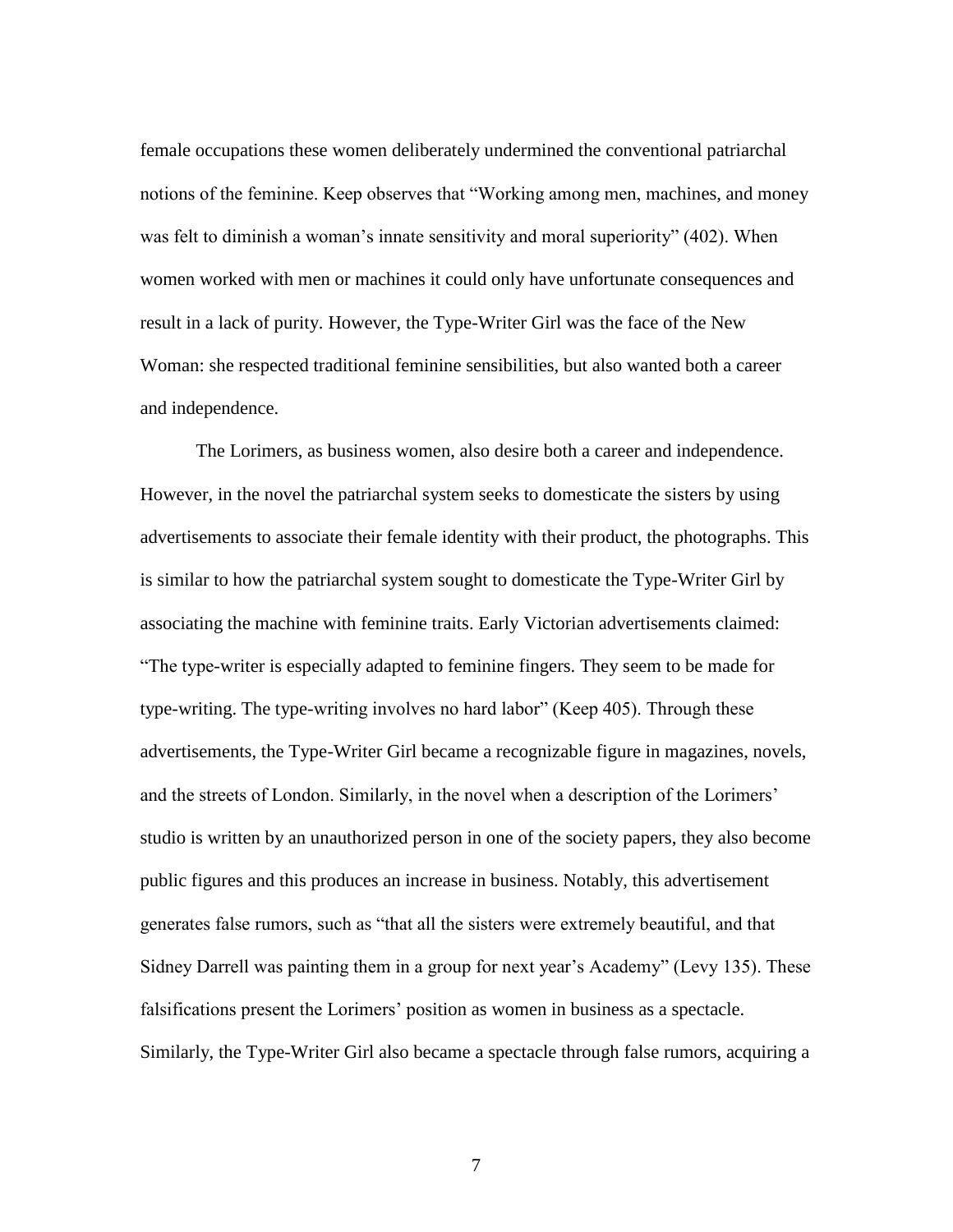reputation for sexual misadventures: women who married their employers, endangering the institution of marriage. In reality, "[these] young women [were], usually between fourteen and eighteen years of age, who lived at home, or in the barest of shared lodgings, and worked either to contribute to the family income or to sustain themselves in the meanest fashions" (Keep 412). Most Type-Writer Girls were young, lived at home, and could not indulge in extravagances. However, the patriarchy deliberately produced her as a visual attraction in order to deflect the female's potential invasion into the public sphere. The Type-Writer Girl became a public amusement because the typewriter could refer as much to the woman as to the machine (Keep 416). In multiple cases, both the machine and the woman were made available for a "trial period." These women were used to sell the type-writer to corporations. Despite this clear commodification, the keyboard presented new possibilities of intellectual and financial independence. As a typist, a female could move quickly into the workforce due to its minimum requirement of training. It also offered her a way to assert herself and a sense of identity, which became tied to the New Woman. When the Lorimers enter into the photography business they are also offered the same new sense of identity.

Although the Lorimer sisters are not Type-Writer Girls, they do serve an important role in exploring the opportunities and dangers for the New Woman. In the novel, the harmful conditions for the New Woman are connected to the photography studio and revolve around the sisters being unchaperoned, impure, socially mobile, and in physical danger, due to their entrance into the public sphere. Throughout the novel, several women warn the sisters of the dangers of opening a photography studio and being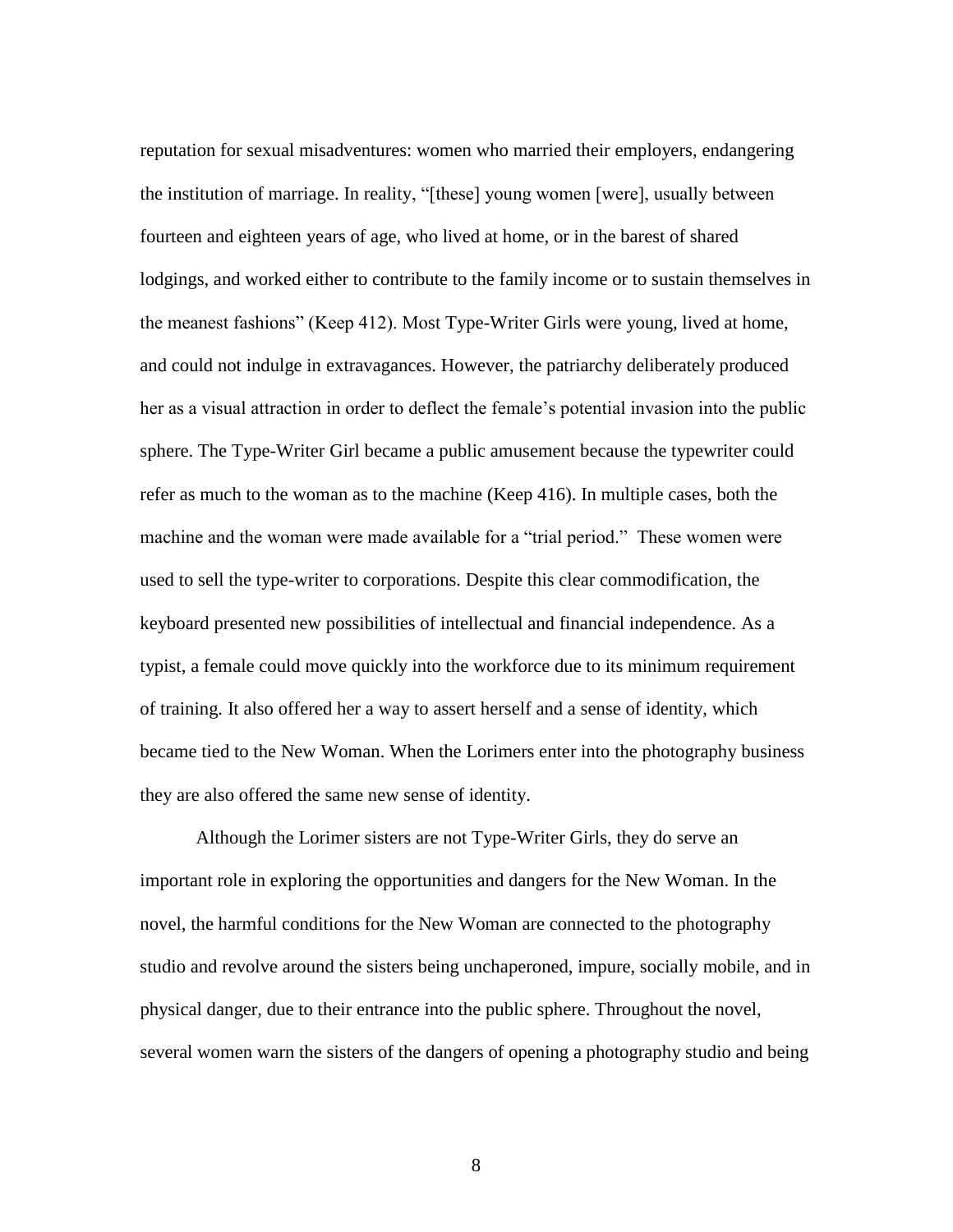in the public eye. For example, Aunt Caroline alerts the Lorimers of the dangers of photography and denounces it as dangerous and "unwomanly" (Levy 72). She then explicitly preaches why such enterprises are dangerous, speaking freely of the loss of chastity, the "delicate possession of the female sex- and of the complicated evils which must unnecessarily arise from an undertaking so completely devoid of chaperons" (Levy 72). Aunt Caroline insists that a woman's place is in the private sphere and the female sex should not wander into the public sphere without a male chaperone. When the Lorimers do not heed their Aunt's warning about opening a studio, they expose themselves to the public sphere and lose their position as the Angel of the House and their domestic virtue.

 In this manner, Aunt Caroline's warnings foreshadow the tragic fate of Phyllis and the hardships the Lorimers will face, due to their connection to the New Woman. In reality, many women who entered into the public sphere experienced both physical and moral dangers. For instance, Type-Writer Girls constantly endured lengthy workdays, incredibly low wages, and horrible living situations: "the entry level for a typist was ten shillings a week" (Keep 410). The Lorimer sisters experience these same hardships when they establish their business. In addition to a horrible living situation, the sisters also face public scrutiny from public male figures. When the sisters establish a business their identity becomes tied to the shop and their patterns of speech, thought, and feelings become a class representation of the poor. When this connection is made male patrons deliberately avoid them in the street. In the novel, two specific encounters are described: Gerald St. Aubyn and Jack Sinclair. In both of these cases, these men deliberately avoid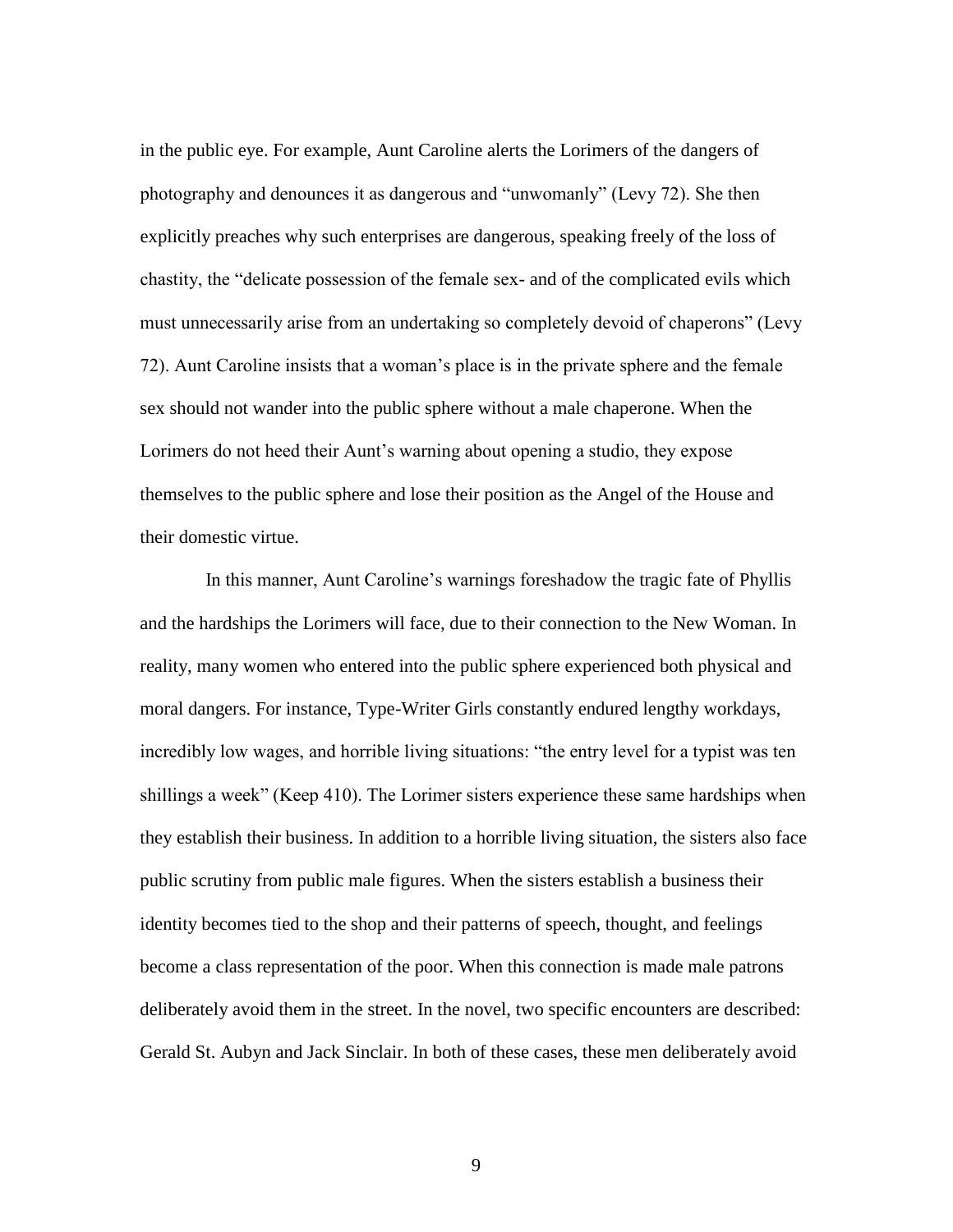the sisters because of their poor living circumstances. Phyllis recounts how "Gerald St. Aubyn dodged round the corner at Baker street the other day because he didn't care to be seen bowing to two shabby young women with heavy parcels" (Levy 126). Gerald avoids both Phyllis and Gertrude because of the "shabby" manner in which they are dressed, indicating a lower class rank within the middle class. Typically, a middle class woman was supposed to present the illusion of not working. However, by carrying "heavy parcels," Phyllis and Gertrude break this illusion and instead present an image of hard work and heavy lifting, which are characteristics of the lower class. Phyllis also reminds Lucy of how Jack Sinclair ignored her when they both were travelling north: "he never took any notice of you, because you happened to be riding third class, and had your old gown on" (Levy 126). Similarly, Lucy's penurious mannerism of dress and riding third class is an indication of a state of poverty. Elizabeth Langland describes these poor characteristics as a "Social ideology inscribed [to] the lower classes as inherently less moral, less delicate, more physical, and more capable of strenuous physical work" (42). By entering into the lower class, the Lorimer sisters are designated the characteristics of physical, coarse, dishonorable, and capable of hard labor. These qualities are considered undesirable to the middle class, and as a result the sisters are snubbed from the masculine public sphere. By experiencing extreme poverty, the sisters are forced to be outcasts and experience the sterner side of life. They become independent and no longer represent the middle class conventional female behavior, transforming fully into the New Woman figure.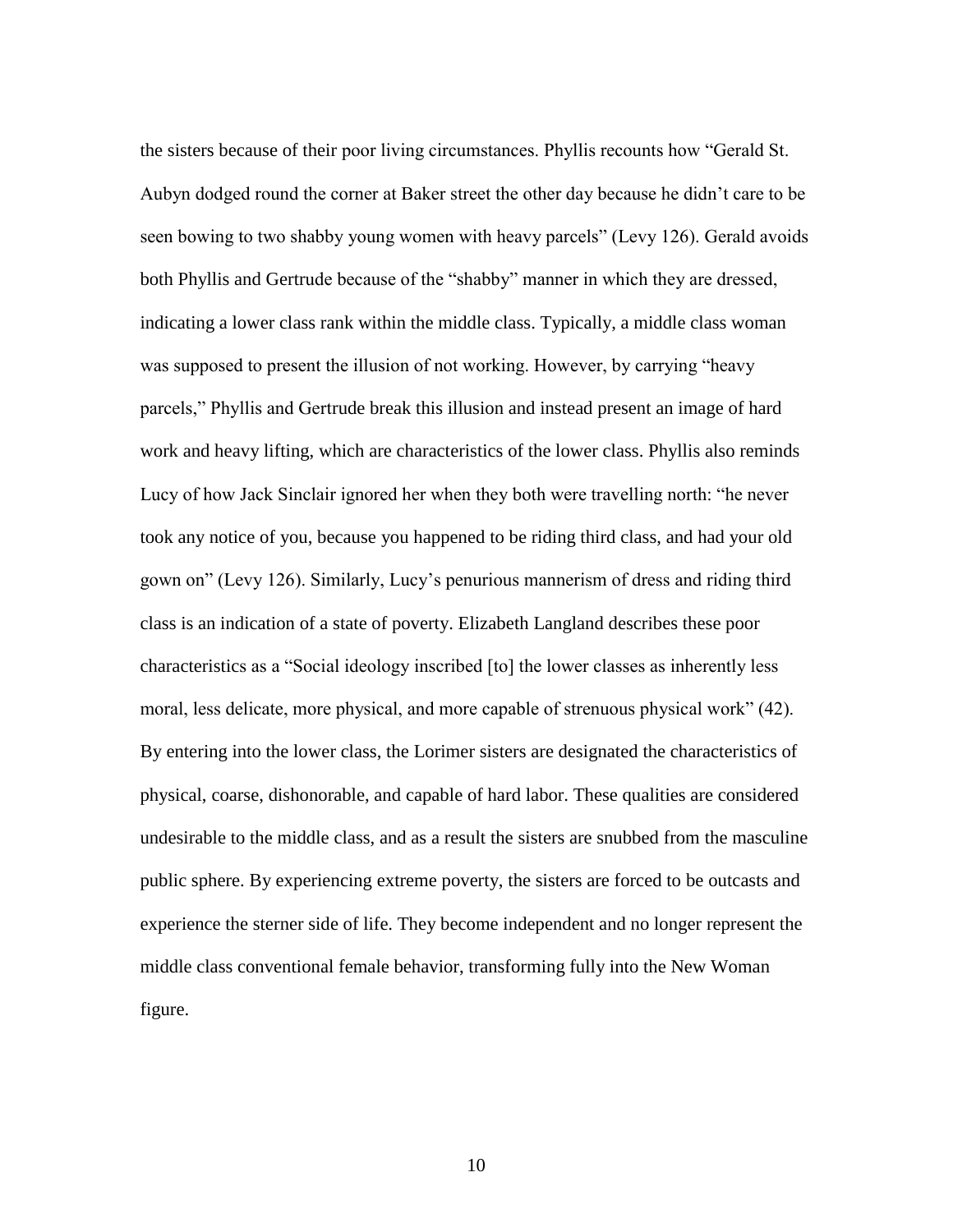#### CHAPTER THREE

# MECHANICAL OBECTIVITY AND THE ARTISTIC FEUD BETWEEN PAINTING AND PHOTOGRAPHY

In *The Romance of a Shop*, there is an intense artistic feud between the sexes due to different perceptions of the New Woman and female nature. In painting and photography mediums, the female image is represented differently. When Gertrude and Darrell attempt to capture the female figure, they produce very different results. Through photography's mechanical objectivity, Gertrude becomes an image maker and documents Watergate's realistic decaying state, whereas through the artist's imagination, Darrell paints an idealized female figure. In order to better understand the use of these mediums, it is imperative to have a clear understanding of the historical engagement between painting and photography. Since the beginning of photography in 1840, there has been a rivalry between photography and painting, due to the concept of let nature speak for itself. When Louis Jacques Mandé Daguerre invented the Daguerreotype, photography was considered the most important and extraordinary triumph of modern science, due to its connection to mechanical objectivity. Many individuals believed that the Daguerreotype plate was infinitely more accurate in its representation of images than any painting done by hand. The public believed the photo-image's was that of truth. However, despite these proclamations, many critics and artists, such as Lady Elizabeth Eastlake denied photography the status of fine art, due to its mechanical nature and the elimination of the artist. Instead, Lady Eastlake denies photography any artistic status, placing it as an objective means of visual communication: "involving only the camera,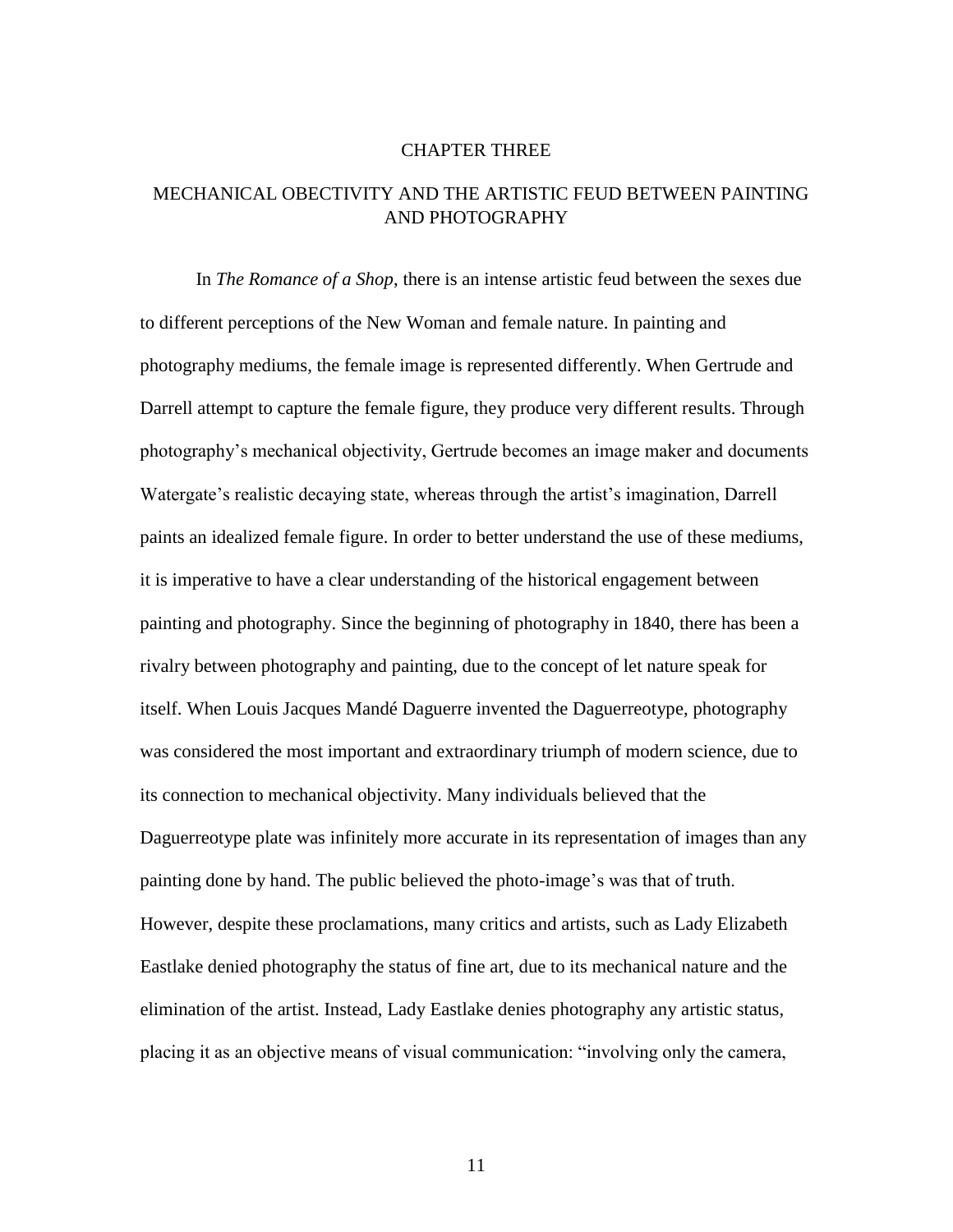light, and chemicals," omitting any human influence or thought (40). It is through this objective communication that photography became widely known as the most truthful pictorial report. In fact, many critics believed that photography was a purely mechanical process, involving no creativity or mental stimulation. It is this lack of creativity that Lady Eastlake uses to explore photography's connection with art and the distinct dichotomy of the artist versus modern technology. The notion of photography was born from the technology of "blackening effects of light upon certain substances, on which it acts upon decomposing power. The silver then dissolves into a strong acid, surfaces steeped in the solution became encrusted with minute particles of metal, which in this state darkened with increased rapidity" (Lady Eastlake 43). These modern advancements were utilized by several artists, until a successful photographic image was attained. Once this photo-image was achieved, an immense fear developed that photography's pictures were going to replace painting's portraits.

This immense fear of replacement in the novel is connected to how mechanical objectivity can eliminate the artist's will (imagination/ vision) from the image. The removal of the artist's imagination can be seen with scientific image mediums like the atlases. For example, late nineteenth century atlases sought truth in nature through mechanical objectivity. Scientists and photographers like E.J Marey were highly aware of the human intervention between nature and representation; and as a result, they turned to mechanical reproduction in order to extinguish human interference. These later atlases presented figures of actual individuals, not of types or ideals. Ultimately, images of individuals came to be preferred to types, and significantly the techniques of mechanical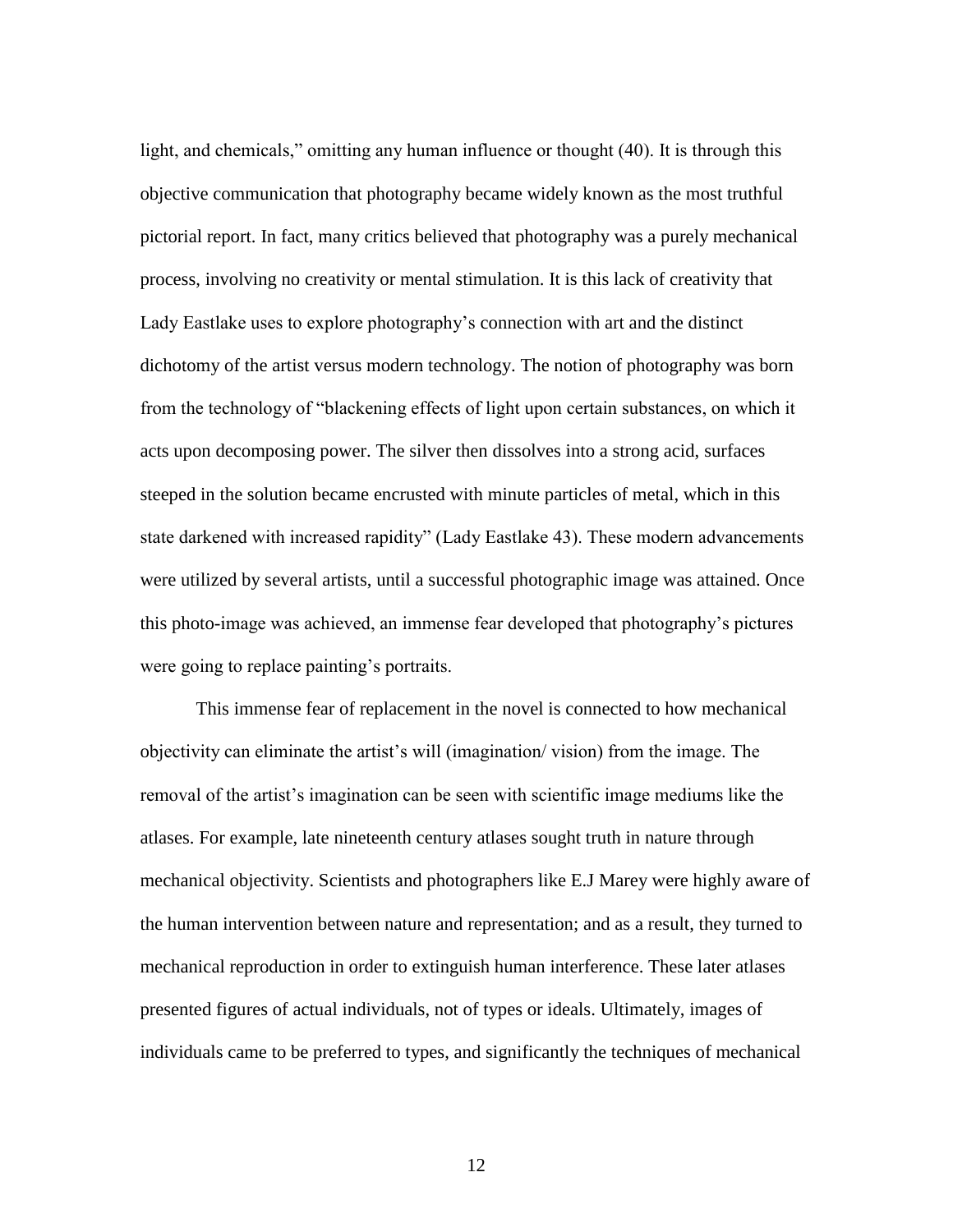reproduction seemed to promise scientists salvation from themselves (Daston and Galison 96). Ultimately, photographers dreamed of an objective image, one that spoke in "the language of the phenomena themselves" (Daston and Galison 81). They believed the only way to achieve a wordless image was through the machine, the camera, eliminating all human agency. Devices like photographs became a possible way to document images without human intervention, annihilating subjectivity. The concept of mechanical objectivity was meant to combat the subjectivity of the artist. Daston and Galison argue that "this ideal of objectivity attempts to eliminate the mediating presence of the observer" (82). The photograph offered the promise to replace the intrusive artist with the solid foundation of facts. The camera offered freedom from will "from the willfull interventions that had come to be seen as the most dangerous aspects of subjectivity" (Daston and Galison 83). Through technology, mechanical objectivity eliminated the artists' will and their vision of nature. It is this possible undermining of the masculine artist's vision that makes Darrell fear Gertrude as a photographer and an image maker.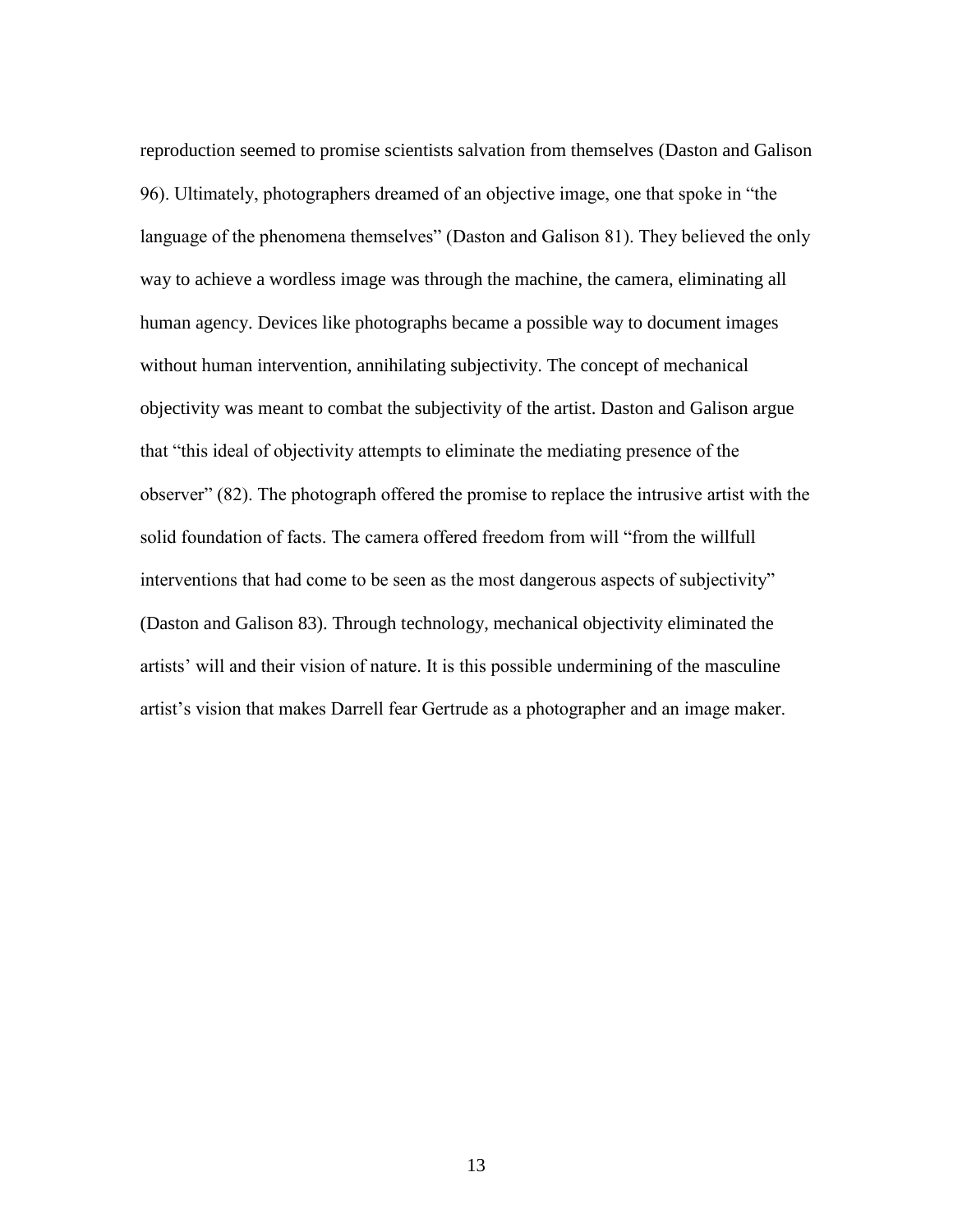#### CHAPTER FOUR

## THE PAINTED AND LIFELESS IMAGES OF THE ANGEL OF THE HOUSE AND THE BELOVED

In *The Romance of a Shop,* the archetypes of the Angel of the House and the Beloved are used to assert the patriarchal vision of female nature. Significantly, when the male painters utilize these types/ ideals, the Lorimer sisters become a classification. This is primarily due to the constraining nature of both the Angel of the House and the Beloved. In the nineteenth century, artists and advertisers used the restrictive nature of these archetypes to sell material goods. Significantly, when political democracy seemed to have failed, the middle class desire for self-improvement was channeled away from politics, embracing the acquisition of material objects. As department stores emerged, the advertisement became a feature of the Victorian consumer culture (Loeb 8). By the 1880s, advertisements employed stunning illustrations reproduced with meticulous care and artistry, inspiring Victorian material fantasies. The Victorian consumer believed they could have the latest fashions, own their own house, and even achieve the perfect appearance. Significantly, Phyllis has the desire to obtain these material fantasies. She wants to possess both material objects (floral arrangements and decadents- chocolates) and the unattainable perfect image. Similar to how Victorian advertisements targeted women at home in order to employ these material fantasies, Darrell uses Phyllis to capture the ideal female image in his portrait. Both artists and advertisers use the images of the Angel of the House and the Beloved to suggest that material items could create the illusion of the perfect lady and wife.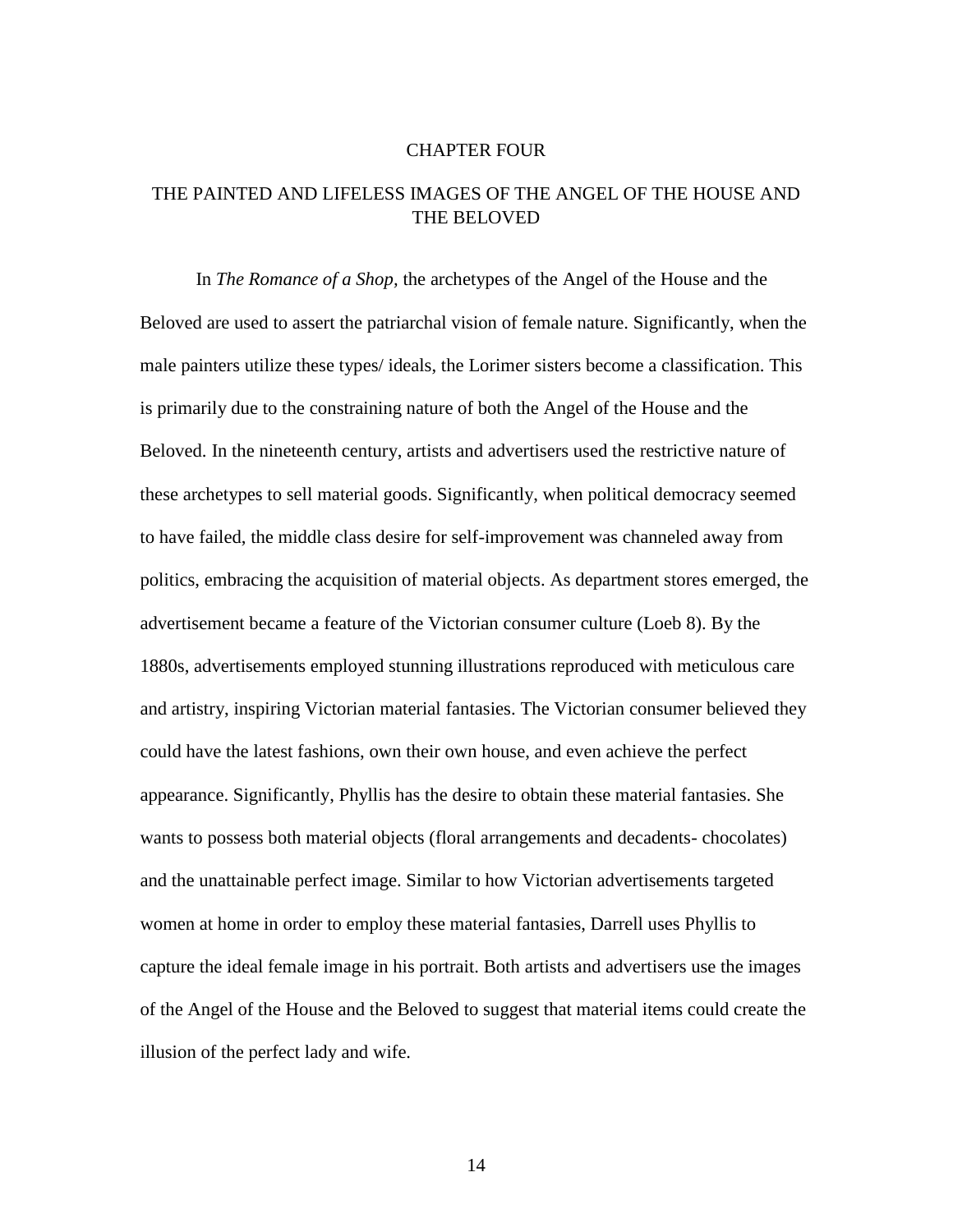Significantly, the patriarchal system uses the archetype of the Angel of the House to transform the Lorimer sisters into the illusion of the ideal wife. Throughout the novel, Gertrude and Phyllis struggle against this fantastical image and the moral codes that are assigned with it. Originally, the term Angel of the House was created in the 1820s, due to Victorian society's constant struggle against the universality of sin, which ultimately redefined the structure of the domestic sphere and the role of women in the middle class. In order to introduce divinity back into the private sphere, the patriarchal system created a household God, an angel in the house. This figure was able to retain her asexuality and simplicity, becoming a self-sacrificing, moral-guide (Yalom 180). Both Sarah Stickney Ellis and John Ruskin, notable Victorian writers, describe the Angel of the House and its connection to ideal womanhood, emphasizing how the Victorian woman's role was to be an Angel of the House: a moral guide to men, forever self-sacrificing her needs for others. In "The Women of England: Their Social Duties & Domestic Habits," Ellis describes women's role in Victorian society by outlining the moral principles and domestic duties a woman should inhabit. Ellis argues, "To men belongs the potent […] consideration of worldly aggrandizement; and it is constantly misleading their steps, closing their ears against the voice of conscience" (1). Victorian men belong to the world of business and wealth, which constantly sways them towards temptation. The only figure that can save them from sin is the Angel of the House. According to Ellis, the Angel of the House becomes their conscience, when a man stands before "the clear eye of a woman," this female eye is able to detect the "lurking evil of the specious act he was about to commit" (1). The female becomes his spiritual advisor, "guarding the fireside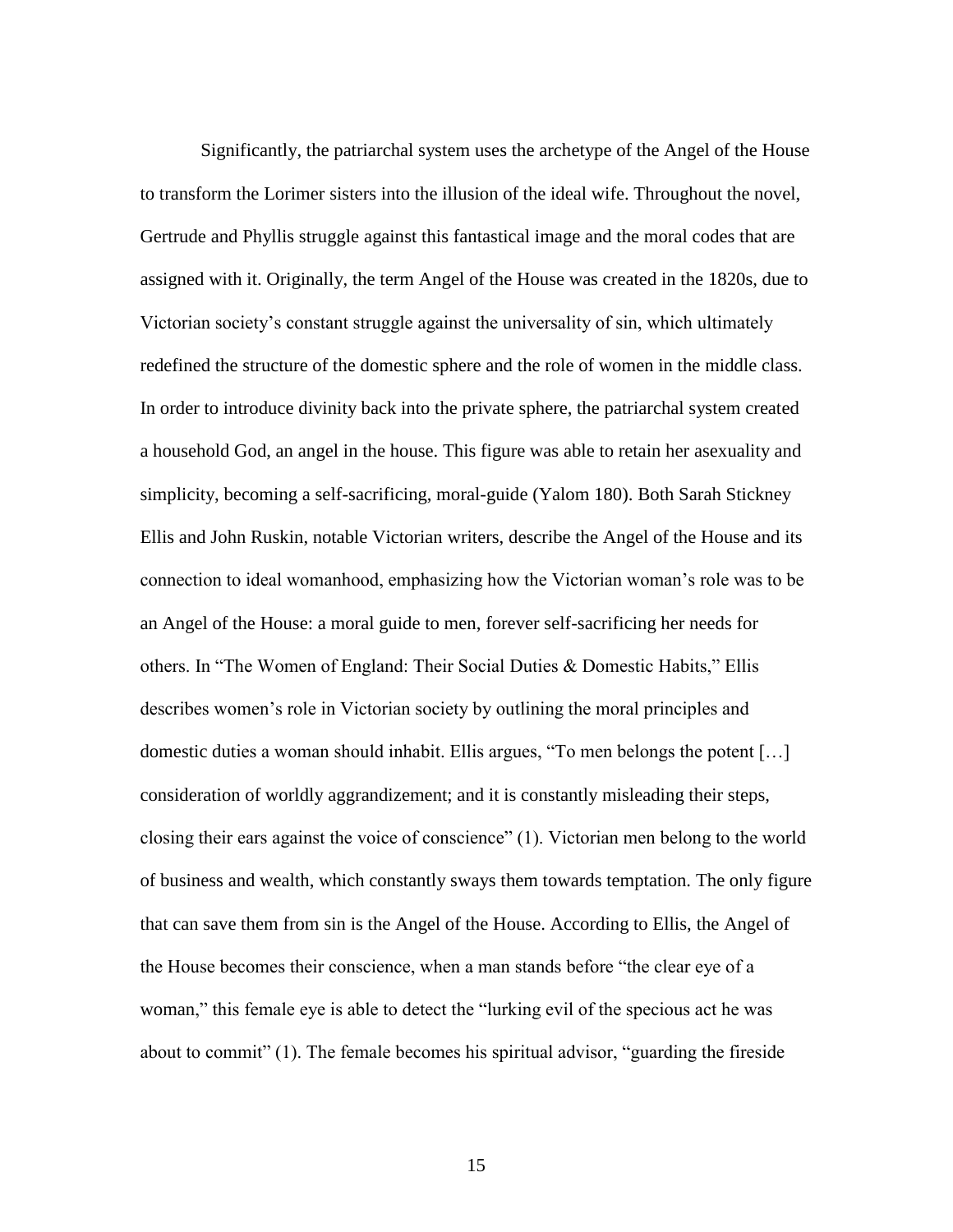comforts of his distant home" and sending "him back to that beloved home, a wiser and a better man" (Ellis 1). In many ways, the Angel of the House becomes not only a guardian of the domestic sphere, but also she embodies the domestic sphere itself. She reminds men of the morals of life and the sacred virtues that must be upheld at home.

Ruskin echoes Ellis's view of morality in his essay "Of Queens' Gardens," arguing that women should act as a moral force countering the ills of society. The essay is ultimately a statement about the ideals of Victorian womanhood, insisting that the Angel of the House is protected from all dangers and temptations, due to her domestic position. The man guards the woman from the outside world. For this reason, unless "she herself has sought it, need enter no danger, no temptation, no cause of error or offense" (Ruskin 1). However, if a woman decides to expose herself to the dangers of the public sphere, then the domestic sphere ceases to be home. A woman who ventures upon the outside world cannot be a true wife because a true wife is the embodiment of the domestic sphere, always "enduring, incorruptibly good; instinctively, infallibly wisewise, not for self-development, but for self-renunciation" (Ruskin 1). A wife's character is always pure, wise, and self-sacrificing. She acknowledges that as an Angel of the House, she must not place herself above her husband, but rather never leave his side. While beside him, she is required to be gentle and modest. Ruskin asserts that in order to achieve this idealized woman, the husband has "to fill and temper her mind with all knowledge and thoughts which tend to confirm its natural instincts of justice, and refute its natural tact of love" (Ruskin 3). In order to create the Angel of the House, the husband must modify the wife's mind with thoughts of justice and love. Ultimately, through this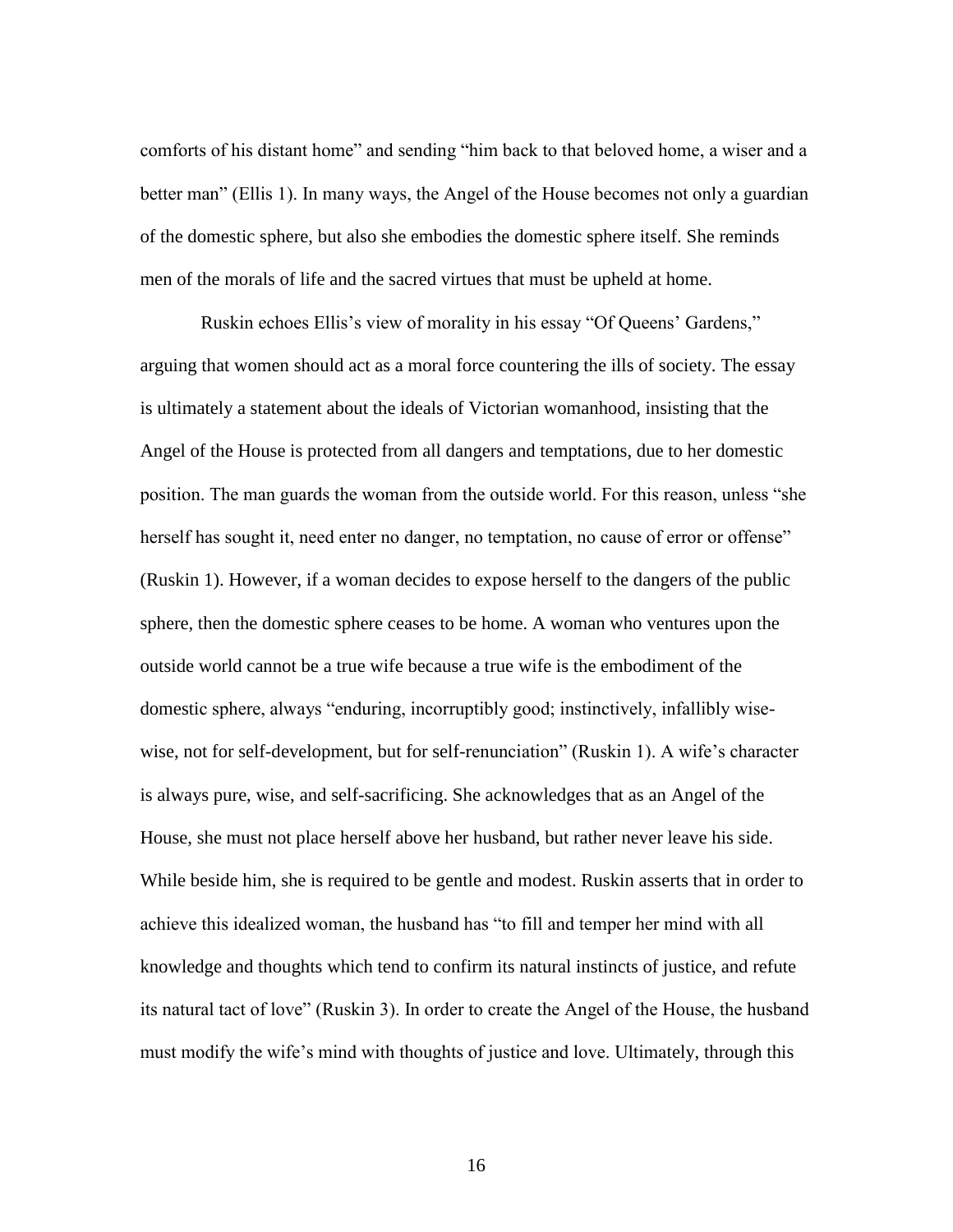process, a wife should be able to demonstrate kindness to a stranger and understand the meaning of the natural laws. Through masculine instruction, she is taught to extend the limits of her sympathy and acknowledges that her prayers should be for "the momentary relief from pain of her husband or her child, when it is uttered for the multitudes of those who have none to love them- and is 'for all who are desolate and oppressed'" (Ruskin 4). The Angel of the House becomes a savior figure, placing her husband's needs over hers and sacrificing herself for others. It is this self-sacrificing image that the Lorimer sisters are expected to conform to, limiting any individual thought and placing them only as an archetype.

However, the image of the Angel of the House is more complex than Ellis and Ruskin would have their readers believe. For example, both Lori Anne Loeb and Marilyn Yalom, modern day Victorian critics, have commented on the confusing nature of the patriarchal use of the Angel of the House. In *Consuming Angels*, Lori Anne Loeb asserts that "Angel in the House was partly an expression of a gendered definition of separate spheres. A woman being more delicate, fragile, reserved, yet virtuous, loving where her gentleness and nurturing were best employed" (19). The figure of the Angel in the House became a way to define gender and the spheres themselves. However, the idealized image of the Angel of the House was unattainable. By mid-century, the transformation of the perfect wife into the perfect lady (the Beloved) by advertisement was a crucial mark for middle class status. However, even this figure was expected to have certain characteristics, representing a more sexual version of the Angel of the House. In *A History of the Wife*, Marilyn Yalom argues that this constrained representation was due to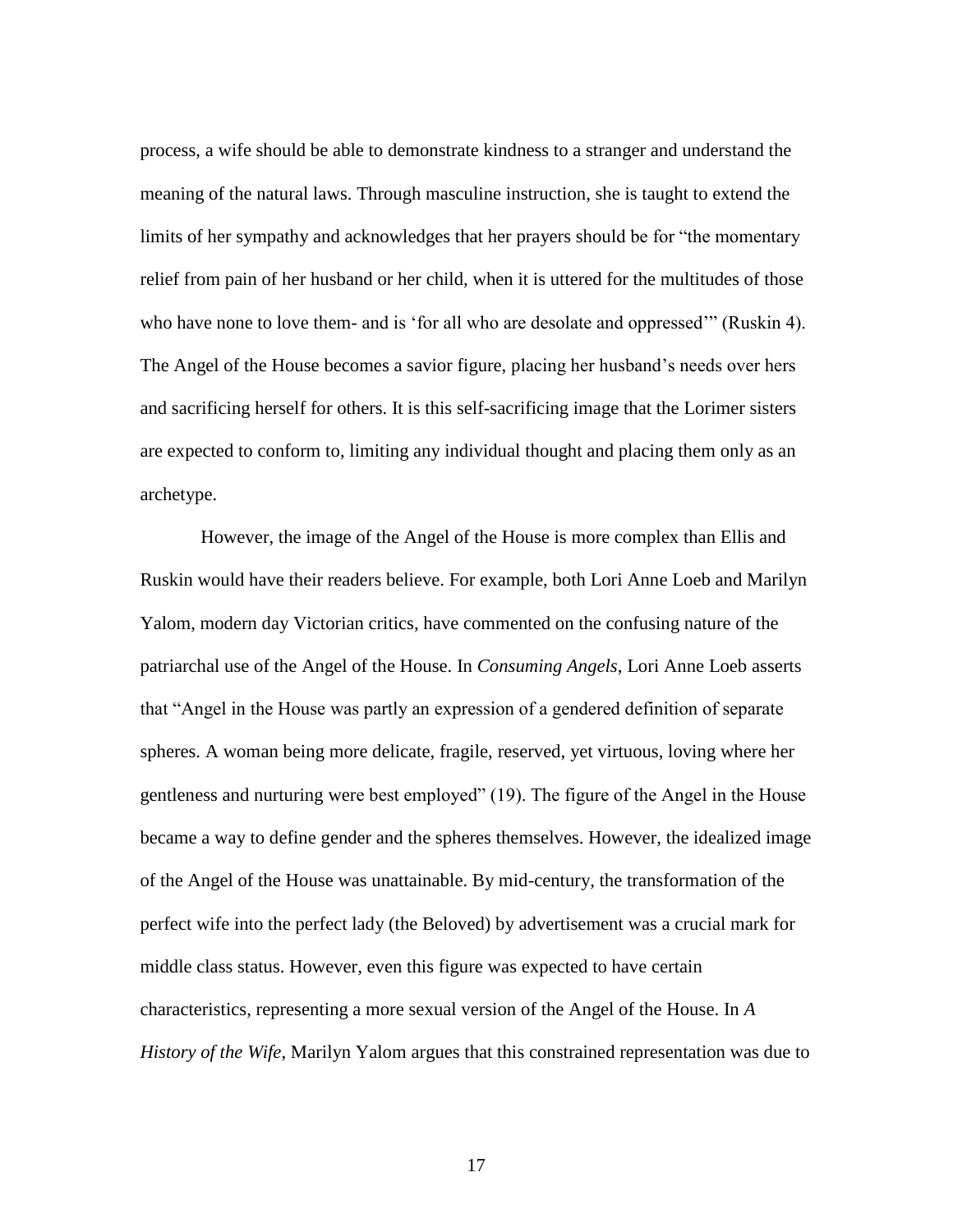the fact that "certainly women had more to lose in a society that condemned female forwardness, especially since there were more eligible woman than men" (180). In order to be marriage material, the Victorian woman had to present herself as both the idealized wife and beauty. This idealized wife had very specific responsibilities: obeying and satisfying her husband, keeping her children physically and morally sound, and maintaining the household. She was also expected to be a silent figure and abide by certain social conventions, such as no pre-marital sex. The perfect wife in the mid and late nineteenth century appeared ornamental, leisured, and expensive. The home became a refuge and separate sphere, transforming the woman into a redemptive angel and a prudent household manager. However, what complicates this vision is the connection between the Angel of the House, the Beloved, and the painter, which both of these esteemed scholars have failed to notice. Ultimately, commercial models and artists conformed to the doctrine of the separate spheres, but yet were also progressive by introducing the more sexual figure of the Beloved.

Alongside the perfect wife, the Angel of the House there is also the classification of the perfect lady, the Beloved. Later on in the novel, Darrell uses paint in order to transform Phyllis into the Beloved. Notably, the Beloved is fundamentally an idealized form of femininity, which is historically distant, swathed in robes, barefooted, and crowned with laurel wreaths. Typically, she bears no resemblance to real life and appears much more sexual than the Angel of the House. The Beloved is based on the Renaissance concept of an ideal woman. In advertisements, the Beloved became a siren that was praised for her beauty and her sexuality. She represented a promise, which was frequently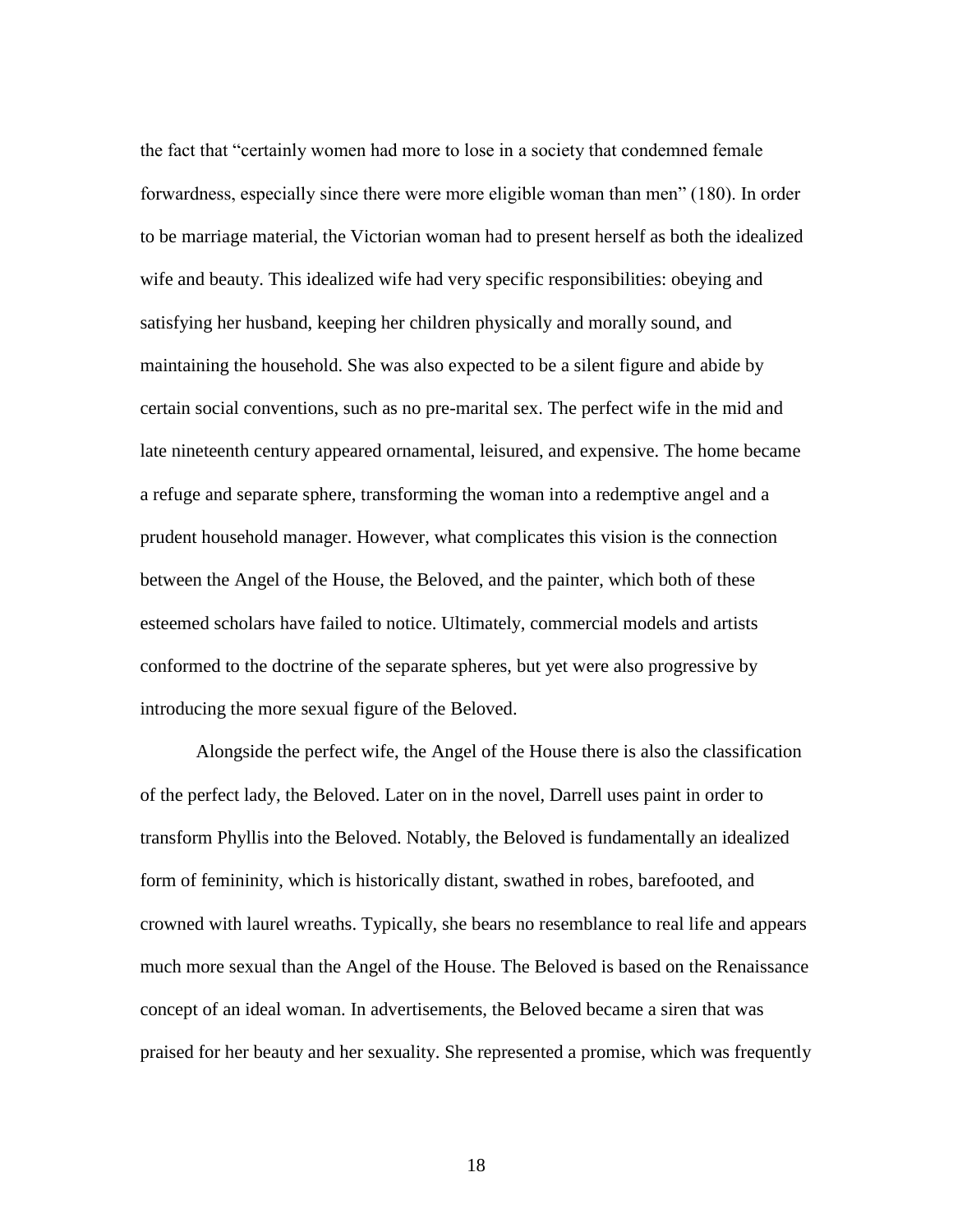embodied in Grecian and Renaissance motifs. This infamous female figure offered sensuous beauty and the charms of womanhood. Accordingly, multiple Victorian advertisements extorted the figure of the Beloved, promising that "with the right equipment, the consumer, too could affect the beauty for with the Beloved received considerable acclaim" (Loeb 9). The beauty of the Beloved could be achieved by any woman with the right material items and price.

In the novel, Darrell uses both Pietro Testa's and Angolo Firenzuola's, notable Renaissance painters, aesthetic techniques to transform the female image into the Beloved. Originally, Darrell wants to paint Phyllis as Cressida, a tragic Grecian figure. However, he decides against this instead resolving to do an idealized portrait of Phyllis. Significantly, this ideal version of Phyllis mimics the Renaissance styles of Testa and Firenzuola. Notably, Testa's and Firenzuola's paintings helped create the perfect woman by defining specific ideal aesthetic features. In order to fully capture this ideal woman, both artists separated the female image into body parts. Accordingly, each body part had a specific function and symmetry. For example, Testa required that the female's hair had to be blonde, fine, long, and knotted simply. Elizabeth Cropper also notes that Testa observes that "The eyebrows are to be dark, and they too should curve in perfect arches that taper gently towards the ends. Beautiful eyes are large and prominent, oval in shape, and blue or dark chestnut in color." (372). When the mouth opens, the teeth should be gleaming white and the gums red. These female images should be harmonious and symmetrical. When Darrell paints Phyllis, he pays particular attention to symmetry and specific ideal aesthetic features. Phyllis describes the portrait as "a great thing, life-size,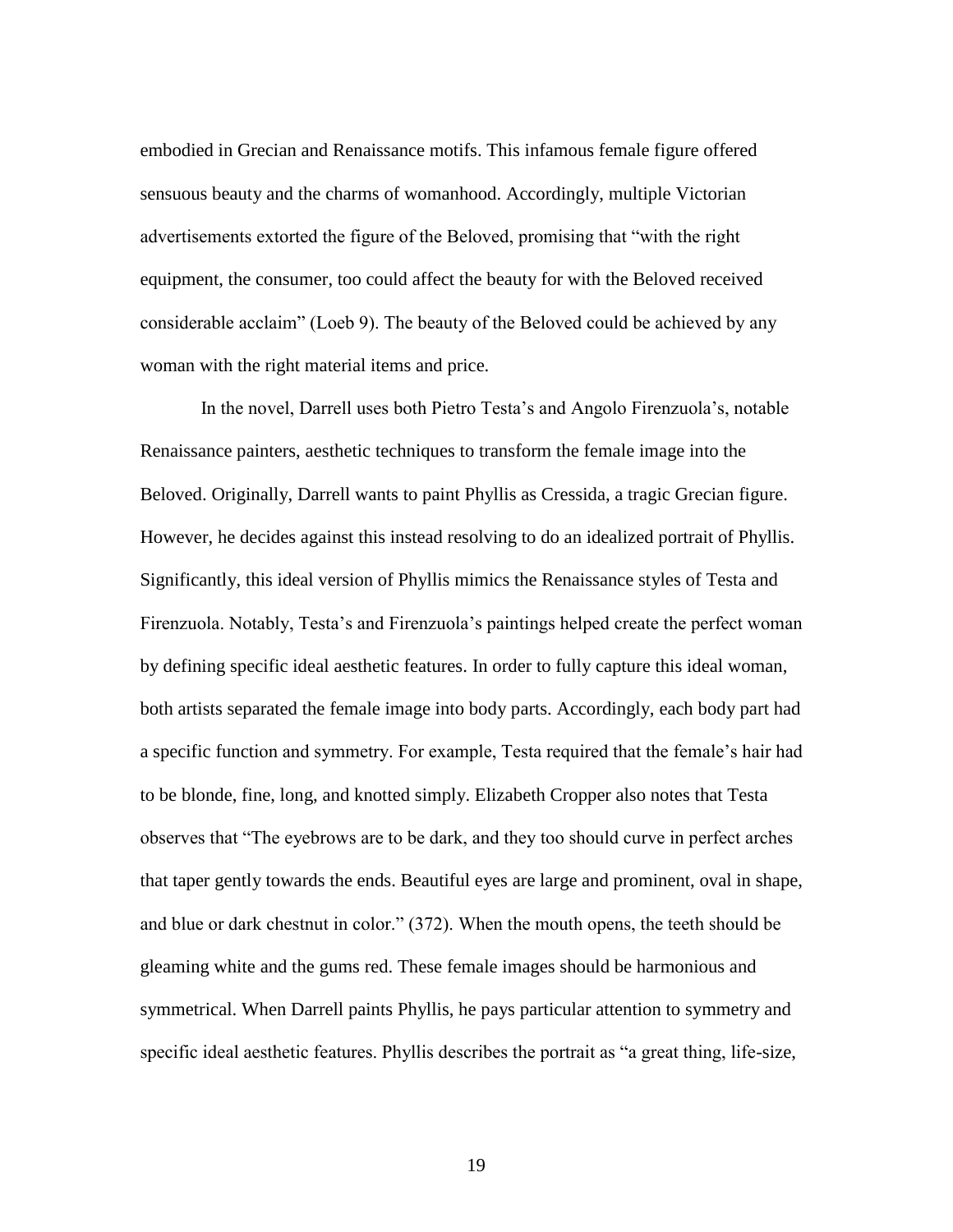and ends at about the knees. I am standing up and looking over my shoulder" (Levy 134). She notes specifically the aggrandizement of the portrait and the specific position of her body. Darrell situates Phyllis near a little table, which is decorated by fruit and rosecolored cups. Along with the table, Phyllis is also decorated with "a loose, trailing garment," "diamonds," and "bloom-covered grapes" (Levy 171). These aesthetic objects emphasize her "slender fingers," defining the specific ideal aesthetic features that a Beloved should possess (Levy 171). By using Testa's and Firenzuola's Renaissance painting styles, Darrell is able to paint his version of the Beloved, which is connected to Phyllis.

Throughout the novel, Phyllis' overwhelming beauty and innocence is emphasized through her physical descriptions. When her idealized beauty is highlighted, Phyllis is confined to the domestic sphere and classified as the Beloved. There is a constant comparison between Phyllis and the other Lorimer sisters: "the youngest, tallest, and prettiest of the sisters" (Levy 53). Phyllis' character is primarily described through her overwhelming and superior beauty (the ideal), which is created by the harmony of her body parts. The narrator observes that "Phyllis Lorimer belonged to the rare order of women who are absolutely independent of their clothes" (Levy 113). Phyllis' beauty goes beyond material items such as clothes. This is demonstrated at Darrell's private showing when Phyllis is compared to Constance Devonshire. The narrator asserts that "Constance Devonshire's spring costume looked vulgar and obtrusive; and Constance herself, in the light of her friend's more delicate beauty, seemed bourgeoise and overblown" (Levy 113). Next to Phyllis, Devonshire's clothes seem ugly and intrusive, classifying her as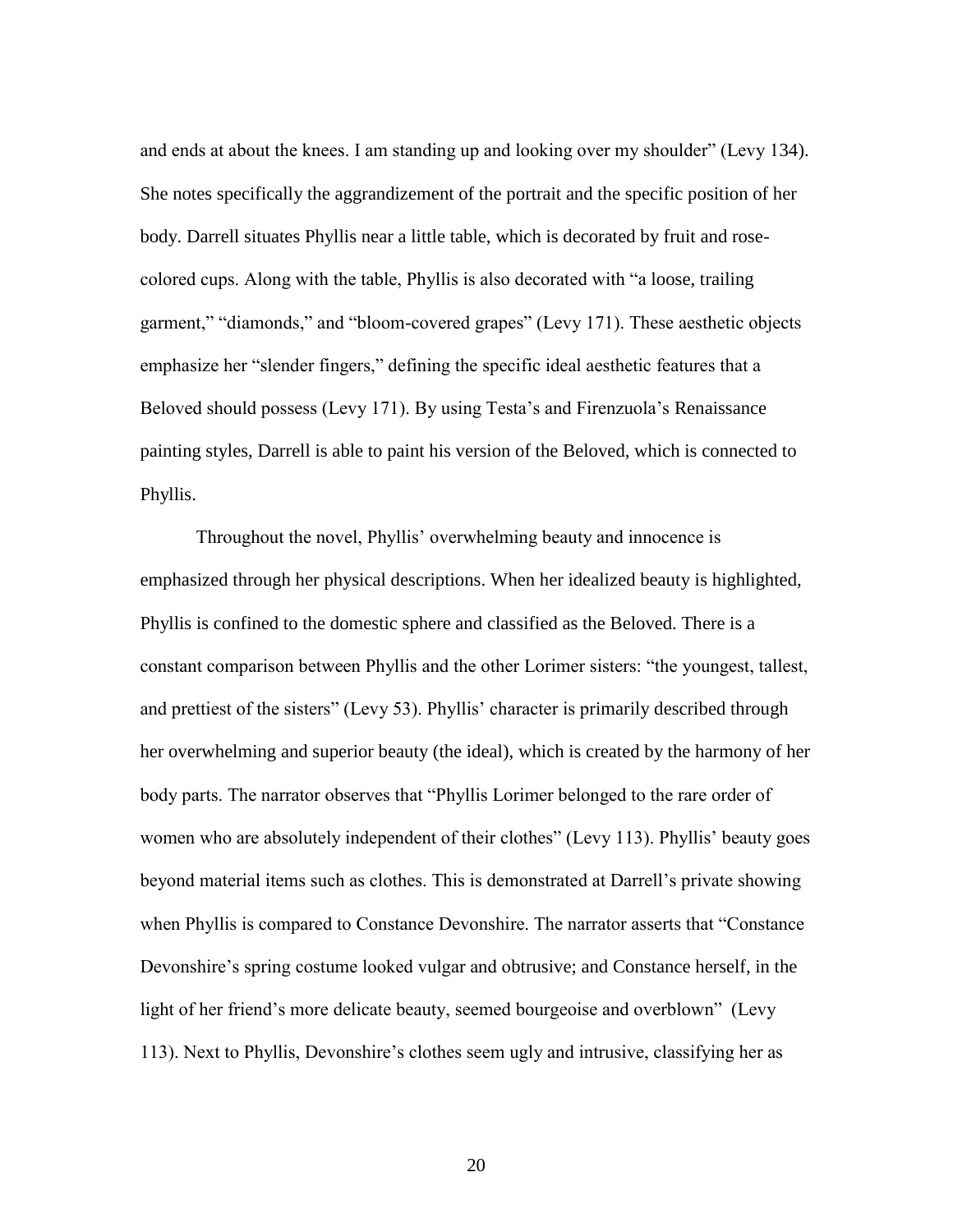middle class and excessively inflated. It is Phyllis' delicate tones of pink and white complexion that classify her as a superior beauty. In addition to beauty, she is also given the appealing characteristics of innocence and youth, due to her delicate state. The narrator emphasizes Phyllis' failing health numerous times, a "delicate looking creature of seventeen, who had outgrown her strength" (Levy 53). At the mere age of seventeen, Phyllis' health is decaying. Due to Phyllis' fragile health, she is confined to the domestic sphere and presented as naïve. This shaky health causes the Lorimer sisters (in particular Gertrude) to spoil Phyllis and attempt to shield her from the unpleasantness of the world. Phyllis becomes superficial, due to her sisters' overprotective nature, believing that beauty is the only trait that matters. It is Phyllis' superficial nature and her beautiful harmonious appearance that attracts such male artists as Darrell. Ultimately, it is through Darrell that Phyllis is transformed and classified into an idealized female figure, the Beloved.

Notably, Darrell's artistic vision is connected to the patriarchal system and it is his artistic agency and his creation of the ideal female image that creates a conflict between the sexes. This is because Darrell's perspective of the female figure is guided by his imagination. Ultimately, it is his artistic vision and imagination that photography is trying to eliminate through mechanical objectivity. Significantly, Darrell's imagination transcends reality and goes against nature, which ultimately constructs a new world. In *The Salon 1859*, Charles Baudelaire praises this world arguing, "The artist, the true artist, the true poet, should paint only in accordance with what he sees and what he feels." (181). A true artist should paint with his imagination and not just copy nature. The artist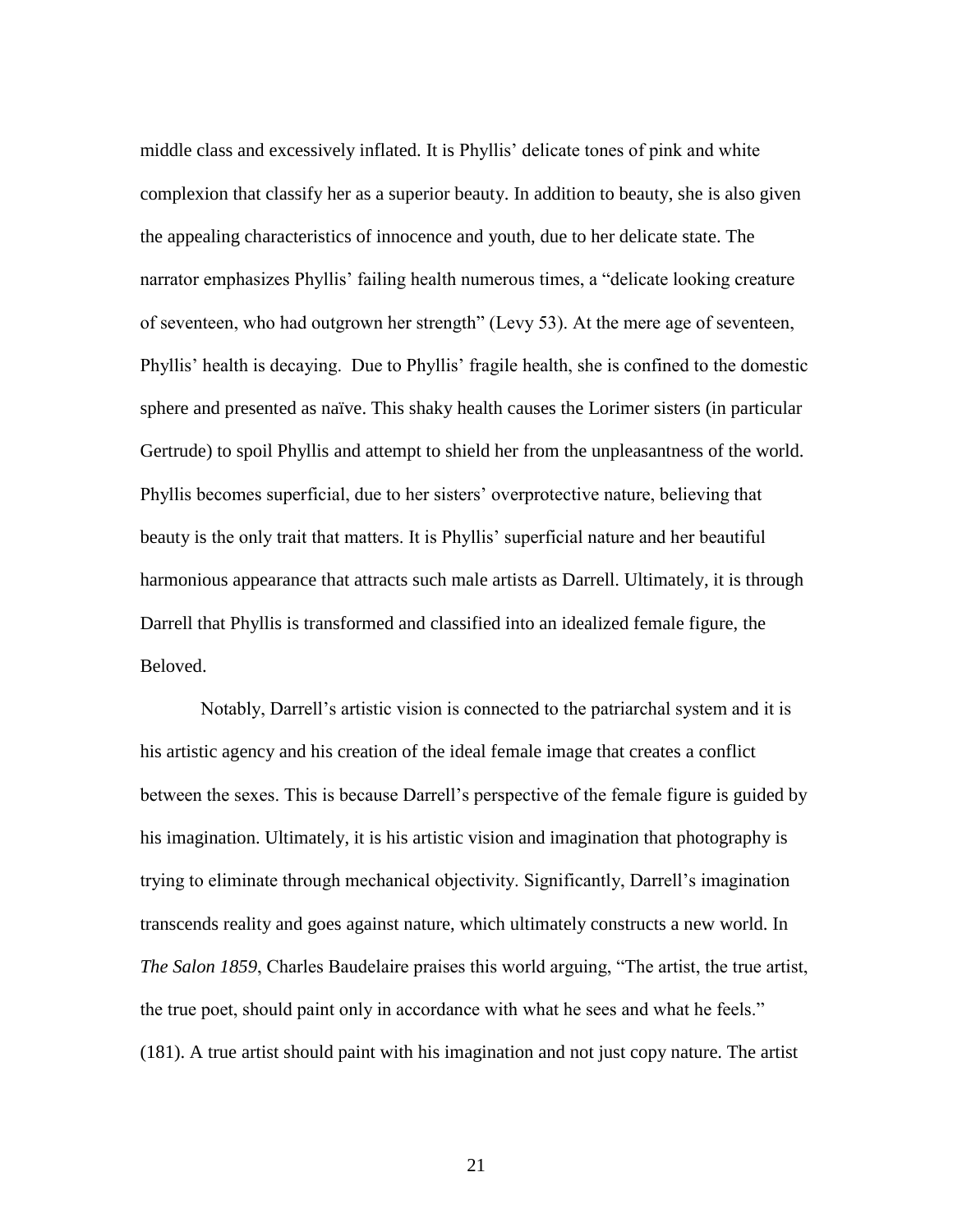should formulate his own world because his vision creates analogies and metaphors, developing a new and better universe. However, Darrell's imagination has created a world where only feminine archetypes exist and mechanical objectivity is rejected. When Darrell rejects mechanical objectivity, he and Gertrude become entangled in a battle of artistic agency and gender equality.

In this battle of gender and artistic agency, Darrell's vision and financial success are contingent upon his masculine will and social privileges. While visiting Darrell's studio to photograph a picture of St. John's wood, the Venice Grand Canal, Gertrude recognizes his artistic limitations, and as a result, has the ability to criticize him both physically and artistically. When Gertrude first sees Darrell, his appearance is described as: "He was a man of middle height, and middle age with light brown hair, parted in the center, and a mustache and Vandyke beard of the same color." (Levy 107). Darrell's appearance is fashioned from the masculine Renaissance ideal, all of his body parts are in perfect symmetry: "middle" height and his hair is "parted in the center." Also, it is noted that he possesses a Vandyke beard and a mustache of the same color. This is significant because a Vandyke beard is a style of facial hair named after 17th-century Flemish painter Anthony van Dyck" (Barringer 33). Therefore, this beard is a sign of artistic elite and conformity. Michael Kramp explains Darrell's appearance by stating "[he] is not attractive, but [Darrell] is ordered and confident, especially in his vision, and Gertrude notes how his grooming and status facilitate his domineering behavior and objective gaze" (121). Even though Darrell is not traditionally attractive, Gertrude recognizes the allure and the power of his vision. However, this allure and Darrell's behavior are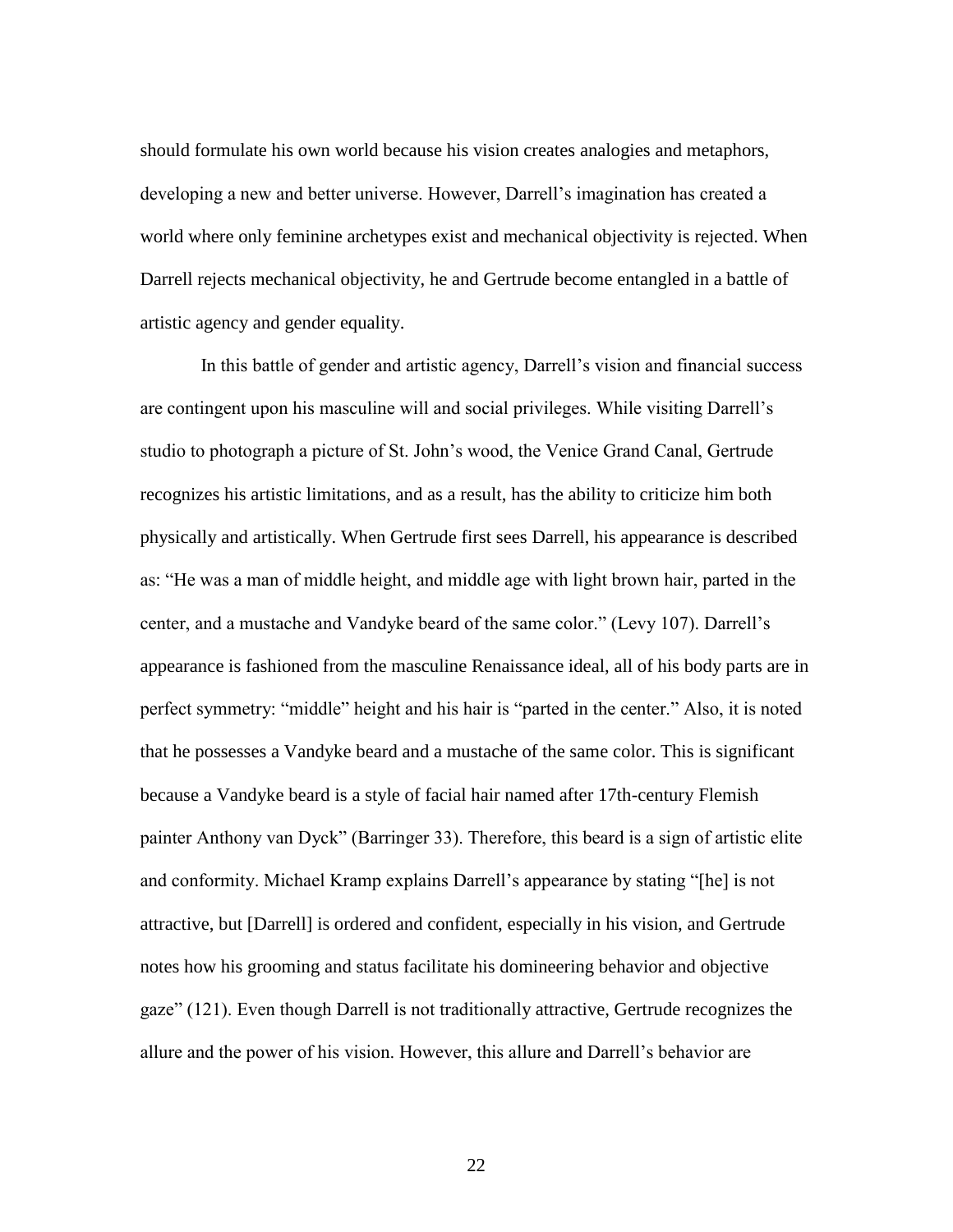determined by his artistic status. In this regard, Darrell's artistic imagination and social stigma are contingent upon his masculine agency and social privileges, which ultimately can be taken away.

These privileges that surround Darrell's artistic gaze initially make Gertrude feel self-conscious and "small," causing her to retreat from the New Woman position of photography, and instead embrace the archetypes of the Angel of the House and the Beloved. Through his artistic vision of femininity, Darrell reclaims his masculine control over both public and private spaces, ultimately making Gertrude feel uneasy. When Gertrude becomes aware of Darrell's vision, it is described as: "Looking up and meeting the cold, grey glance, became suddenly conscious that her hat was shabby, that her boots were patched and clumsy, that the wind had blown the wisps of hair about her face" (Levy 107). The fixation of Darrell's stare causes Gertrude to become self-consciously aware of both her class status and her poor economic state. When this occurs, she begins to question: "What was there in this man's gaze that made her, all at once, feel old and awkward, ridiculous and dowdy; that made her long to snatch up her heavy camera and flee from his presence, never to return?" (Levy 121). Darrell's imagination transforms realistic women into the aesthetic ideal. Ultimately, it is his aesthetic imagination and ties to the patriarchal system that cause Gertrude to feel self-conscious and want to escape from Darrell's gaze. Baudelaire argues that "Since [imagination] created the world, it is only right it should govern it" (181). Significantly, Darrell as an artist is the ruler of truth and plays a powerful role in the creation and government of society. It is this power that frightens Gertrude: Darrell's "air of distinction which power and the assurance of power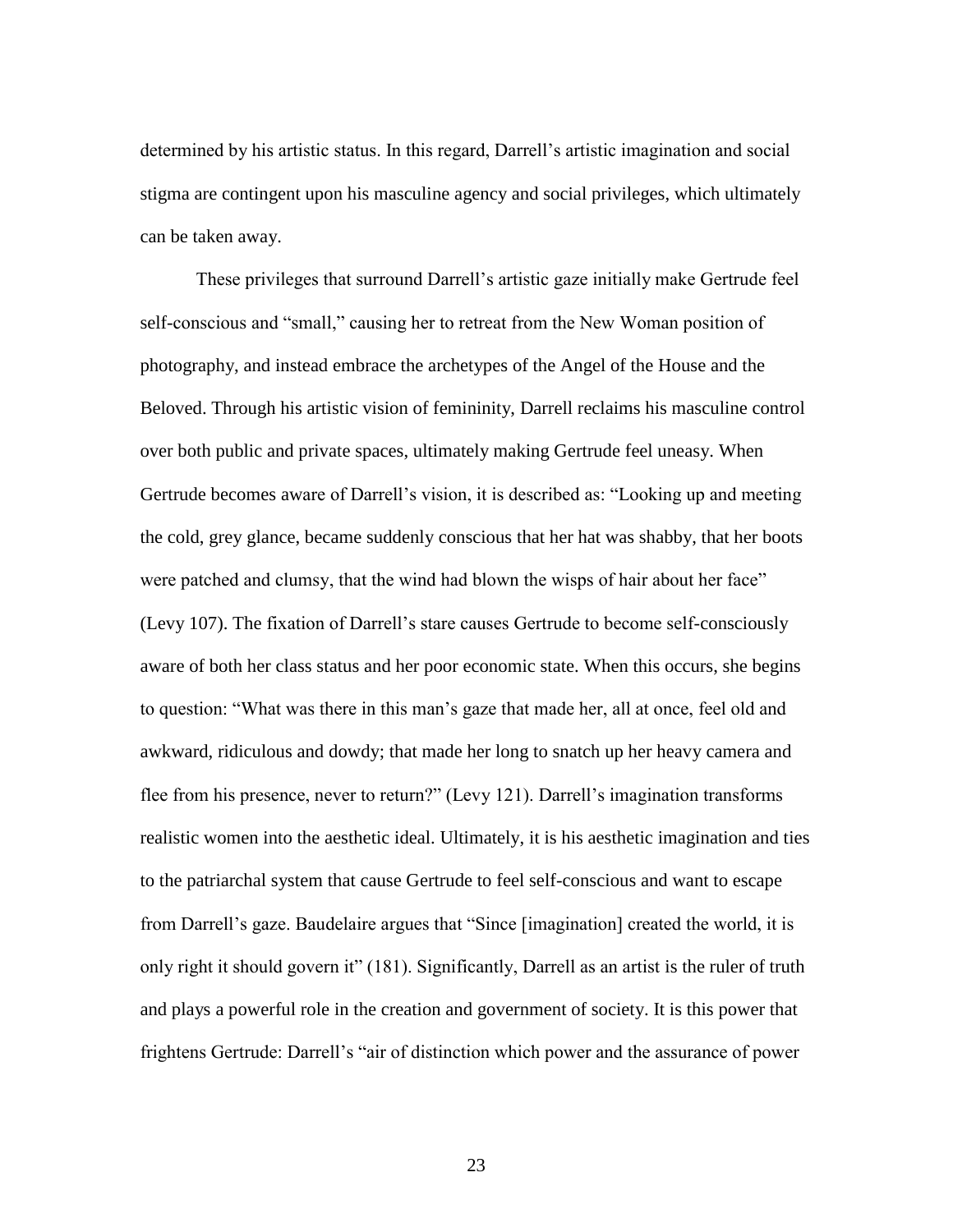alone can confer" (Levy 107). Darrell believes he can capture Phyllis in a portrait and control Gertrude because of his agency. However, Darrell is unable to constrain Gertrude and the only object that he is able to capture is his imagination of the Beloved, not Phyllis or her feminine identity.

Initially, Darrell's imagination objectifies Phyllis into the archetype of the Beloved through classification, placing her as the tragic icon of Cressida. Darrell notices Phyllis' aesthetic beauty and comments to Frank Jermyn: "Well, you see, it's this: I want her for Cressida" (Levy 130). Darrell has the desire to paint Phyllis in the romantic image of Cressida, a female figure appearing in both Medieval and Renaissance stories about the Trojan War. In these stories, Cressida (a Trojan woman) falls in love with Troilus, the youngest son of King Priam, and pledges everlasting love. This love does not last when she is sent to the Greeks for a hostage exchange. During this visit, Cressida forms a liaison with Diomedes and a love triangle is created. Tragically, the story typically ends with Cressida's reputation ruined and a dire death (Barringer 20). Significantly, Darrell tells Jermyn he wants to use Phyllis to paint Cressida's tragic end: "it is Cressida, before her fall, I want; as she stands at the street corner with Pandarus, waiting for the Trojan heroes to pass" (Levy 130). It is Phyllis' unnaturally bright eyes that leads Darrell to believe that she would be perfect for this tragic role: "with the light of that little tender for Troilus just beginning to dawn in her eyes. She would be the very thing for it" (Levy 130). According to Darrell, Phyllis' bright eyes are composed of love for Troilus and the ability to falsely pledge everlasting love. Once again, Darrell reduces Phyllis to this aesthetic archetype of the Beloved and fails to give her any individuality or uniqueness.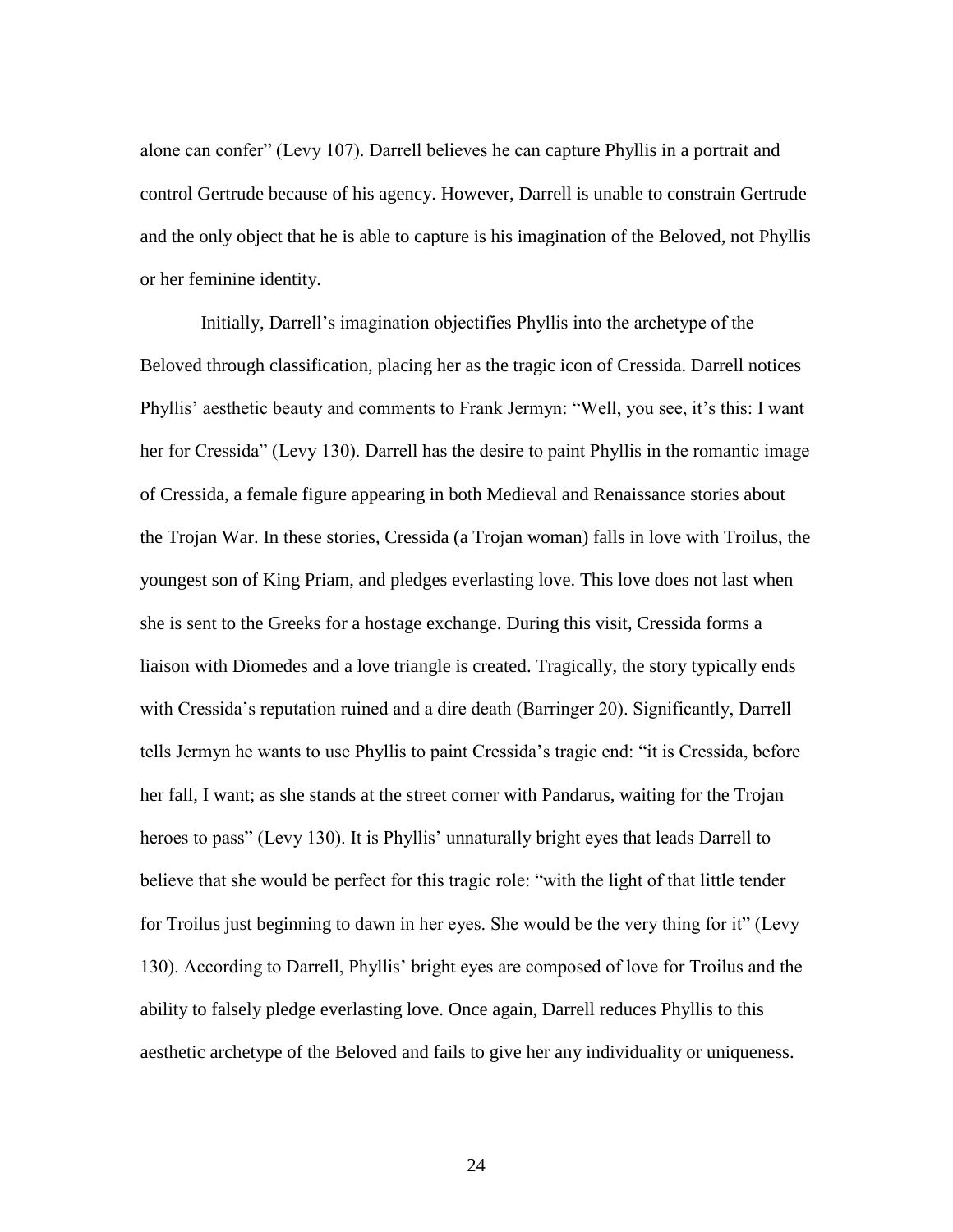However, two of Phyllis' characteristics do not follow the archetype of the Beloved, her unnaturally bright eyes and her admiration for the public sphere. These characteristics break the perfect archetype of the Beloved and surpass the boundaries of the traditional woman. As reflected in Phyllis' eyes and her enjoyment of the public sphere, "no image of a mere particular, no matter how precise can capture the ideal" (Daston and Galison 91). Despite Darrell's attempt to construct Phyllis as an ideal female; he ultimately fails, because Phyllis' image does not adhere to all the characteristics of the Beloved. Significantly, Phyllis feels the most comfortable at the photography studio "choo[sing] to pervade the studio when nothing better offered itself, and in moments of boredom even to occupy herself with some of the more pleasant work" (Levy 87). It is in this workspace that Phyllis amuses herself by looking onto the street: "[she] went over to the window, drew up the blind, and amused herself, as was her frequent custom, by looking into the street" (Levy 105). This public action is rejected and criticized by Lucy. The reason for this criticism is because Lucy is afraid of the moral implications this urban setting will have. Significantly, when Phyllis looks onto the city, there is a bright look in her eyes that "betokened excitement; the unimpassioned, impersonal excitement of a spectator at a thrilling play" (Levy 92). When Phyllis views the city, her eyes contain excitement; however, she is only a spectator of this urban scene, unlike the New Woman.

Darrell deceives Phyllis and confines her to the domestic sphere by entrancing her with aesthetically pleasing objects, such as floral arrangements, glimpses into the public sphere, and *decadents*- chocolates. These material goods, produce false promises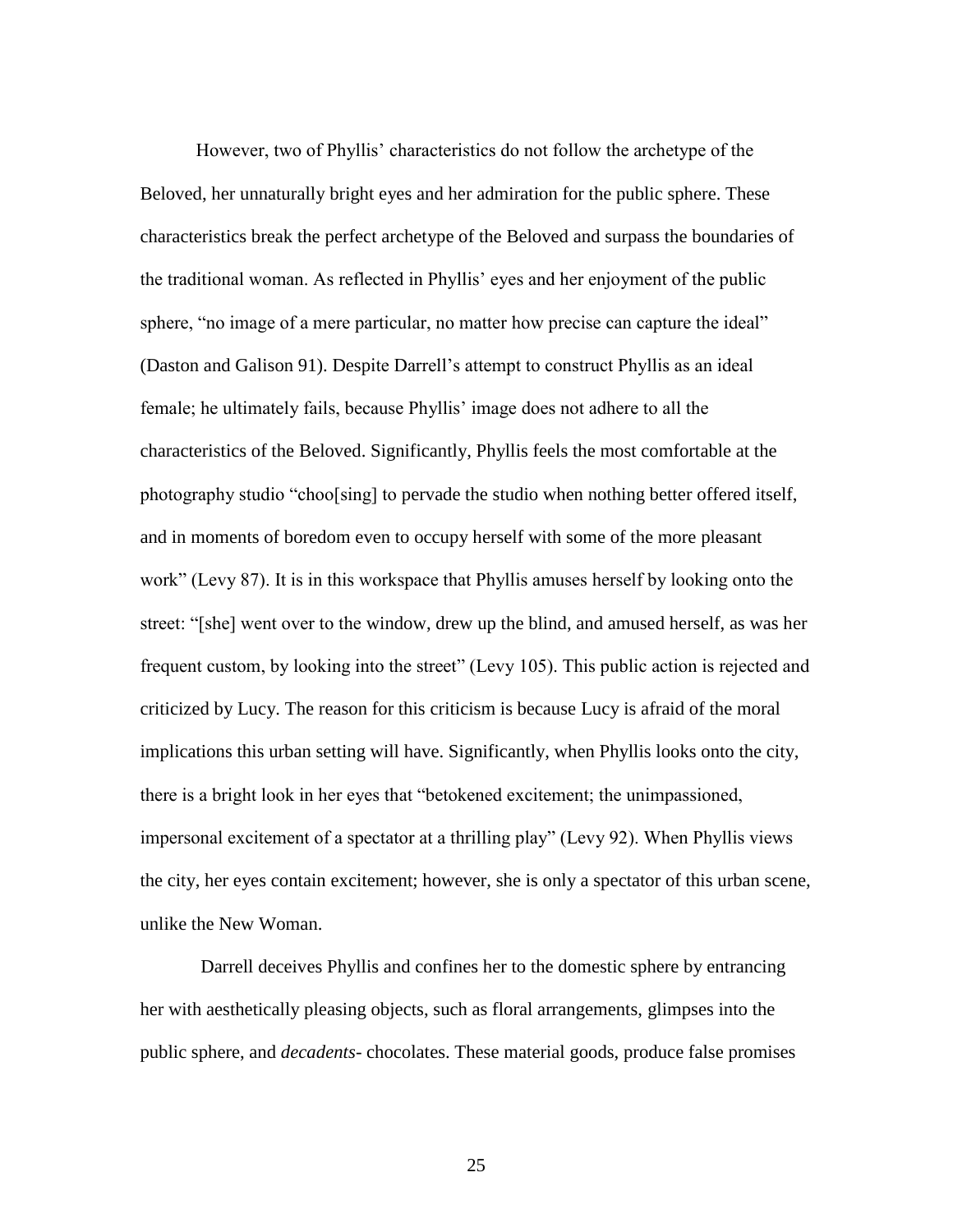of happily ever after and an idealized vision of the artist. However, once these illusions are broken by Darrell's absence, Phyllis' concept of the artist is shattered. Originally, Darrell allures Phyllis with the falsities of "sweets and flowers galore; and [...], tickets for concerts, galleries, and theatres" (Levy 134). Ultimately, he gains Phyllis' admiration with material goods and public entertainment. Even so, not everyone is deceived by these shallow images and Gertrude warns Phyllis against this clever mirage declaring, "Put not your trust in princes, Phyllis, nor in fashionable artists" (Levy 153). Importantly, Gertrude creates a parallel between princes and fashionable artists, asserting that artists have a fantastical element and falsehood associated with them. This falsehood is primarily due to their subjective desires. The artist's vision is guided by subjectivity and their "very presence meant that images were mediated" (Daston and Galison 100). The artist dictated the meaning of the image. Popular artists, like Darrell, held a prominent position in society because they influenced the public by creating images. Gertrude stresses this importance by declaring that artists "are rather more important than princes, in these days" (Levy 153). Artists have become deceivingly important because they abide by their own vision, creating ideal pictures. However, these artists should not be trusted because they have their own agenda. Phyllis does not heed this warning and therefore is forever situated under Darrell's influence: "it was sufficiently clear that he had been the means of injecting a subtle poison into her veins" (Levy 159). Through Darrell's artistic perception, Phyllis is poisoned and her demeanor changes to that of the archetype of the Beloved to an undefinable hollowness. She becomes depressed and "the buoyancy, which had been one of her chief charms, had deserted her. She was languid, restless, bored, and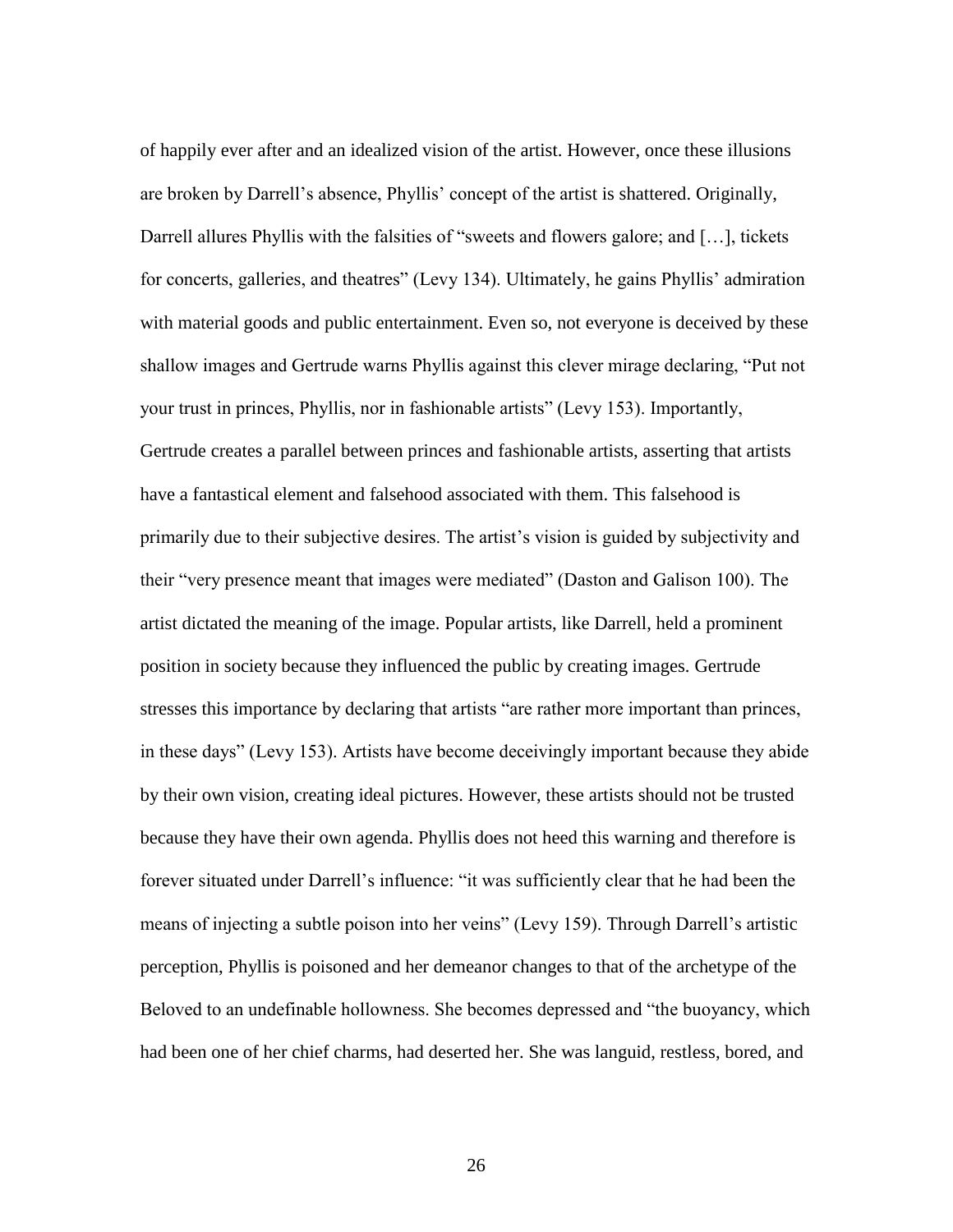more utterly idle than ever" (Levy 159). Through Darrell's abandonment, Phyllis becomes "restless," "bored, and "idle." Through these hollow descriptions, it becomes evident that Phyllis can no longer be classified as the Beloved, the Angel of the House, or the New Woman, becoming the fallen woman.

Initially, Darrell abandons the idea of Cressida and decides to paint Phyllis as the "ideal" female. However, Darrell does not develop a realistic picture of Phyllis, but rather laces this portrait with lofty elements, such as "Gray gown; Parma violets; gray and purplish background" (Levy 133). These objects surrounding Phyllis coincide with the type of the Beloved. When Gertrude confronts the couple, she is entranced by these objects and Phyllis' new image. This entrancement is because Phyllis ceases to be her little sister, but rather is transformed into an ideal feminine symbol for the patriarchal system. Initially, the narrator describes her image as "Phyllis, yet somebody new and strange; not the pretty child that her sisters had loved, but a beautiful wanton in a loose, trailing garment, shimmering, wonderful, white and lustrous as a pearl" (Levy 171). Through "trailing garments" and "pearls," Darrell corrects Phyllis' blemishes and creates a perfect picture: the Beloved. By posing for Darrell, the artistic masculine authority, Phyllis loses her individuality and becomes an archetype, deriving her existence from the artist. It is this "perfect" image that shocks Gertrude: "For a moment, the warmth, the overpowering fragrance of hot-house flowers, most of all, the sight of that figure by the table, had robbed Gertrude of power to move or speak" (Levy 171). Gertrude is overwhelmed by the image of Phyllis, due to the senses and items that surround her, such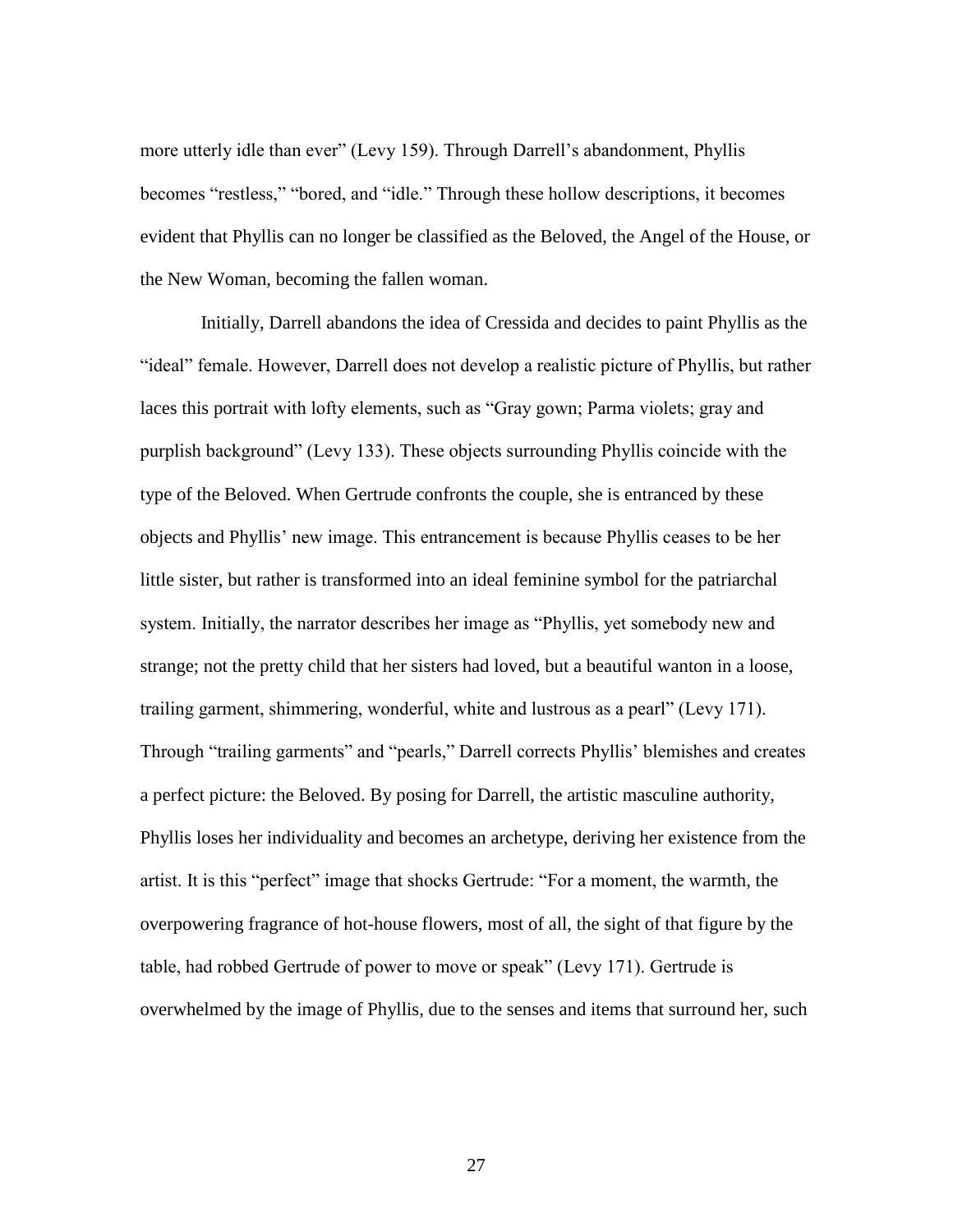as "warmth," "overpowering fragrance," and "hot house flowers." Most of all, Darrell's presence causes Gertrude for a brief moment to lose her ability to confront the artist.

However, once Gertrude sees Darrell's flawed artistic vision, she is no longer constrained by the patriarchal artist's imagination of the Angel of the House and the Beloved. By confronting the artist, she develops an individual persona, which is connected to her position as a New Woman and a photographer. When viewing Phyllis' portrait being painted, Gertrude notices specific pictorial composition elements that change her perception of the painting. This is primarily due to the fact that a single observation is highly individual: "For the observer never sees the pure phenomenon […] with his own eyes; rather, much depends on his mood, the state of his senses, the light, air weather, the physical object, how it is handled, and a thousand other circumstances" (Daston and Galison 88). These external factors determine the image for the observer, not nature itself. These components are Phyllis' hair turning from brown to gold due to lighting, diamonds encrusting her "slender fingers," and a cluster of grapes that are strategically placed in her hand. These artificial aesthetic objects simultaneously overwhelm and provoke a response within Gertrude. While Gertrude views Phyllis being painted, these objects trigger a storm in Gertrude's heart. The narrator observes, "For this time, the varied emotions which devoured her had concentrated themselves into a white heat of fury, which kindled all her being" (Levy 172). It is this emotional fury that alters Gertrude's perception of Phyllis' and her own femininity. Gertrude develops an individual image and confronts Darrell and Phyllis as "a black rigid figure," "glowing eyes," and a "tragic face" (Levy 172). This unique figure is vastly different from the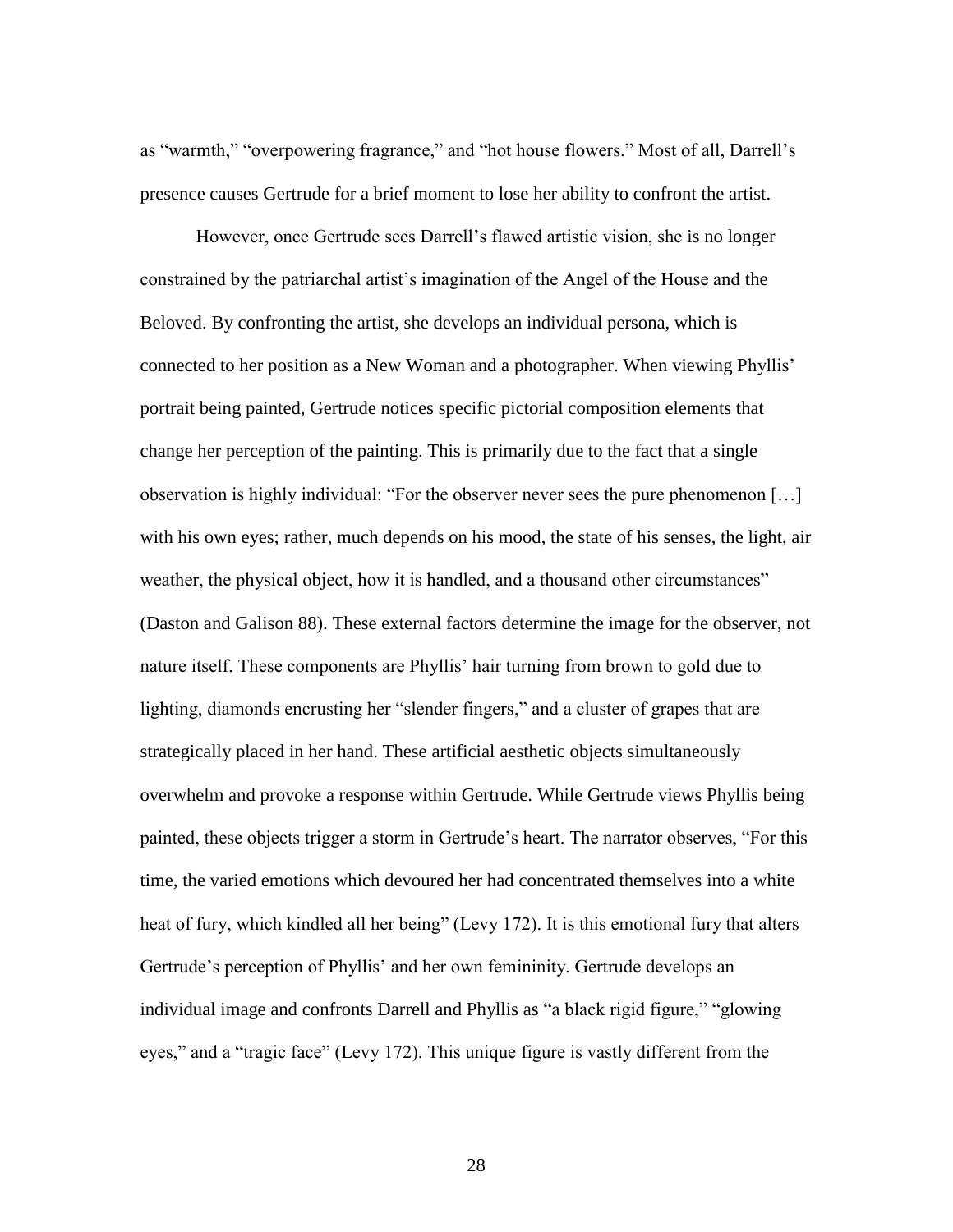symmetrical Beloved or the moral Angel of the House, tremendously altering the aesthetic female image from type to individual, creating a new female figure.

When this transformation of the female image occurs, Gertrude is able to confront the artist and tell Phyllis about Darrell's marital status. By showing Darrell's flaws, Gertrude is able to assert her "New Woman" voice and eliminate the artist's control over Phyllis. Gertrude's connections to photography and the New Woman undermine Darrell's desire to represent his own vision of nature. Significantly, as the New Woman, she presents an alternative way of being "true to nature," which creates an opposition between the public and private sphere. However, the only way Gertrude is able to eliminate Darrell's vision and control over Phyllis is to destroy his masculine agency. Gertrude has to disrupt Darrell's artistic vision to eliminate his artistic power, permitting her to assert own individual female image. This confrontation occurs when Gertrude's gaze meets Darrell's and "Gertrude knew that she, not he, the man of whom she had once been afraid, was the stronger of the two" (Levy 172). As their eyes connect, Gertrude becomes fully aware of her superior strength to Darrell and she is no longer afraid. It is at this precise moment that Gertrude is able to break free from the patriarchal system and claim her feminine independence. Significantly, she goes against Darrell's artistic authority by performing several defiant actions: covering Phyllis with her black cloak, "deliberately" pulling off her rings, and taking Phyllis home. By performing these actions, she breaks Darrell's ideal aesthetic image and claims her own female vision.

However, after these actions are finished there are severe repercussions, by freeing Phyllis from Darrell's gaze, Gertrude inadvertently isolates Phyllis from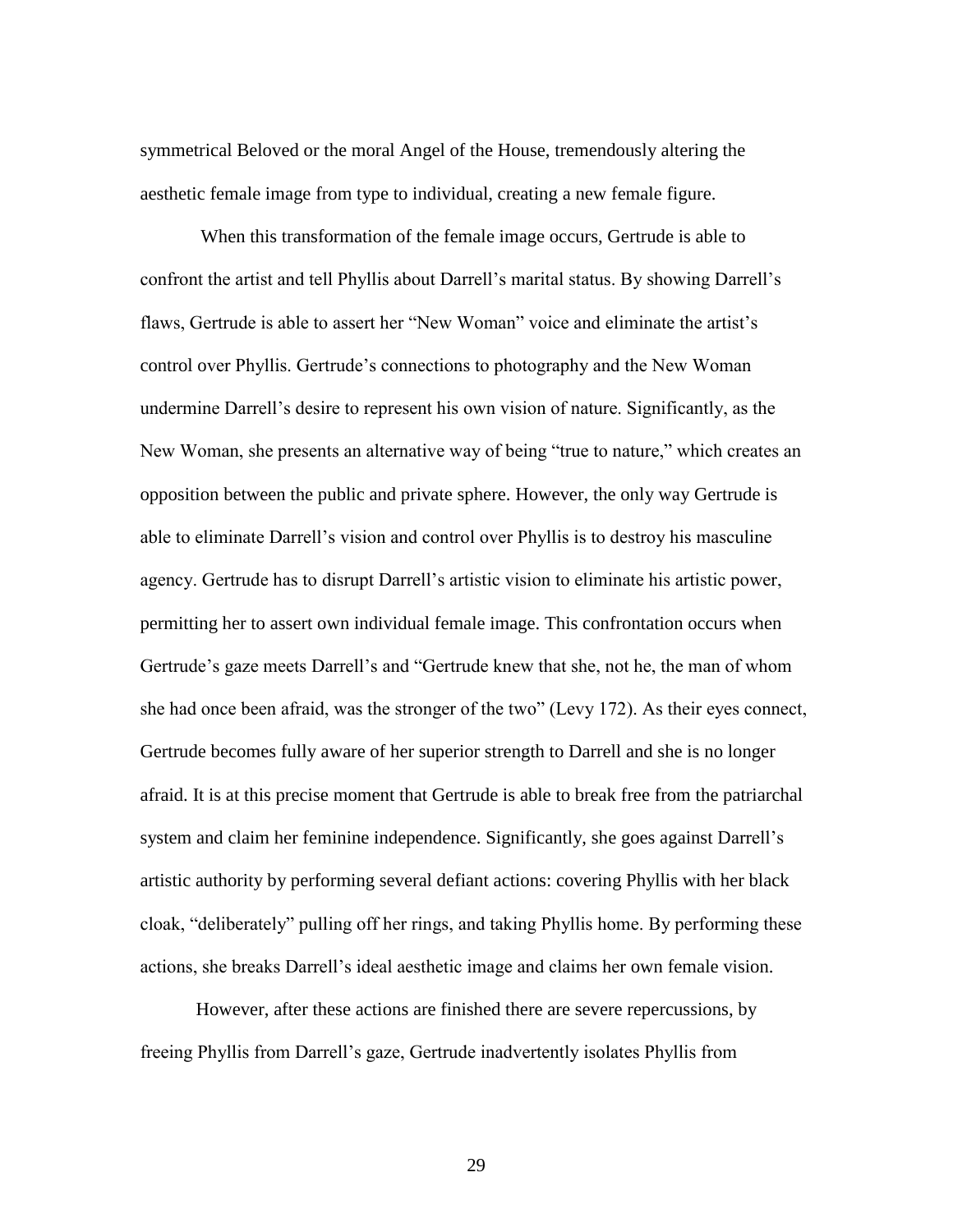patriarchal Victorian society. Initially, after Gertrude break Darrell's vision, he proclaims, "That if you take her away you will kill her? Great God, you paragon of virtue, don't you see how ill, she is?" (Levy 173). Gertrude does not respond to Darrell's pleading, but instead gives him a glance of distain. Throughout the novel, Phyllis has been defined by the patriarchal society and the archetype of the Beloved. Now that she is no longer controlled by the artist, her identity becomes associated with defying the patriarchal system. Phyllis pursues Darrell, a married man, despite acknowledging his marital status. Significantly, she is willing to break the patriarchal moral code in order to have her portrait finished. Therefore, due to Phyllis' actions, the patriarchal narrative convention dictates that she must die a tragic death of consumption and heart disease: "both in advanced stages, held her in their grasp; added to these, a severe bronchial attack had set in since the night of the snowstorm, and her life might be said to hang by a thread" (Levy 174). After Gertrude "rescues" Phyllis, a doctor predicts Phyllis' doom. He observes, the combination of consumption and heart disease had taken her health. Ultimately, after a severe bronchial attack had set in that wintery night, she was barely alive. Once nature took its course, Phyllis is forcefully classified into another type: the fallen immoral woman. When she becomes this distilled image, a tragic death of consumption is inevitable.

When Phyllis dies, she is fully transformed into Darrell's vision, the aesthetic Beloved, Cressida. In this aesthetic position, Phyllis reaches her fully morbid state and fulfills her aesthetic potential: "In her long, narrow coffin lay Phyllis; beautiful and still, with flowers between her hands. She had drifted out of life quietly enough a few days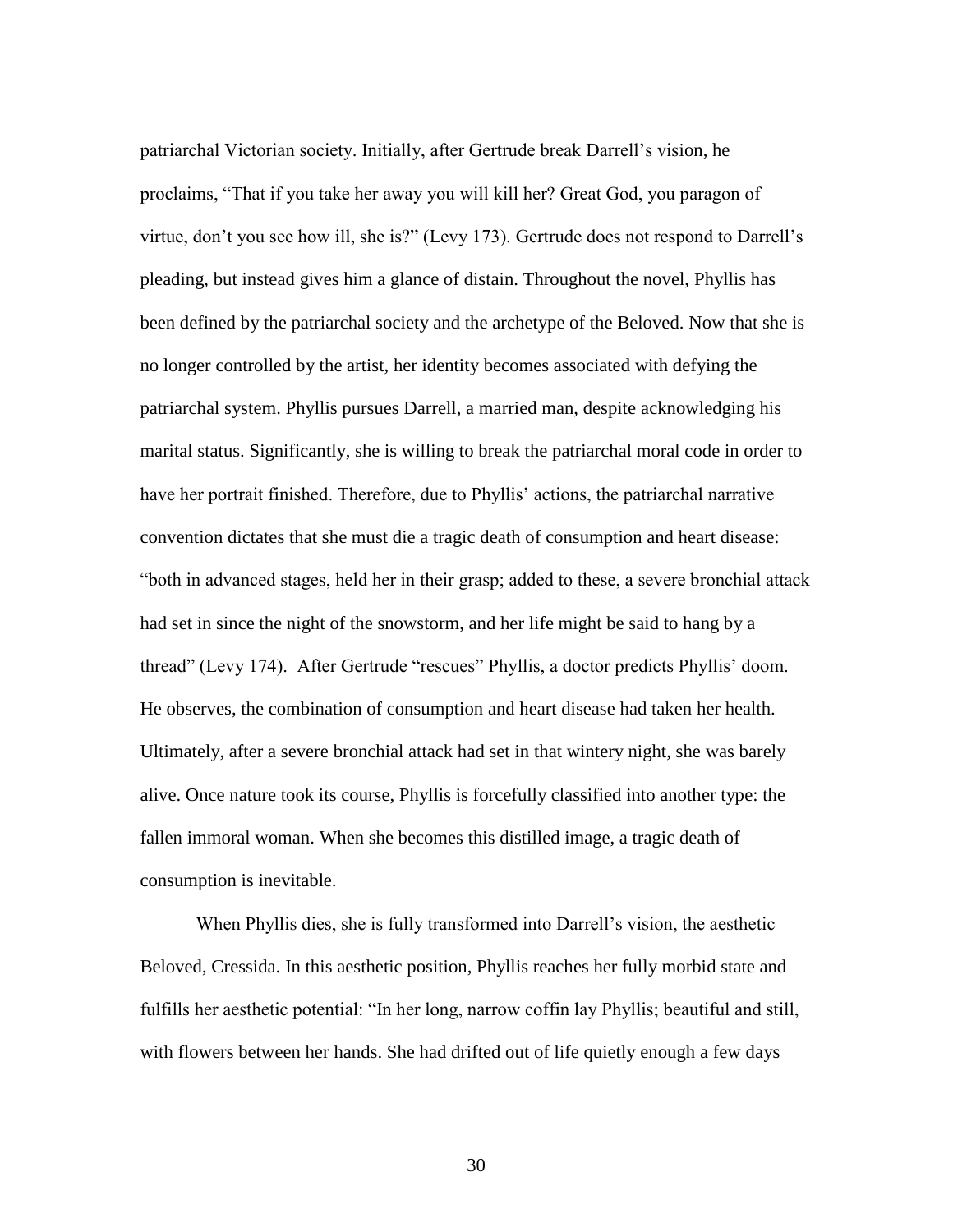before" (Levy 178). In this silence, Phyllis becomes identified only by the signifiers of her beauty and flowers. However, this romantic image cannot be sustained because "tomorrow she would be lying under the newly-turned cemetery sods" (Levy 178). The "newly-tuned cemetery sods" become symbolic of Phyllis' sin and the breaking of the patriarchal moral code. Similar to Phyllis' satin gown that has been hidden away, the cemetery sods signify a reminder of the destruction of Darrell's artistic vision and the ideal beauty. As Gertrude reflects on Phyllis' deconstructed state, she states, "That [there] also was the face of a woman, beautiful and frail; of a woman who had sinned" (Levy 179). Gertrude creates a parallelism between Lady Watergate and Phyllis. This is because both females are deemed "beautiful" to the patriarchal system and fall victim to the unattainable vision of the ideal woman. However, Lady Watergate's representation of death is very different from Phyllis, resulting in aesthetic liberation not imprisonment.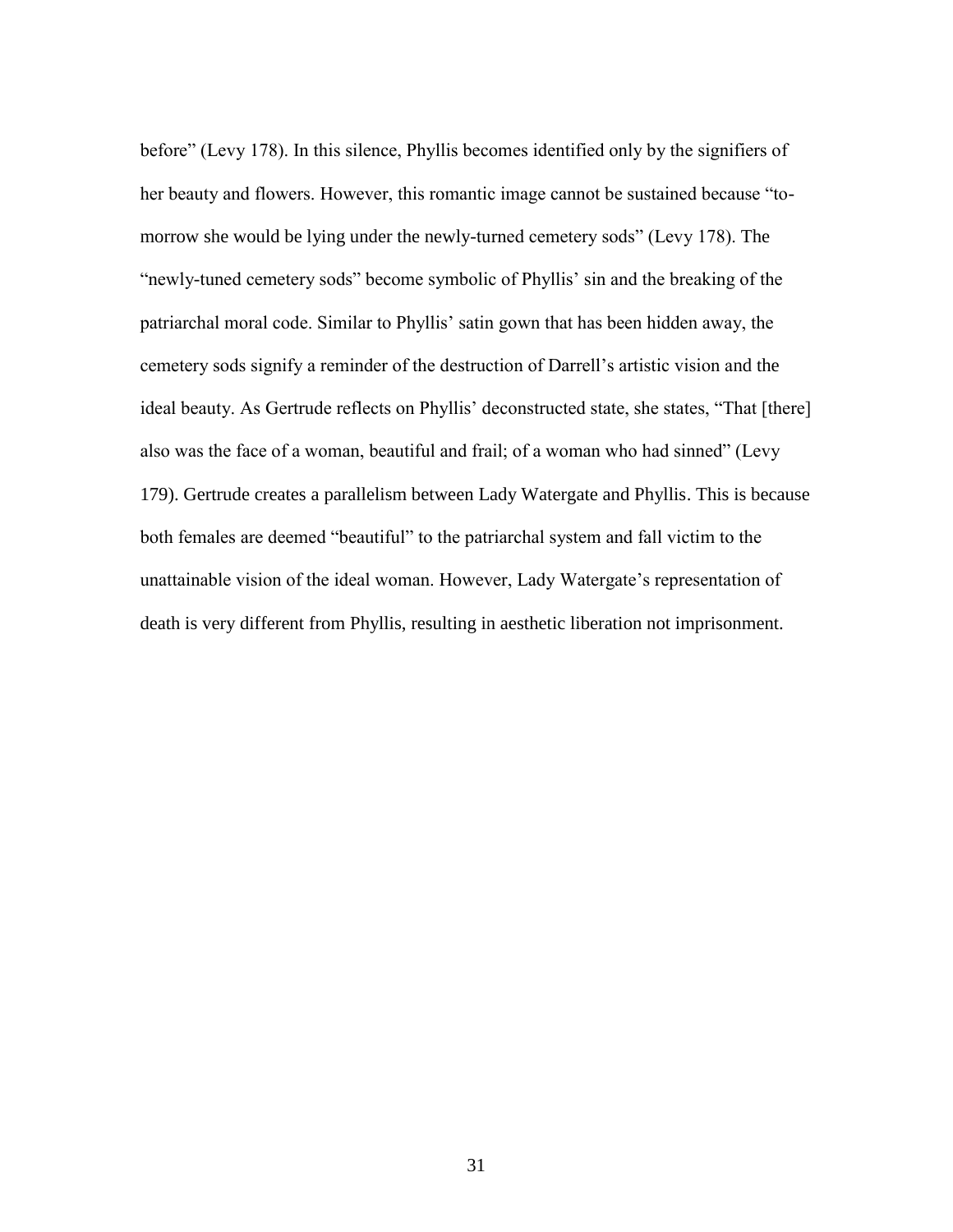#### CHAPTER FIVE

#### PHOTOGRAPHY AND GERTRUDE'S CONNECTION TO THE NEW WOMAN

When Gertrude photographs Lady Watergate, she becomes an image maker and is liberated from the aesthetic archetypes of the Beloved and the Angel of the House. Through Gertrude's occupation, Levy proposes a new female position linked to photorealism and mechanical objectivity. Crucially, Lady Watergate is the first photography session the Lorimer sisters are assigned to; and according to patriarchal standards, this job is considered dangerous and inappropriate for the Lorimers because of its connection to photography and the Post-mortem genre. Through the camera's mechanical lens and the invention of the daguerreotype, Post-mortem photography became commonplace, and a realistic vision of death took form, providing the middle class a way to memorialize deceased loved ones. Individuals who were unable to afford the commissioning of a painted portrait could instead afford a photography session. Importantly, photography became a cheaper and more efficient medium than painting for the middle class. However, it is this very efficiency and public accessibility that makes photography not a suitable female occupation for the Lorimers. Initially, Lord Watergate's housekeeper happens to pass by the Lorimer's photography shop and enlists their help. Yet, even the housekeeper believes that the sisters will not like this risky employment. In their discourse, Gertrude recognizes that this employment is unsuitable, but they collectively cannot afford to refuse the work: "but it's rather a dismal sort of job. It is to photograph a dead person" (Levy 84). The work is considered gloomy/ depressing because it is a Postmortem photograph. Stanley Burns asserts that "These images represent confrontation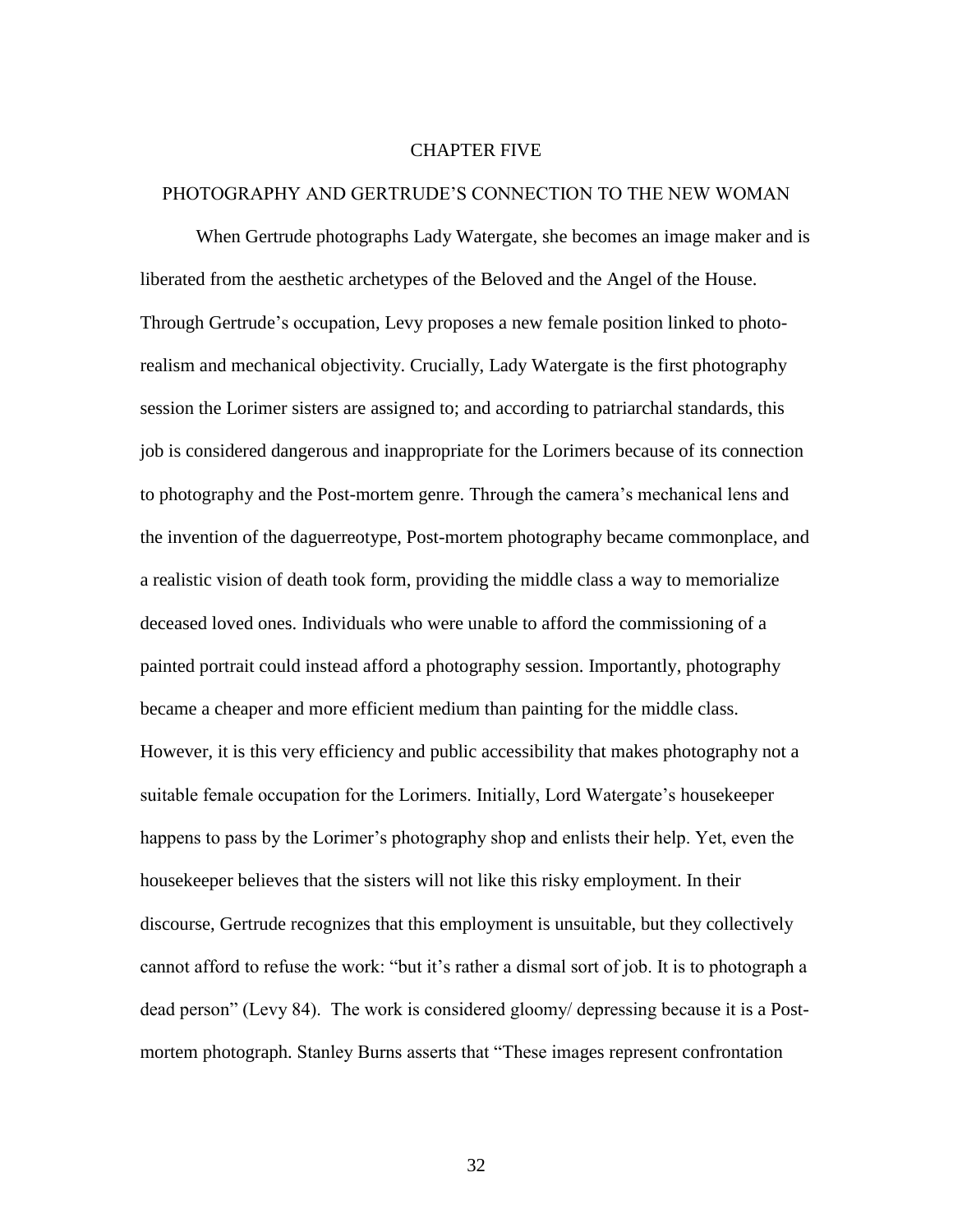with our own loved one's mortality- and our own. Healthy grieving ultimately distances us from the dead" (1). The photographing process was ultimately a way to mourn the deceased, while also distancing oneself from them. These photos were not designed by an artist, instead they simultaneously embraced and concealed the reality of death, forcing the spectator to face their own mortality. The photographer became the gateway to this realism because they were commissioned by grieving families to photograph their recently deceased family members. As a photographer, Gertrude produces photo-realism through documenting Lady Watergate's decaying state. Stanley Burns observes, "At the moment people were most vulnerable, photography offered a memento that seemed reala tangible visual object that allowed continued closeness to the deceased" (1). It was frequent for many Post-mortem photographs to be the only photos made of the deceased. In most cases, this was the only visual remembrance of these individuals, and the photo was the family's most precious possession. In this case, Lady Watergate's photograph embraces the reality of death but does not have the same original precious connotations of visual remembrance. Instead, the photo allows Gertrude to escape archetypal placement and enter the narrative of the image maker.

When Gertrude photographs the deceased Lady Watergate; the narrator describes her image through a realistic vision, which is tied to the objectiveness of the camera's mechanical lens. Importantly, through this lens Gertrude captures Watergate's realistic decaying state, instead of the "ideal" female image. Initially, Lord Watergate hires Gertrude to deliberately position Lady Watergate as the permanent archetype of the ultimate sleeping beauty. By furthering analyzing this scene, it becomes clear that Lady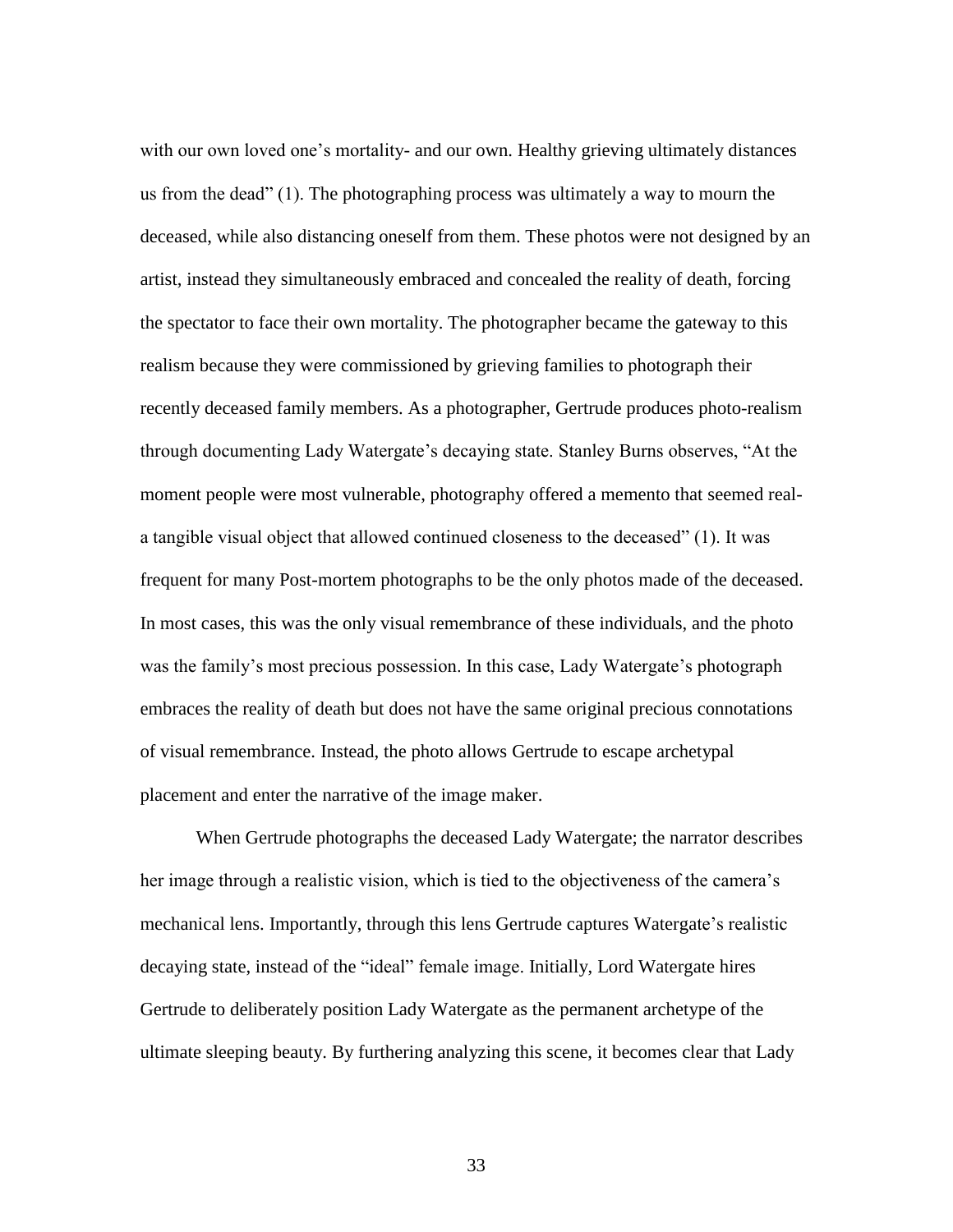Watergate has been positioned in a Post-mortem photographic style called the Last Sleep, which dominated the genre from 1840 to 1880. According to Jay Ruby, the Last Sleep enacted a sentiment towards death and emphasized the ideology that death did not really occur (66). In these photographs, individuals did not die, but rather went to sleep. When Gertrude first sees Lady Watergate, she is described as, "A woman lay, to all appearance, sleeping there, the bright October sunlight falling full on the upturned face, on the spread and shining masses of matchless golden hair" (Levy 86). Originally, Lady Watergate's appearance is described in a very pleasing and romantically aesthetic manner. In the scene, it appears that Lady Watergate is sleeping and she is given the specific physical description of "golden hair." This feature is a characteristic of the Beloved, emphasizing Lady Watergate's overwhelming beauty. In addition to Lady Watergate's beauty there is also a comment of the "bright October sunlight" falling on her face. This mention of light highlights Lady Watergate's "upturned face," alluding to the earliest examples of Postmortem photographs where the face was done as a close-up. Ruby observes that "A minority showed the entire body. But regardless of whether the image was a close-up or not, the body rested on domestic furniture, often a sofa, usually draped with a coverlet or sheet" (66). Typically, these photographs did not show the full body, instead strategically positioning the body on pieces of furniture in order to give the illusion that these individuals were in a deep sleep. Significantly, the photograph was not personalized, and the objects acted more as props in order to enhance the composition of the photo. The session was usually done in private and items, such as flowers, books, or religious articles were placed in the hands or on the chest of the deceased. For this reason, Lady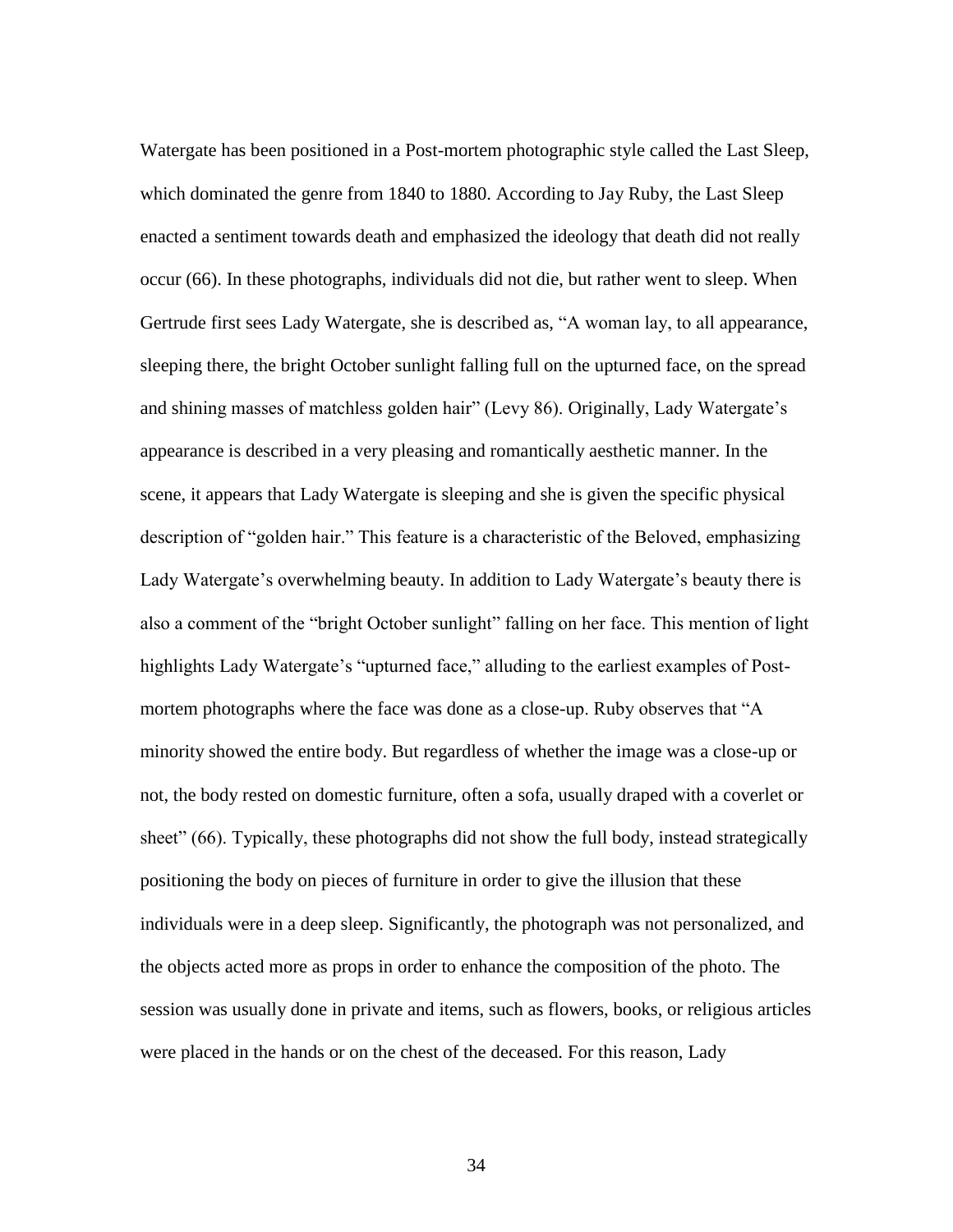Watergate's golden hair and the light on her face are an essential part of the composition of the photograph. Initially, it is through the photograph's composition and the camera's mechanical lens, Lady Watergate becomes an archetype, the ultimate sleeping beauty.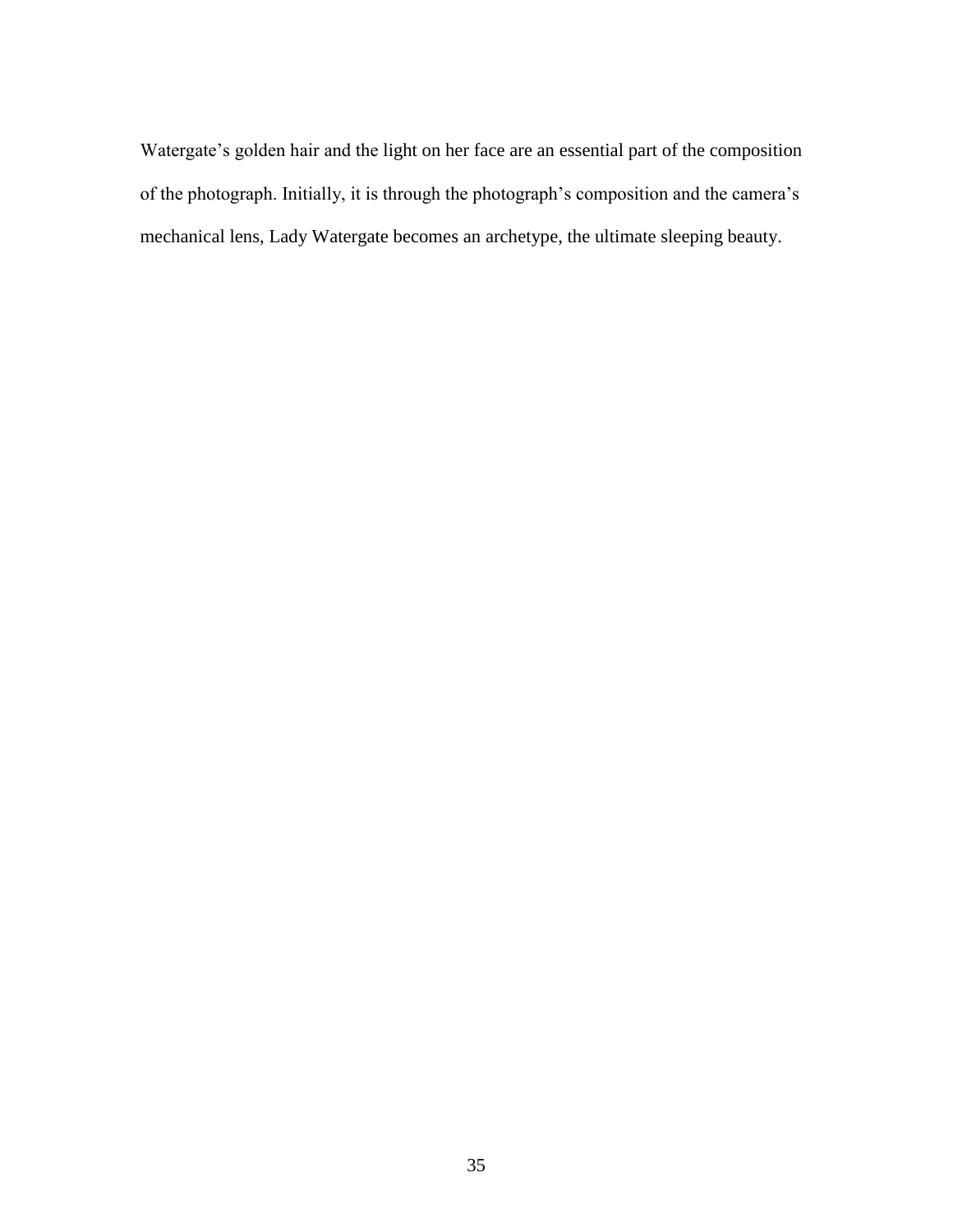#### CHAPTER SIX

## GERTRUDE'S PHOTOGRAPH OF LADY WATERGATE AND THE LIBERATION OF THE FEMALE IMAGE

However, this archetype is broken when human intervention between object and representation is destroyed. Through mechanical objectivity, Lady Watergate's photograph becomes connected to a desire to replace the patriarchal artist's will with the use of mechanical reproduction. Ultimately, the camera's lens offers freedom from will, eliminating the artists' vision of female nature. When the spectator sees an abnormality within Lady Watergate's photograph, the artistic feminine ideal is replaced with realism. This abnormality is Lady Watergate's clear decaying state, directly correlating to photorealism and the essence of materialism. In the Post-mortem photograph, Lady Watergate has an apparent sickness: "A woman no longer in her first youth; haggard with sickness, pale with the last strange pallor, but beautiful withal, exquisitely astonishingly beautiful" (Levy 86). Lady Watergate is no longer young, but instead exhausted with sickness and lacking color. Despite these obvious signs of death and aliment, her passing represents a material sense of beauty, escaping the patriarchal archetypes of the Angel of the House and the Beloved. However, Lady Watergate's clear decaying state does not follow the Post-mortem genre, where usually the subject's decaying nature was hidden. Instead, not only is Lady Watergate's connection to death made visible, it is also embraced by the photograph. By the photograph embracing the reality of death, Lady Watergate's body is no longer a fantastical beauty in a deep slumber, instead her body becomes decaying material. With this realistic mechanical impulse, Lady Watergate's photograph serves as a new more precise language, replacing flawed written or spoken words. Photography is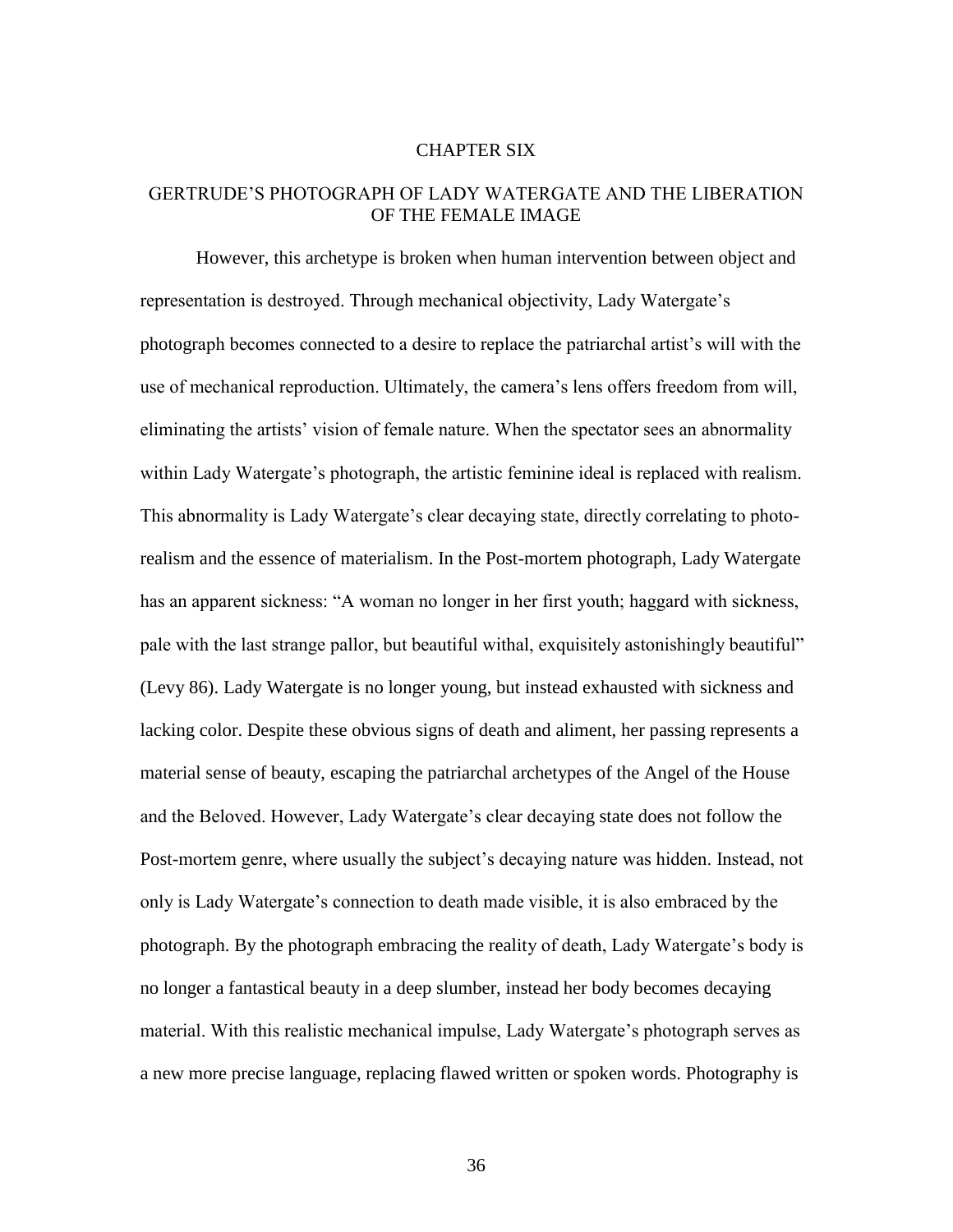able to scrutinize Lady Watergate 'with an eye of the understanding," and by doing so "provide[s] us with a more useful presentation of anatomical or pathological facts'" (Daston and Galison 100). Through mechanical and not human means, the factual image of the female body is achieved. Photography is able to surpass human subjectivity through the machine and enter the realm of realism. Through realism, Gertrude captures Watergate's realistic decaying nature, which permits the spectator to see past the patriarchal system's ideal female image and recognize their own mortality.

When Gertrude is photographing Lady Watergate, there is a grotesque masculine presence that intrudes onto the photographic process, this masculine figure is Lord Watergate. In the novel, Lord Watergate plays a crucial role for the patriarchal system by transforming both Phyllis and Lady Watergate into the archetype of the fallen woman, and ultimately representing the brutal masculine force of the patriarchal system. When Gertrude is looking onto Phyllis' deceased state, she recalls Lord Watergate's interest in Phyllis. Through this recognition, she comes to the conclusion "That was also the face of a woman, beautiful and frail; of a woman who had sinned" (Levy 179). Gertrude makes a direct connection between Phyllis and Lady Watergate because of their overwhelming beauty and patriarchal classification as a fallen woman. However, there is another connection between these two female characters, both of these females' tragic fates were initiated by Lord Watergate. These women's reputations are ruined by Lord Watergate's acknowledgement of their sexual behavior, which prevents them from being the Angel of the House: a moral guide. Therefore, it is no coincidence that Gertrude first sees Lord Watergate while she is photographing Lady Watergate: "a man, […] seated by the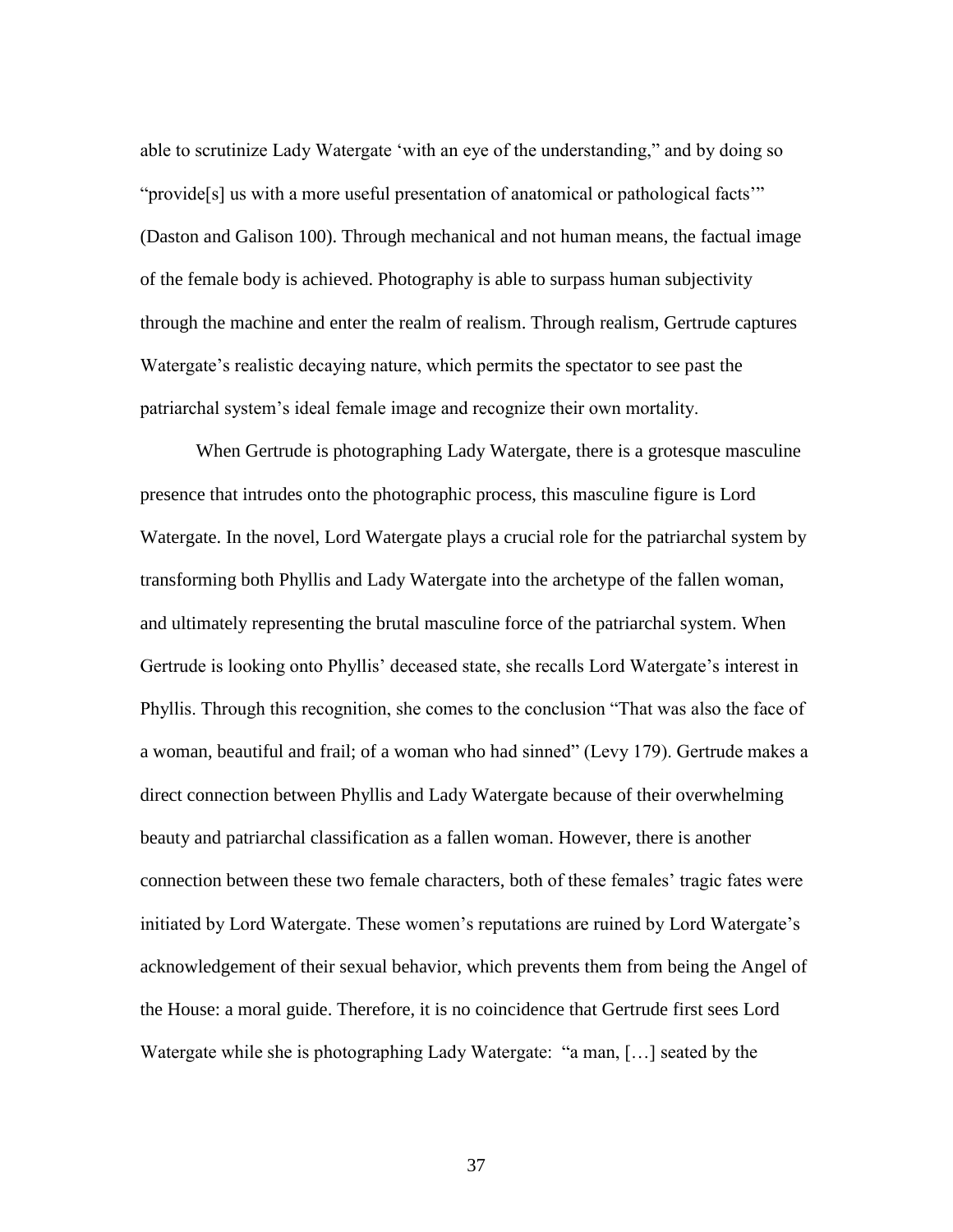window, in a pose as fixed, as motionless, as that of the dead woman herself" (Levy 87). Lord Watergate's appearance startles Gertrude because it does not embody the pictureperfect artist like Darrell, but rather a brutal, grotesque patriarchal figure. For this reason, despite the figure's obscurity and stillness, Gertrude refrains from glancing in the direction of this "dark," bowed head," and "a bearded, averted face" individual (Levy 87). However, when their eyes meet, Lord Watergate's physical appearance is forever imprinted on Gertrude's consciousness. His two "miserable gray eyes," "pale and sunken face," "broad forehead, projecting over the eyes," "brown hair and beard," and "the tall, stooping, sinewy figure," creates an unforgettable masculine image. He does not represent the Renaissance man or the artist, symmetrical and perfect. Instead, by partaking in the classification of Lady Watergate and Phyllis, he represents the masculine force of the patriarchal system. It is this exact force that the camera's lens is able to eliminate in Lady Watergate's photograph, replacing it with realism.

Notably, through realism and the camera's lens, Gertrude does not capture the "ideal" female image, but rather documents Watergate's realistic decaying state. The ideal classification of the Beloved is destroyed because the camera captures the decaying appearance of Lady Watergate; and consequently, the spectator becomes aware of their own mortality and insignificance. This is primarily due to the fact that when taking a photograph, the camera transforms into a clock of perception, becoming linked to time and mortality. In *Camera Lucida,* Roland Barthes argues, "The photographer's organ is no longer the artist's eye, but rather their finger, which triggers the mechanical lens, the noise of time (15). The photographer's finger becomes linked to death and the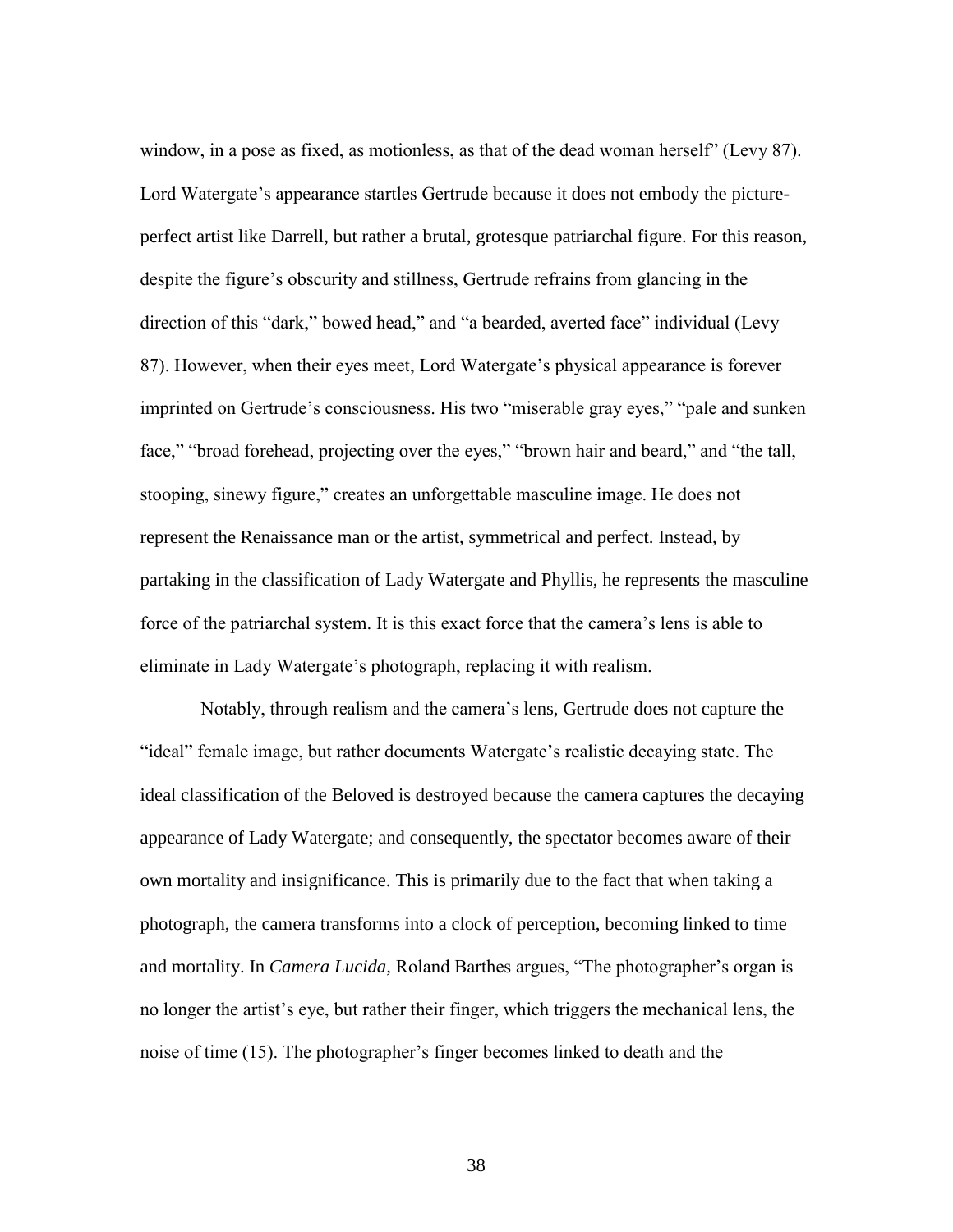photograph reproduces a single moment, which can never be repeated existentially. Photography interprets the world through images and has the ability to have an interest in things as they are, ultimately revealing a beauty that only the camera can reveal: material reality. In *On Photography*, Susan Sontag asserts, "Photographed images do not seem to be statements about the world so much as pieces of it, miniatures of reality that anyone can make or acquire" (4). The camera captures pieces of reality and when this encounter occurs, it breaks boundaries, permitting the return of the dead. The photograph is never distinguished from its referent and belongs to a world where dualities cannot be separated, such as life and death. It is only in this world that death can be embraced and Lady Watergate's materiality can trigger an existential crisis for the spectator.

This existential crisis is due to the fact that during the photographic experience only two incidents can be distinguished from each other: the observed subject and the subject being observed. When an individual feels themselves being observed by the camera's lens, a transformation occurs due to this awareness. Sontag describes this experience between the photographer and the subject as distant: "The camera doesn't rape, or even possess, though it may presume, intrude, trespass, distort, exploit, and, at the farthest reach of metaphor, assassinate" (13). When individuals are photographed, it becomes violating because the operator can see them as they have never seen themselves, the photographer possesses a unique knowledge of their being. The subject poses in front of the mechanical eye and creates another body for themselves, becoming an image. When posing in front of the camera, the individual's existence is derived from the photographer. However, once the subject discovers that they are an element in this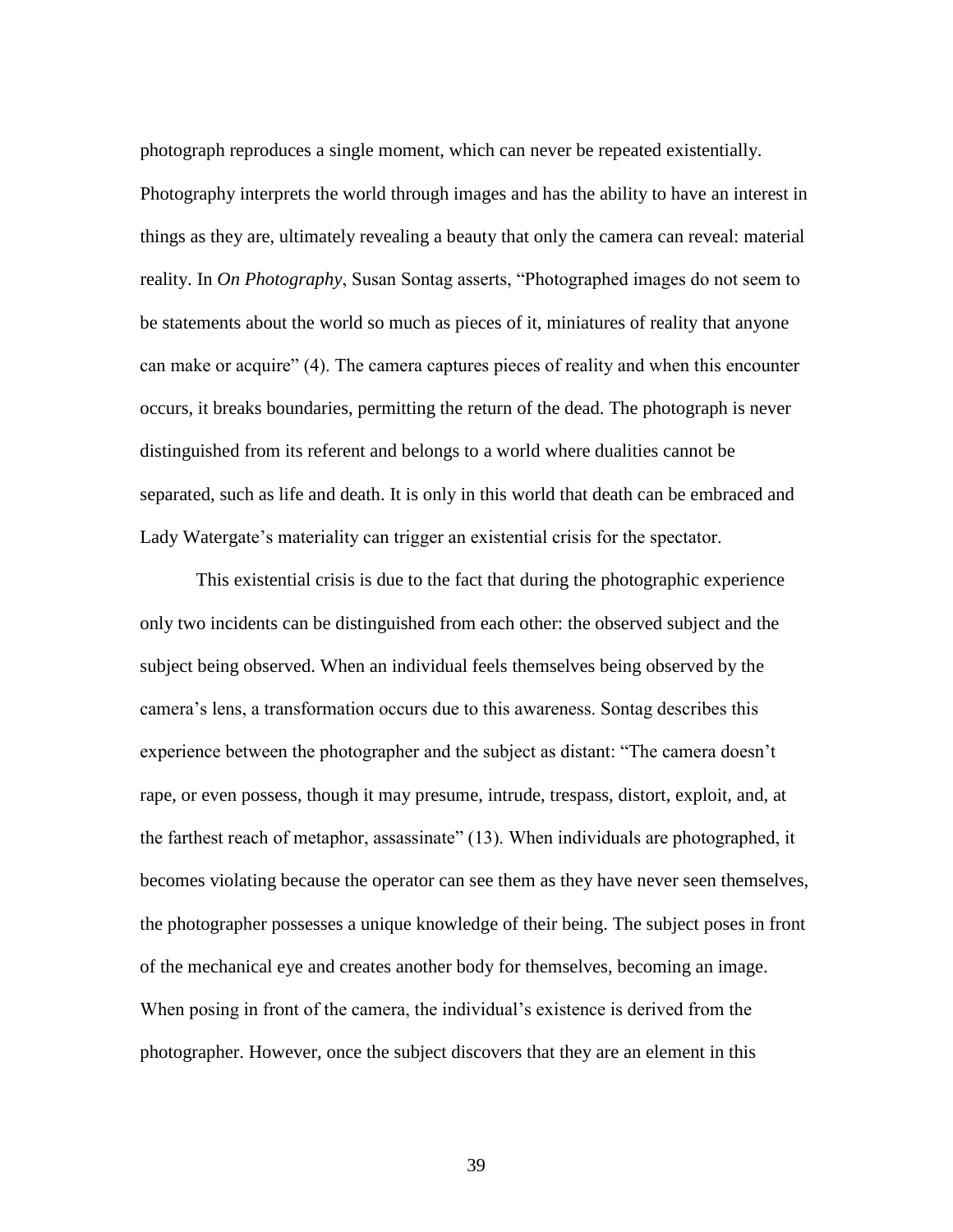photographic operation, it becomes clear that they are death in person (Barthes 15). They are a subject becoming an object, a lifeless image. In this manner, "all photographs are *memento mori*. To take a photograph is to participate in another person's [...] mortality, vulnerability, mutability" (Barthes 15). When Gertrude takes Lady Watergate's Postmortem photograph, Watergate's mortality and vulnerability is shown, making a clear connection to time. For this reason, the spectator ultimately seeks death in a photograph. When they see Lady Watergate's image they see their own inevitable death.

Significantly, Levy was able to see her own inevitable death. On September 10, 1889, at twenty-seven years old, Levy committed suicide by enclosing herself in an upper chamber of the Old North-West London and inhaling carbon monoxide. From an early age, Levy dealt with extreme inner turmoil, which stemmed from an early manifested homoeroticism. However, Levy never came to terms with her sexuality or the traditional view of femininity. Instead, she strived for a unique feminine marital unity with Dorothy Blomfield. In her poem "To Vernon Lee," Levy demonstrates how these romantic feelings were never reciprocated: "Hope unto you, and unto me Despair" (line 14). Near the end of Levy's life, she was unable to express herself sexually, creating a mood of disdain and melancholy, which resulted in an untimely death by her own hand. However, I believe that the significance in this narrative is that Levy refused to allow her female characters to be absorbed into the patriarchal marital backdrop in *The Romance of a Shop.* Instead, Levy eliminates the artist's will and gives the New Woman a distinct voice of mechanical objectivity. Through her representation of Gertrude, Levy offers a new female position, an image maker. When the New Woman becomes a photographer, she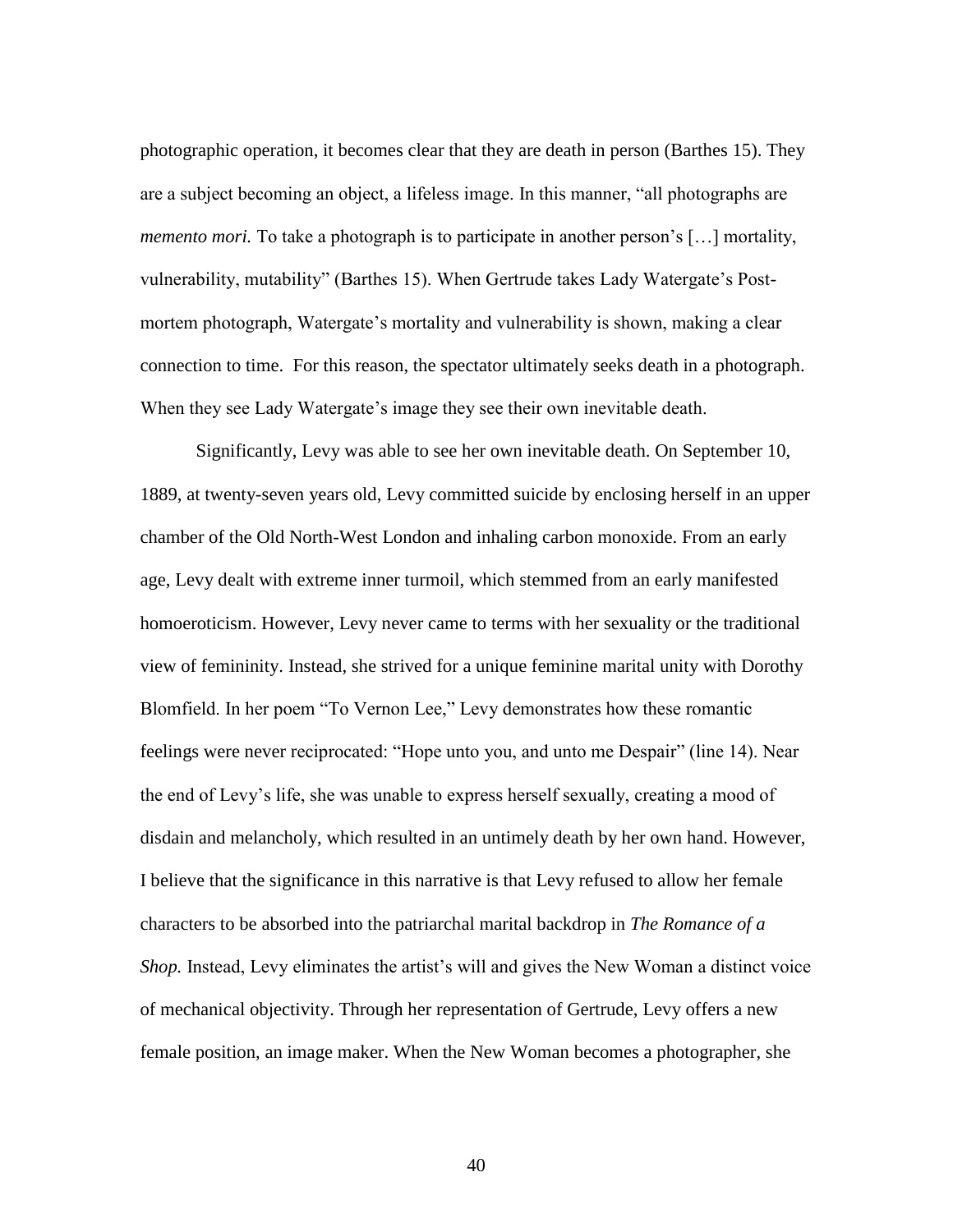ceases to be a distilled archetype, gaining independence and ultimately escaping the patriarchal vision.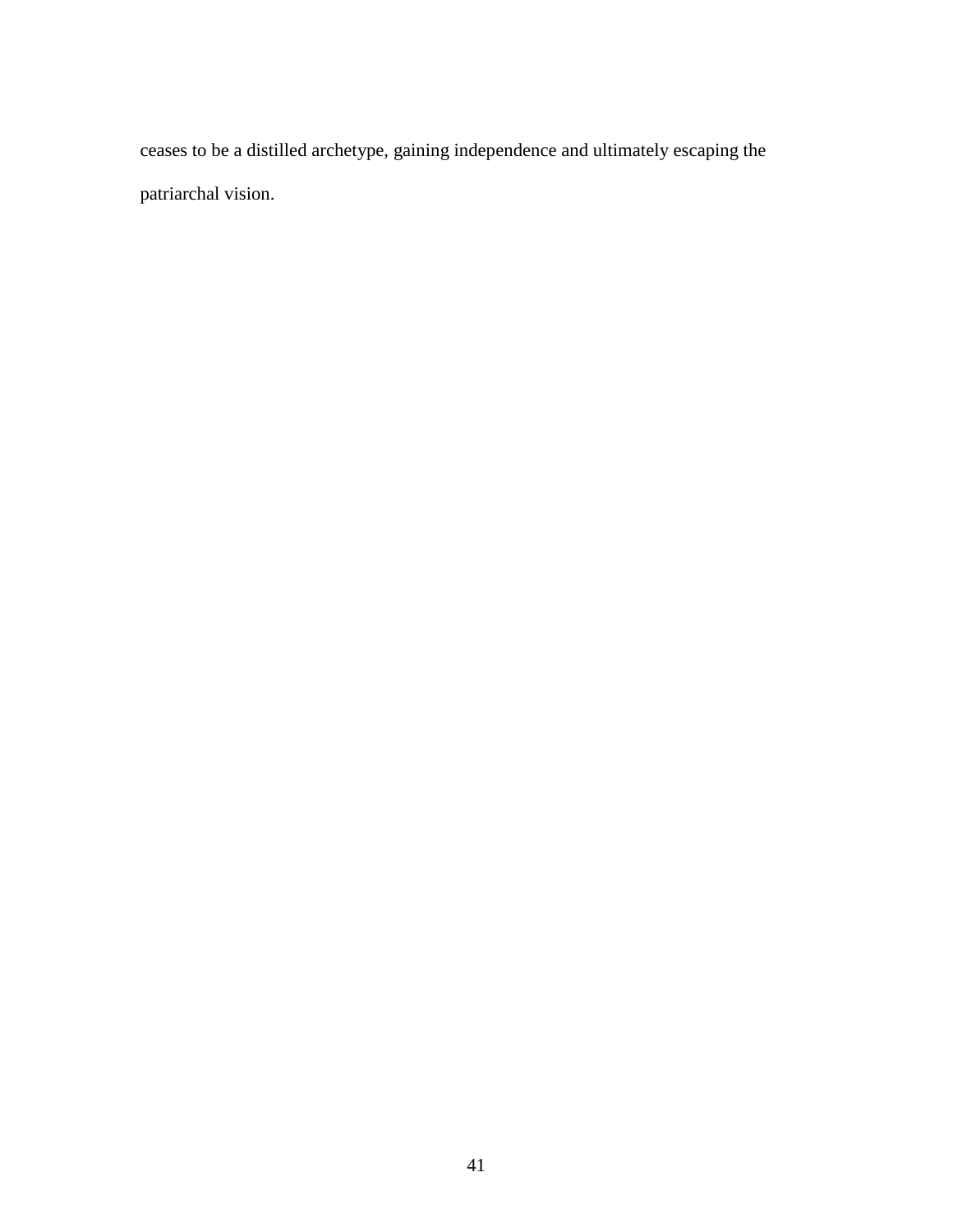#### WORKS CITED

- Baudelaire, Charles. "The Salon 1859." *Baudelaire as a literary critic: selected essays introduced.* Trans. Lois Boe Hyslop and Francis E. Hyslop, Jr. University Park: Pennsylvania State University Press, 1964. Print.
- Barthes, Roland. *Camera Lucida: Reflections on Photography.* New York: Hill and Wang, 1986. Print.
- Barringer, Tim. *Reading the Pre-Raphaelites.* London: Yale University Press, 1999. Print.
- Burns, Stanley. *Sleeping Beauty II: Grief, Bereavement and the Family In Memorial Photography American & European Traditions.* New York: Burns Archive Press, 2014. Print.
- Cropper, Elizabeth. "On Beautiful Women, Parmigianino, Petrarchismo, and the Vernacular Style." *The Art Bulletin* (1976): 374-94. Web 20 January 2015.
- Daston, Lorraine and Peter Galison. "The Image of Objectivity*." Representation* 40 (1992): 81-128. Web. March 12, 2015.
- Darznin, Yaffa Claire. *Victorian London's Middle Class Housewife: What She Did All Day.* Westport: Greenwood Press, 2001. Print.
- Eastlake, Lady Elizabeth. "Photography.". *Classic Essays on Photography*. Ed. Alan Trachtenberg. New Haven: Leete's Island Books, 1980. Print.

Eco, Umberto. *History of Beauty*. New York: Rizzoli, 2004. Print.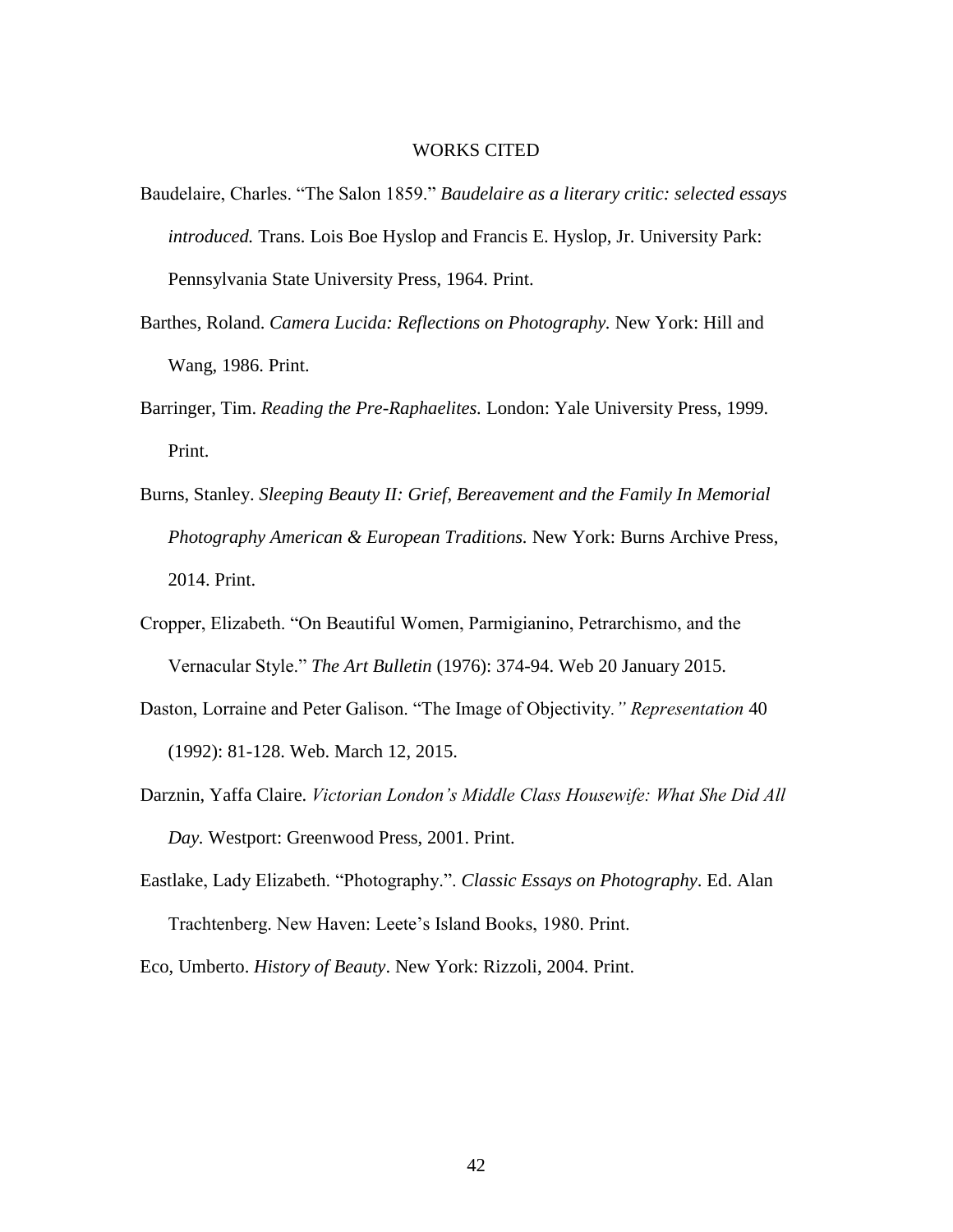- Evans, Elizabeth. "'We are Photographers, Not Mountebanks!': Spectacle, Commercial Space, and the Public New Woman." *Amy Levy: Critical Essays*. Ed. Naomi Hetherington & Nadia Valman. Athens: Ohio University Press, 2010. 25-47. Print.
- Gordon, Eleanor, and Gwyneth Nair. *Public Lives: Women, Family, and Society in Victorian Britain.* London: Yale University Press, 2003. Print.
- Keep, Christopher. "The Cultural Work of the Type-Writer Girl." *Victorian Studies* 40.3 (1997): 401-26. Web March 1, 2015.
- Kramp, Michael. "Exposing Visual Discipline; Amy Levy's Romance of a Shop, the Decay of Paternalistic Masculinity, and the Powers of Female Sight." *Victorian Institute Journal* 40.1 (2012): 111-143. Web 20 March 2014.
- Langland, Elizabeth. *Nobody's angels: middle-class women and domestic ideology in Victorian culture.* United States: Cornell University Press, 1995.
- Ledger, Sally, and Roger Luckhurst. *The Fin de Siècle: A Reader in Cultural History C. 1880-1900.* New York: Oxford University Press, 2000. Print.

Levy, Amy. *The Romance of a Shop.* Canada: Broadview editions, 2006. Print.

--"To Vernon Lee." *A London Plane-Tree and Other Verse, and Xantippe and Other Verse.* London: Dodo Press. 40. Print.

Linkman, Audrey. *Photography and Death.* London: Reaktion Books Ltd, 2011. Print.

Liggins, Emma. "'The Life of a Bachelor Girl in the Big City': Selling the Single Lifestyle to Readers of Woman and the Young Woman in the 1980s." *Victorian Periodicals Review* 40.3 (2007): 216-238. Web 18 March 2014.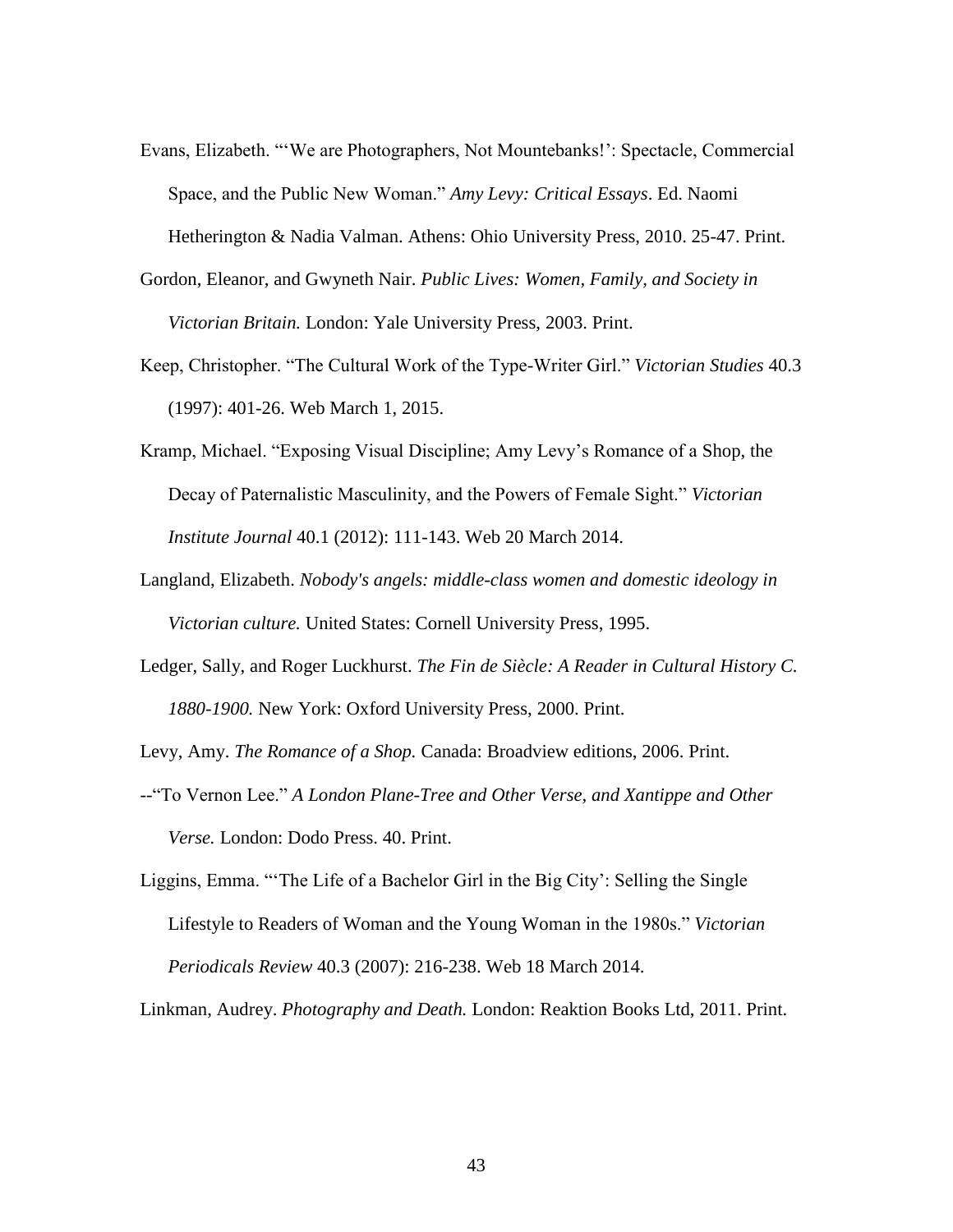- Loeb, Lori Anne. *Consuming Angels: Advertising and Victorian Women.* New York: Oxford University Press, 1994. Print.
- Nead, Lynda. "Visual Mythologies of the Artist and Artistic Creativity." *Oxford Art Journal* 18.2 (1995): 59-69. Web February 15, 2015.
- Pearce, Lynne. *Woman Image Text: Readings in Pre-Raphaelite Art and Literature*. Toronto: University of Toronto Press, 1991. Print.
- Poe, Allen Edgar. "The Daguerreotype." *Classic Essays on Photography*. Ed. Alan Trachtenberg. New Haven: Leete's Island Books, 1980. Print.
- Ruby, Jay. *Secure the Shadow: Death and Photography in America*. London: The MIT Press, 1995. Print.
- "Sesame and Lilies. Lecture II.-Lilies: Of Queens' Gardens. John Ruskin. 1909-14. Essays: English and American. The Harvard Classics." Sesame and Lilies. Lecture II.-Lilies: Of Queens' Gardens. John Ruskin. 1909-14. Essays: English and American. The Harvard Classics. Web. 22 Aug. 2014.
- Sontag, Susan. *On Photography*. New York: Picador, 1973. Print.
- Yalom, Marilyn. *A History of The Wife*. New York: Harper Collins Publishers, 2001. Print.
- "Victorian Women Writers Project." *The Women of England, Their Social Duties, and Domestic Habits.* Web. 22 Aug. 2014.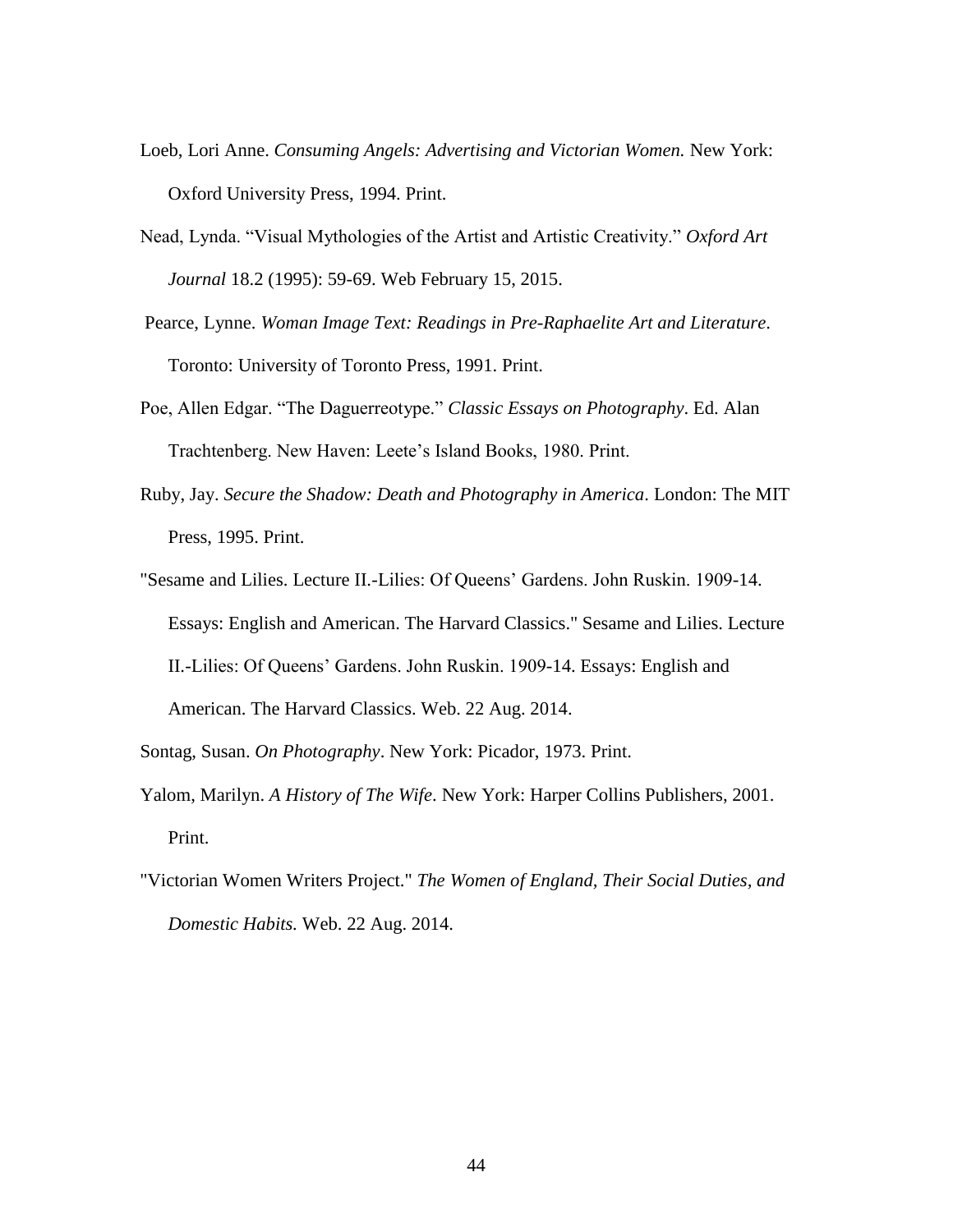#### BACKGROUND LIST

- Ablow, Rachel. *The Marriage of Minds: Reading Sympathy in the Victorian Marriage Plot.* United States: Stanford University Press, 2007. Print.
- Badmington, Neil. "Punctum Saliens: Barthes, Mourning, Film, Photography." *Paragraph* 35.3 (2012): 303-19. Web 10 November 2014.
- Barthes, Roland. "Rhetoric of the Image." *Classic Essays on Photography*. Ed. Alan Trachtenberg. New Haven: Leete's Island Books, 1980. 269-87. Print.
- Battersby, Christine. "Gender and the Picturesque: Recording ruins in the landscape of patriarchy." *Public Bodies- Private States: New views on photography, representation and gender.* Ed. Jane Brettle and Sally Rice. New York: Manchester University Press, 1994. Print.
- Benjamin, Walter. "A Short History of Photography." *Classic Essays on Photography.* Ed. Alan Trachtenberg. New Haven: Leete's Island Books, 1980. 199-217. Print.
- ---. *Illuminations: Essays and Reflections.* Ed. Hannah Arendt. New York: Schocken Books, 1968.
- Brown, Bill. "Thing Theory." *Critical Inquiry* 28.1 (2001): 1-22. Web 10 October, 2014.
- Casid, Jill. "Pyrographies: Photography and the good death." *Women & Performance: a journal of feminist theory* 22.1 (2012): 109-31.
- Chadwick, Whitney. *Women, Art, and Society.* London: Thames & Hudson Ltd, 1990. 175-205. Print.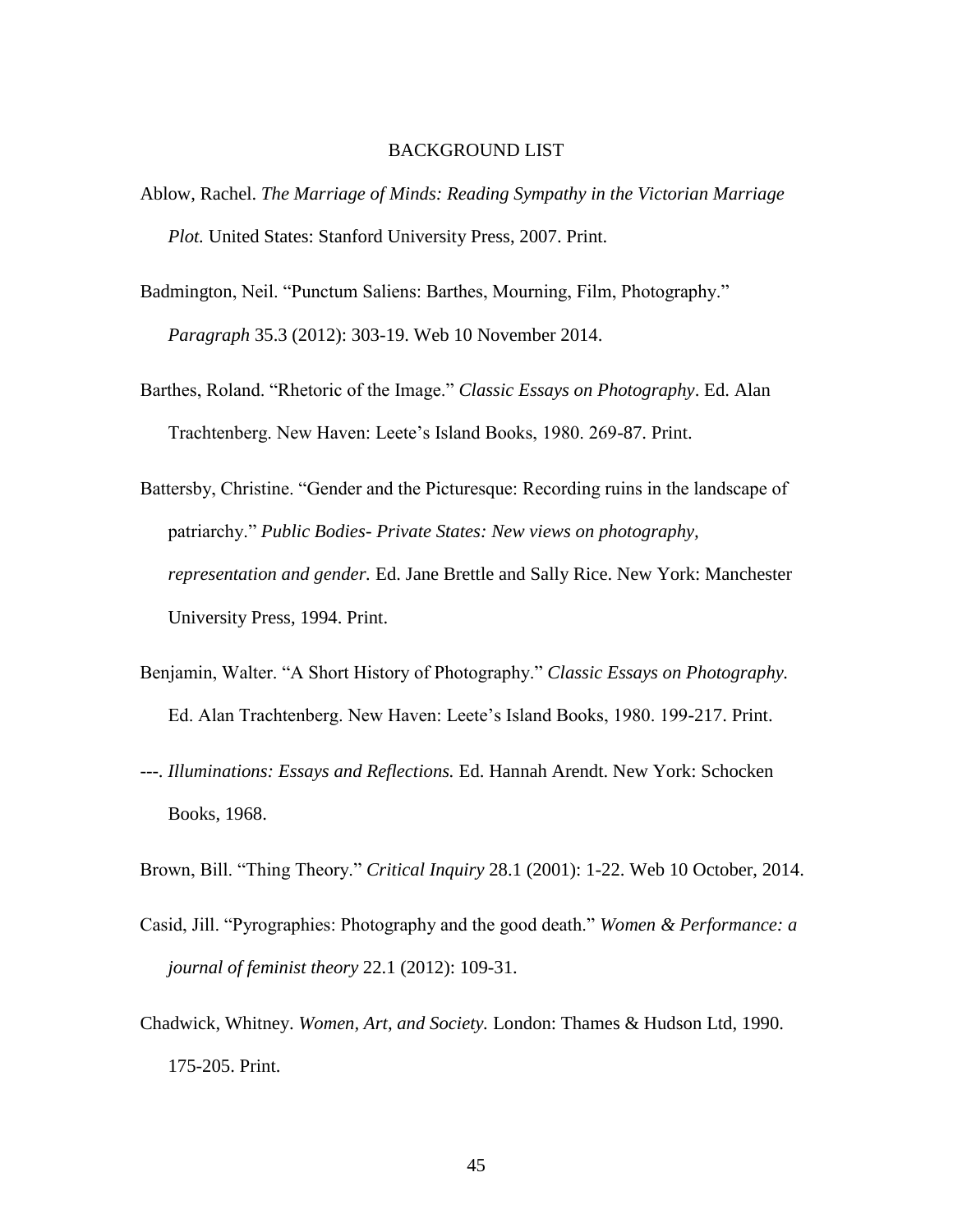- De Zayas, Marius. "Photography and Artistic- Photography." *Classic Essays on Photography*. Ed. Alan Trachtenberg. New Haven: Leete's Island Books, 1980. 125- 133. Print.
- Edwards, Elizabeth. "Photography and the Material Performance of the Past." *History and Theory* 48.4 (2009): 130-50.
- Emerson, Peter Henry. "Hints of Art." *Classic Essays on Photography*. Ed. Alan Trachtenberg. New Haven: Leete's Island Books, 1980. 99-109. Print.
- Hetherington, Naomi. "New Woman, 'New Boo ts': Amy Levy as child journalist." *The Child Writer From Austen to Wolf.* Ed. Christine Alexander and Juliet McMaster. Cambridge: Cambridge University Press, 2005. 254-69. Print.
- Hunt, Linda. "Amy Levy and the 'Jewish Novel': Representing Jewish Life in the Victorian Period." *Studies in the Novel* 26.3 (1994): 235-53. Web. 1 July 2014.
- Levy, Amy. *Reuben Sachs: A Sketch*. Ed. Susan David Bernstein. Toronto: Broadview Editions, 2006. 53-159. Print.
- ---. "A London Plane-Tree." *A London Plane-Tree and Other Verse, and Xantippe and Other Verse.* London: Dodo Press. 1. Print.
- ---. "Ballade of an Omnibus." *A London Plane-Tree and Other Verse, and Xantippe and Other Verse.* London: Dodo Press. 4. Print.
- ---. "London-Poets." *A London Plane-Tree and Other Verse, and Xantippe and Other Verse*. London: Dodo Press. 9. Print.